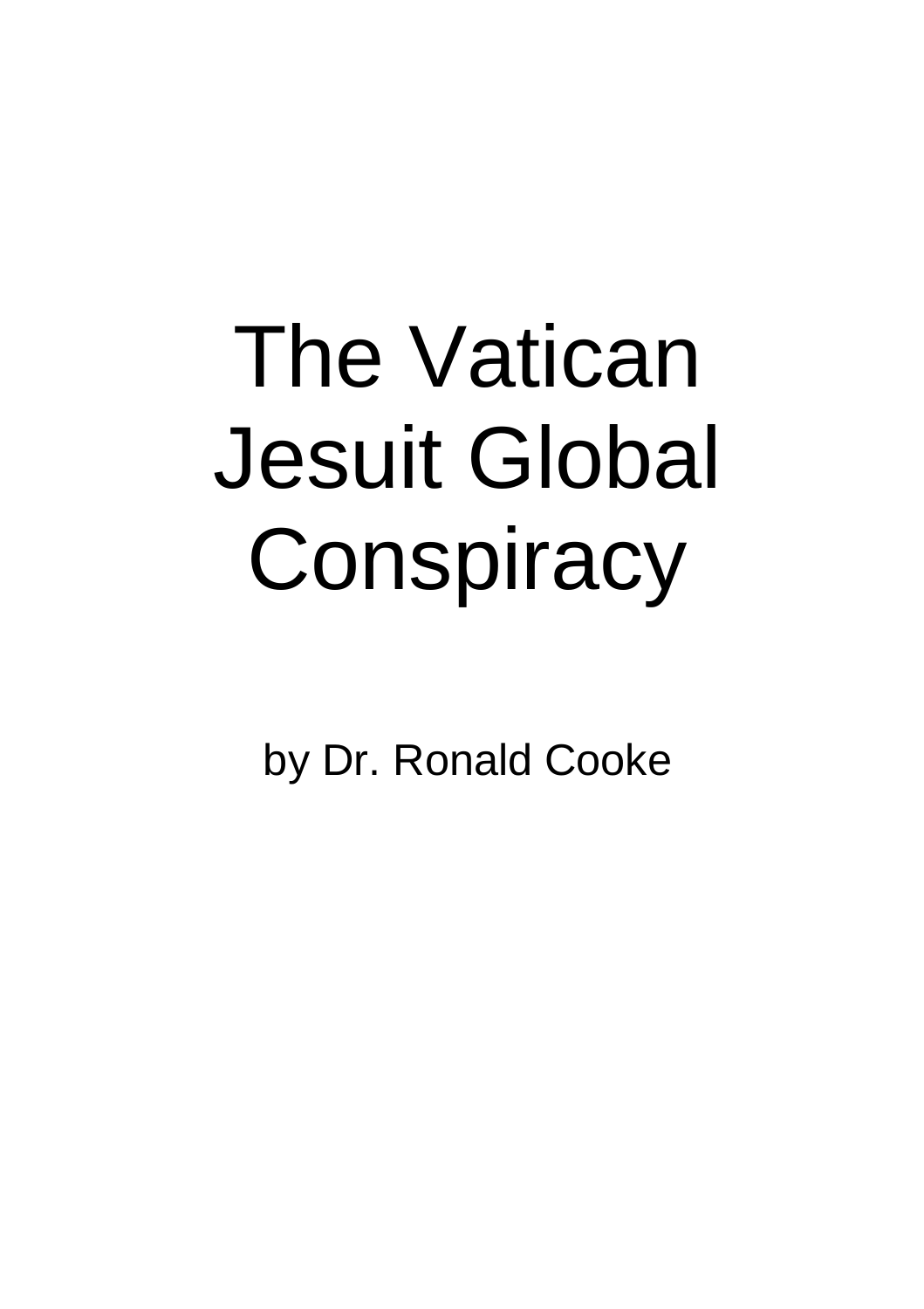#### **PRFFACE**

This is the fourth in a series of booklets on the Vatican in the Western world today. In this booklet we try to sketch the role that the Vatican plays in world politics today and the goal and plan it has for the world. We also look at the enormous financial resources that the Vatican possesses and the billions more which are at its disposal.

We also look at the part that the Jesuits play in helping to implement the goal of the Vatican. In our travels and teaching we find that there is almost a total blackout concerning the sinster aspirations of the Vatican and the Jesuits. Men who purport to write on the great conspiracy that is out to control the world not only never mention the Vatican, but if they do, they make the Vatican out to be the target of the conspiracy rather than the originator of the conspiracy.

It is obvious to anyone who is even remotely interested in the Vatican conspiracy that times have certainly changed the attitudes of Protestant Christians toward the Jesuits. The word "Jesuit" used to conjure up in the minds of those who heard it a malevolent and satanic rictus. But times have changed. Today Jesuits are accorded reverence and respect in all segments of western society, and yes, even allowed back into Eastern society after being banned from countries like China for almost thirty years.

Former President Nixon used a Jesuit to write his speeches. Jesuits are leading lights in the modern irenic dialogue of the ecumenical movement so that at least in the United States an aura of respectability now surrounds the workings of the Jesuits. Not all Americans or even all American Roman Catholics are impressed with the Jesuits, but the plans of the Vatican Hierarchy are proceeding along clearly defined lines no matter whether some Roman Catholics may approve or not. The Vatican and the Jesuits have the same goal in mind. They are both working to bring the world to the feet of the Roman Pontiff. The Jesuits have been backing the Marxists in some trouble spots of the world, especially in Latin America. The Pope wants to retain the close backing he enjoys from men like Ronald Reagan; therefore, he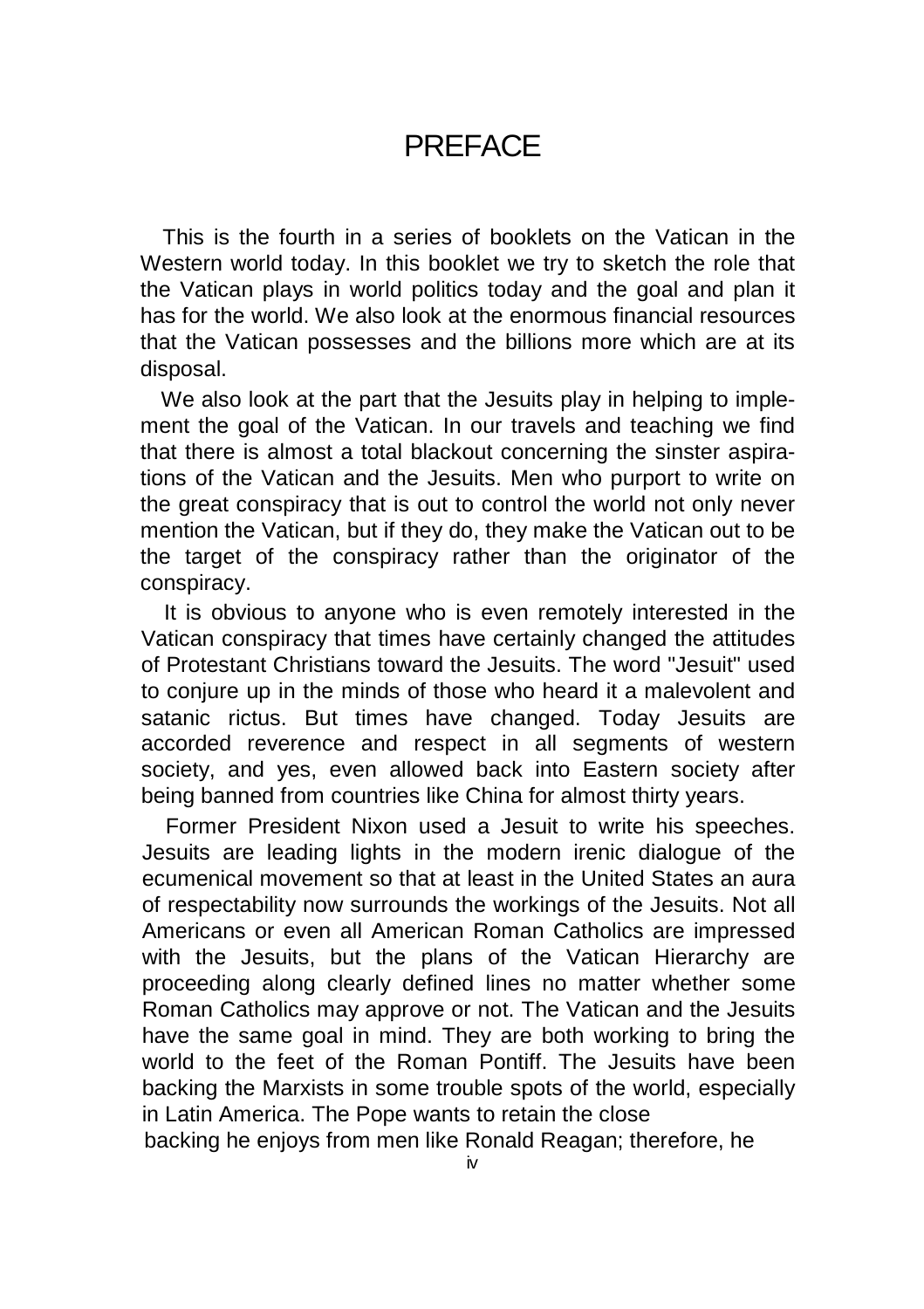pretended to reprimand the Jesuits for working with the Marxists in Central America. As we will see later, the Marxists in Central America, as in Northern Ireland, all have good Roman Catholic credentials.

What most people do not realize is that the Jesuits are the C.I.A. of the Vatican. That is, just as Washington often seems to conflict with, and disavow some of the covert activities of the C.I.A especially when they are going to prove embarrassing, so the Vatican from time to time will appear to disavow the activities of the Jesuits. In actuality just as Washington many times secretly hopes for the success of some clandestine operation of the C.I.A. although publicly disavowing any knowledge of it, so the Vatican hopes for the success of the Jesuits while publicly reprimanding them to appease those who are disturbed by their intrigue.

So although there may appear to be friction between the Jesuits and the Vatican, the friction has nothing whatsoever to do with Marxism per se as the American news media constantly affirms, it has to do with the possible break of some of the Marxists with the Vatican power structure, which might occur in countries like Nicaragua. The Vatican lost Cuba because it misjudged Fidel Castro, who at one time was a faithful son of the Church. It does not want to make the same mistake again with Ernesto Cardenal and his Roman Catholic henchmen in Nicaragua. So the preemptive moves of the Pope in Central America today are primarily self-serving. The Pope realizes that much governmental control will be lost in Central America if the "church" does not go along with the Marxist liberation movements fomented by "church" leaders. On the other hand if the Pope appears to support the Marxist liberation movements openly, he will lose the support of the United States in Latin America. So the present Pope gives the impression that he is against Marxism by calling upon the Jesuits to get out of politics in Latin America and by summoning the Brazilian liberation theologian Leonardo Boff to Rome for an investigation.

These moves and others, which the present Pope is making, get mixed reviews in the U. S. press, but as Yallup points out in his recent book, IN GOD'S NAME, this Pope came to the Vatican with the attitude "business as usual," meaning that all the corruption which the former Pope, who was murdered, wanted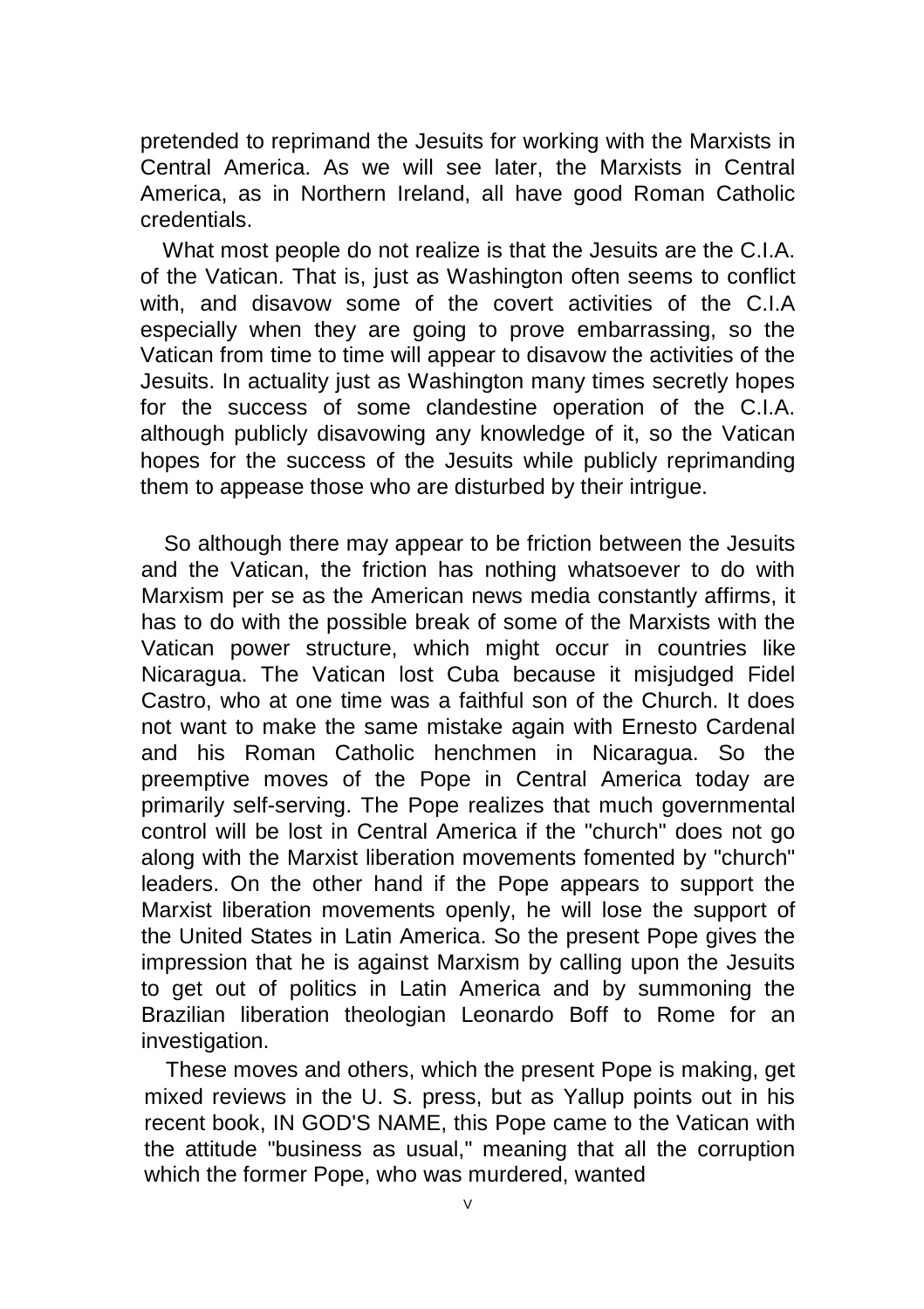cleaned up, would continue.

The present Pope is a master politician, so he has spoken out against Marxism to retain the support of the United States in Poland. It is plainly a part of his overall strategy, a strategy which has always played both ends against the middle. The Pope backs the Marxist-oriented liberation movements of Latin America to the hilt as long as they remain subservient to the overall goals of the Vatican. It was to reinforce this subservience that he met with the Jesuits.

The Vatican realizes that it has lost out completely in most of Latin America if it does not back the Marxist revolutionaries, 99% of whom are Roman Catholics. So when the Pope visited the area, he alluded to the struggles for justice and human rights, which were going on in that part of the world. However, since the United States looks with concern on the Marxist revolutionaries, the Pope has since shifted course again and pretended to reprimand the clergy, who were, and are, involved in this region.

The C.I.A. of the papacy are without a doubt the Jesuits. They are working night and day to further the global aspirations of the Vatican. Their zeal and persistence are as great as they ever were even though they enjoy much more respectability than they once did. We try to show with documented evidence that the Vatican-Jesuit intrigue, far from being a "Protestant myth," is a contemporary phenomenon, which is still functioning in the latter half of the twentieth-century.

> Ronald Cooke Manahath School of Theology Hollidaysburg, Pennsylvania 1985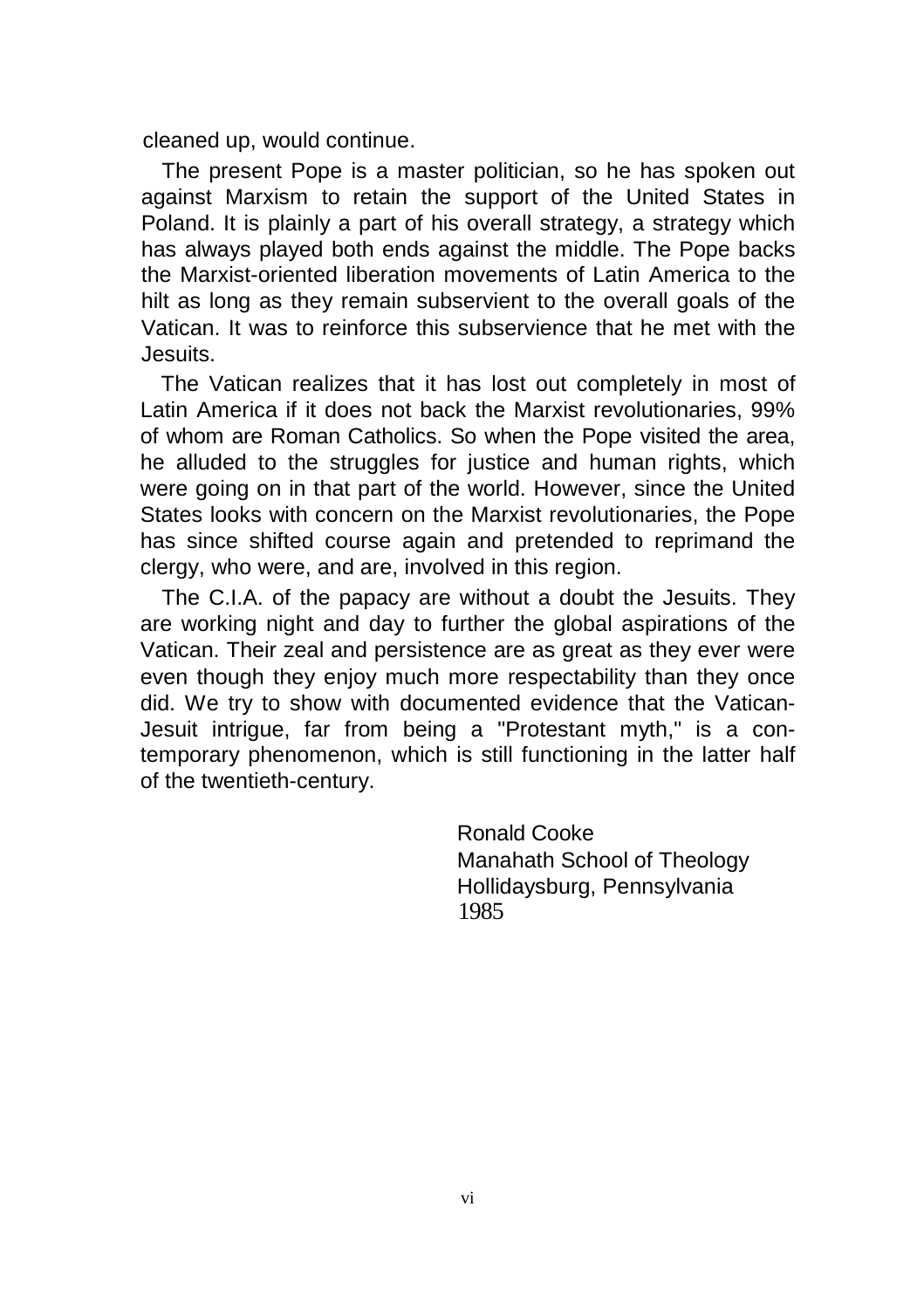# **CONTENTS**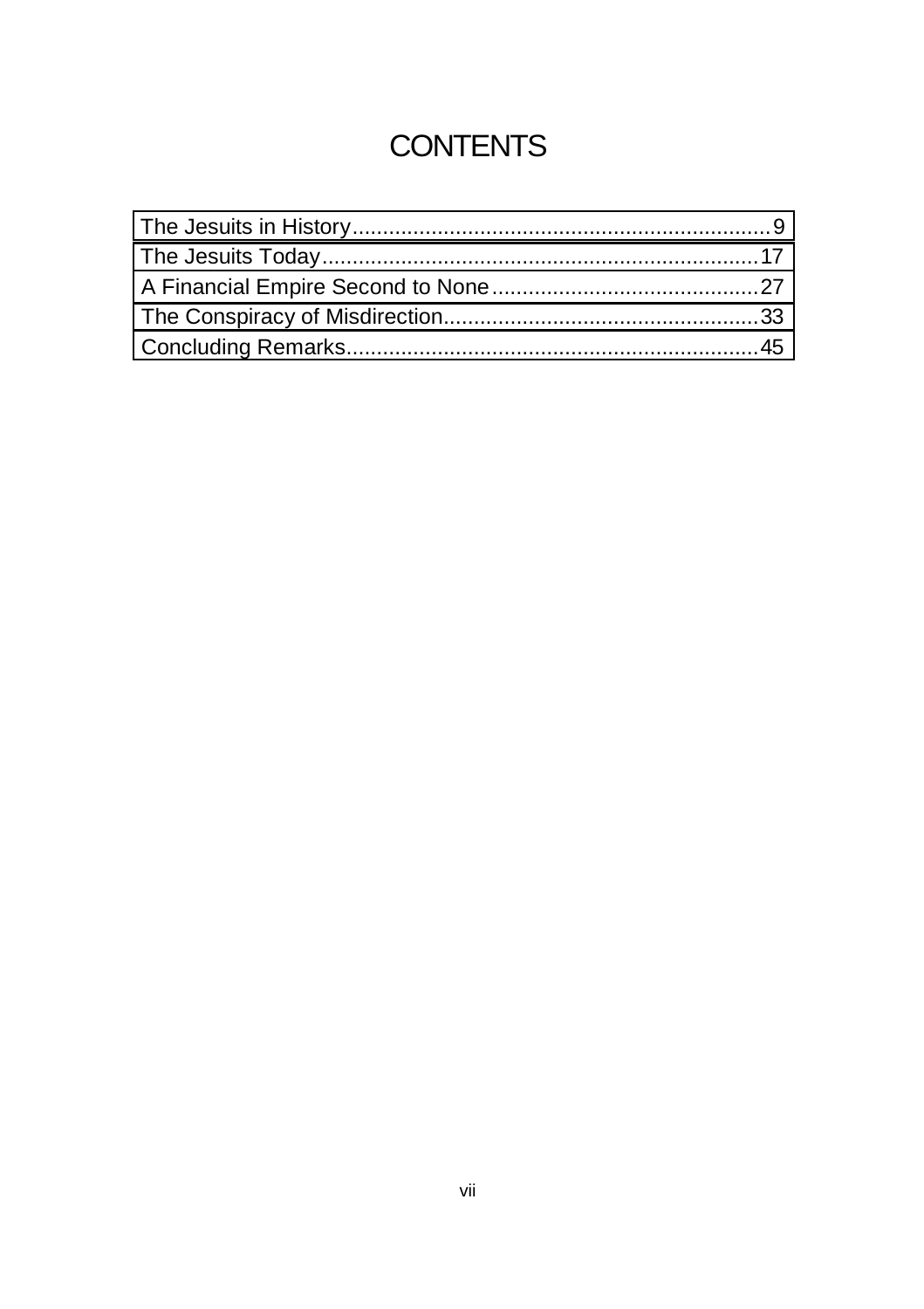# THE JESUITS IN HISTORY

<span id="page-5-0"></span>The true church of the Lord Jesus Christ has suffered reproach and endured persecution in almost every age since Stephen was martyred. In the early years of the church to confess Christ invited persecution and martyrdom. As the years rolled by and the church gained more power, it was not long until the church was doing the persecuting instead of being persecuted.

Augustine was one of the first, but certainly not the last, to advocate the necessity of force to extirpate error. As Farrar points out: "His writings became the Bible of the inquisition."<sup>1</sup> So from then on, inquisitorial methods became part and parcel of Rome's intrigues although stridently denied by some contemporary writers.

Martin Luther was used of God to set forth the liberating doctrine of justification by faith in the finished work of Christ and so dealt a death blow to Roman Catholicism. For this great Biblical doctrine destroys completely the whole-sacramentarian-good-works-priestly enterprise known as Roman Catholicism. Since the time of Luther the Roman institution has been working day and night to overthrow Bible Protestantism and return the "separated brethren" to the one true fold—the Vatican. No greater effort has been made than that made by the Jesuits. The Society of Jesus, founded by Loyola, has been at the origin of many conspiracies directed against Protestantism. They are documented conspiracies, not figments of an over active imagination. So it is nothing short of amazing when Gary Allen, who claims to be an authority in the field of conspiracy, calls in Pedro Arrupe to substantiate his thesis that a conspiracy exists. At the time that Allen wrote ten years ago, Pedro Arrupe was the head of the Jesuits.

The Jesuits are famous in history for their conspiracies, intrigues, assassinations, and their undying hatred of the Protestant Reformation. Pedro Arrupe was the head of an organization which every well informed Protestant knows was the main force behind the Counter Reformation. The Counter-Reformation sought by every means, fair or foul, to overthrow and undo the work of the glorious Protestant Reformation.

If there were no other reason to be against the Jesuits but this, that they attempted wherever possible to stop or hinder the true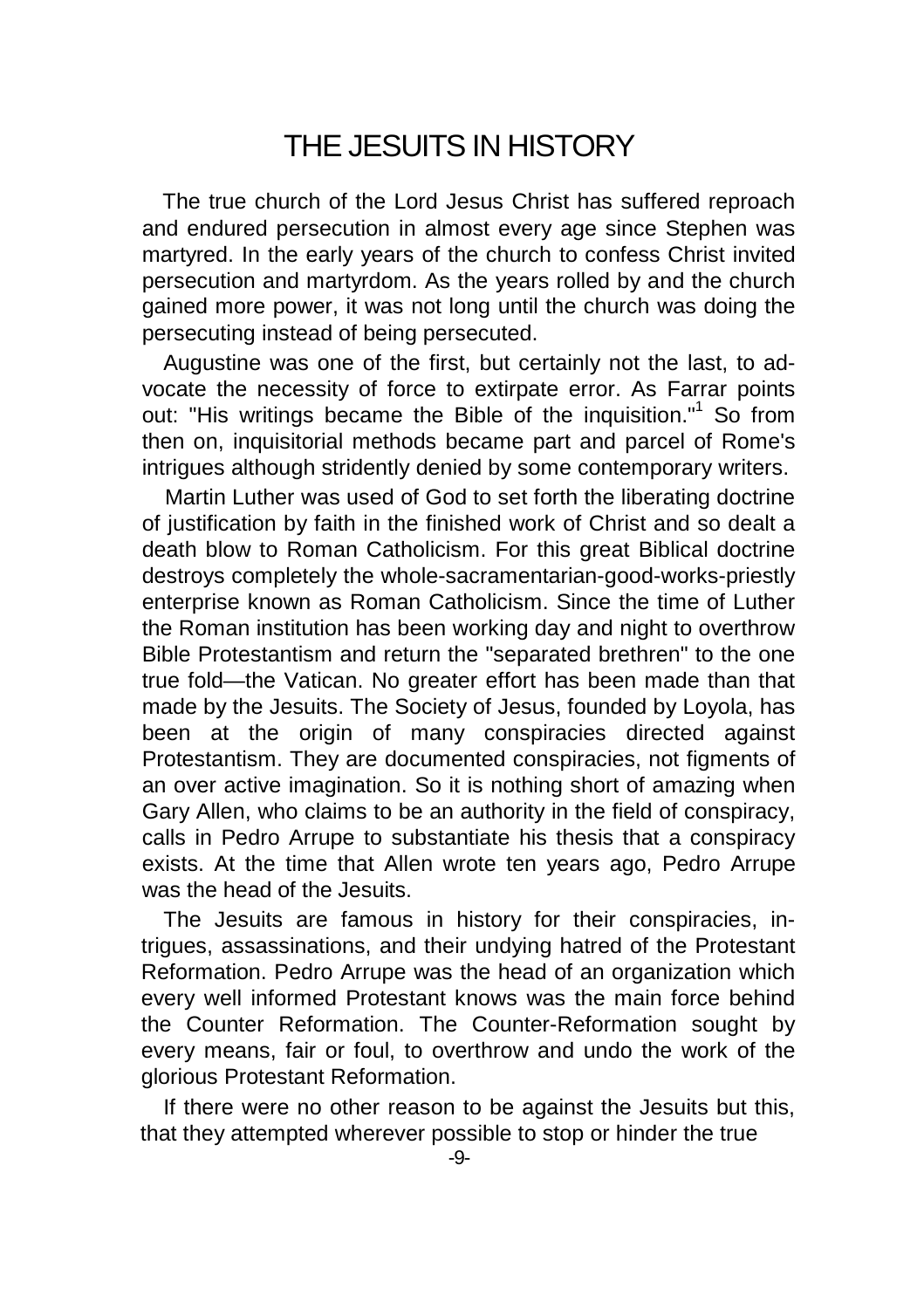work of revival and gospel enlightenment in the church, it would be more than enough. But there are many more reasons than this. So for anyone claiming to be knowledgeable in the field of conspiracy to align himself with the head of the Jesuits is a severe blow, to say the least, to his credibility. Yet thousands of fundamental and conservative preachers speak constantly about Allen's "Insider" conspiracy without once stopping to consider the work of the Jesuits and their sponsor, the Vatican.

The Jesuits were so evil that they were feared even by Roman Catholic kings! MacPherson notes:

The (Roman) Catholic king of Portugal says: it cannot be but that the licentiousness introduced by the Jesuits, of which the three leading features are falsehood, murder and perjury, deprive the laws of their power, destroy the submission of subjects, allow individuals the liberty of killing, calumniating, lying, and forswearing themselves as their advantage may dictate<sup>2</sup>

McKinley adds his testimony to that of MacPherson.

This society which has dared to appropriate to itself the Name, which is above every name, by calling itself, "The Order of Jesus," deserved rather from the nature of its doctrines and from the work it has done in the world to be called the Order of Satan $3$ 

Even the secular historian, W. E. Lunt, whose text was used for years in American colleges and universities, recognized the conspiracies of the Jesuits.

In this development the English Catholics had no small part...They were not a serious political menace until 1580 when two Jesuits came to England and began to plot with the Spanish ambassador...to place Mary on the throne. From that time Catholic plots were continually being hatched. Some had as their method a rebellion aided by foreign invasion while others sought their object by the simple mode of Elizabeth's<br>assassination. None of the plots succeeded... assassination. None of the plots succeeded... Walsingham...laid bare the plots....and arrested several of the conspirators.<sup>4</sup>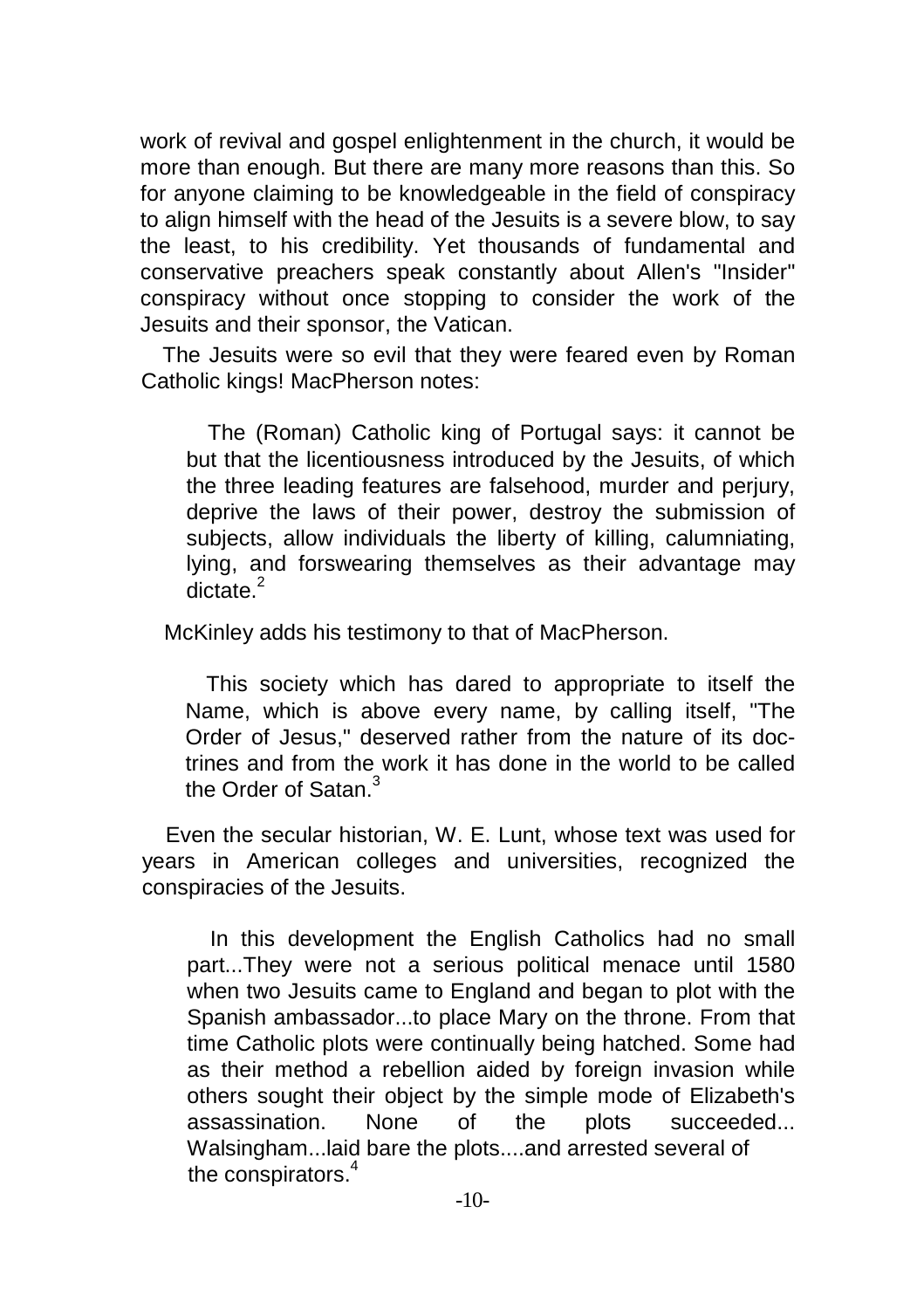The Jesuits actually became so powerful and overbearing that they were disbanded by none other than the pope himself. In 1773 Ganganelli, who succeeded Clement XIII, issued a papal bull in which he declared them suppressed and extinct and their statutes annulled. They remained suppressed for forty years, but in 1814 Pius VII issued a bull solemnly restablishing the society under the constitutions of "St. Ignatius."

The fact that the society was held in such disrepute even by its own institution is certainly not much of a recommendation for its evil practices. Yet, the man who headed this society when Gary Allen wrote his book, "NONE DARE CALL IT CONSPIRACY," was called in by Allen to corroborate the fact that an international conspiracy exists. It is obvious that it is very easy to postulate a Bilderberger, Insider, or Trilateralist type of conspiracy without generating any animosity among the general public. Everyone and anyone can identify against a few rich evil men lurking in the shadows and working to take over the world. But to identify religious men as conspirators causes millions of people to bridle in anger and disbelief.

It is obvious that very few people know anything about the Jesuits today. Let us look at the organization that Ignatius of Loyola brought into being. There were several steps through which every well-trained Jesuit was to pass before he was graduated from his training.

1. The Spiritual Exercises.

These were undertaken with the object of inducing among other things a state of complete subjection of the will.<sup>5</sup>

2. If the trainee passed the first test, he was invited to become a novice.

From this time on, he is excluded from all earthly friends and is to have no will of his own as to his future. He is to put himself in the hands of his director as the interpreter of heaven toward him. Complete obedience is the thing that is absolutely required. His conscience must never assert itself in opposition to his superiors. Newman notes: "Absolute destruction of individual will and conscience is aimed at and to a great extent accomplished."<sup>6</sup>

Can anyone imagine a better base upon which to build a global conspiracy than complete and unquestioning obedience? In every small conspiracy about which details can be studied, one of the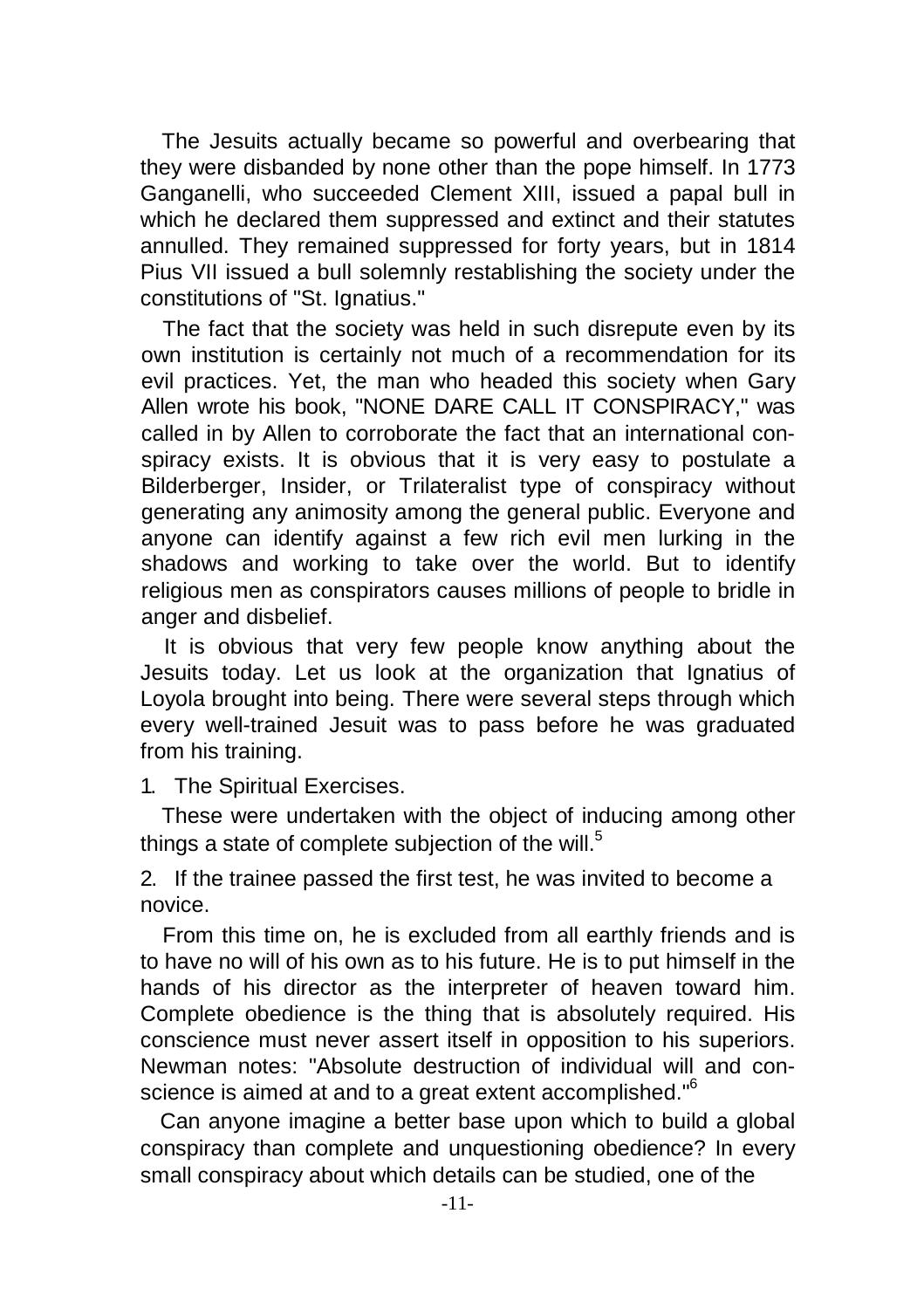primary goals is to get each conspirator to give his unquestioning and complete obedience to the plan.

The Novitiate usually lasts two years. If the novice is found to possess the right qualities, he is accepted as a Scholar. Notice the weeding out process that continues all through the entire program. Only the most dedicated make it through to the final stages of the Society.

The Scholar now undergoes a protracted course of training in various branches of knowledge. Attention is paid to the cultivation of a sound physical make-up. If the Scholar is able to meet the requirements of this stage, he becomes a Coadjutor. Those who attain this rank are to devote themselves wholeheartedly to the advancement of the society. They serve as priests, missionaries, teachers and businessmen for the society.

The next rung on the ecclesiastical ladder is a group called the Professed. These are composed of a small proportion of the Coadjutors who have proved themselves and have been tested as to their complete trustworthiness regarding the aims of the society. It is from this group the officers of the society are drawn. They are the ones who are entrusted with its secrets. Watchcare is another important part of the society. Each member including the general is responsible to another, and according to Newman:

to whom he must regularly make confession of his inmost thoughts, and who is required to exercize a watchcare over him and to report every deviation from rectitude, according to the standards of the body.<sup>7</sup>

The aim of the Order was, according to Ignatius, the promotion of the greater glory of God. According to Newman:

The greater glory of God was identified by them in the most absolute way with the world wide and undisputed dominion of the Roman Catholic Church.<sup>8</sup>

The methods of the Order are well known. In most cases the Jesuits deny the charges against them. But it has been charged that they infiltrate into places of power using as their watchword, the phrase "the end justifies the means." The fact that they deny such actions should not cause any surprise since that is part and parcel of their method of operation.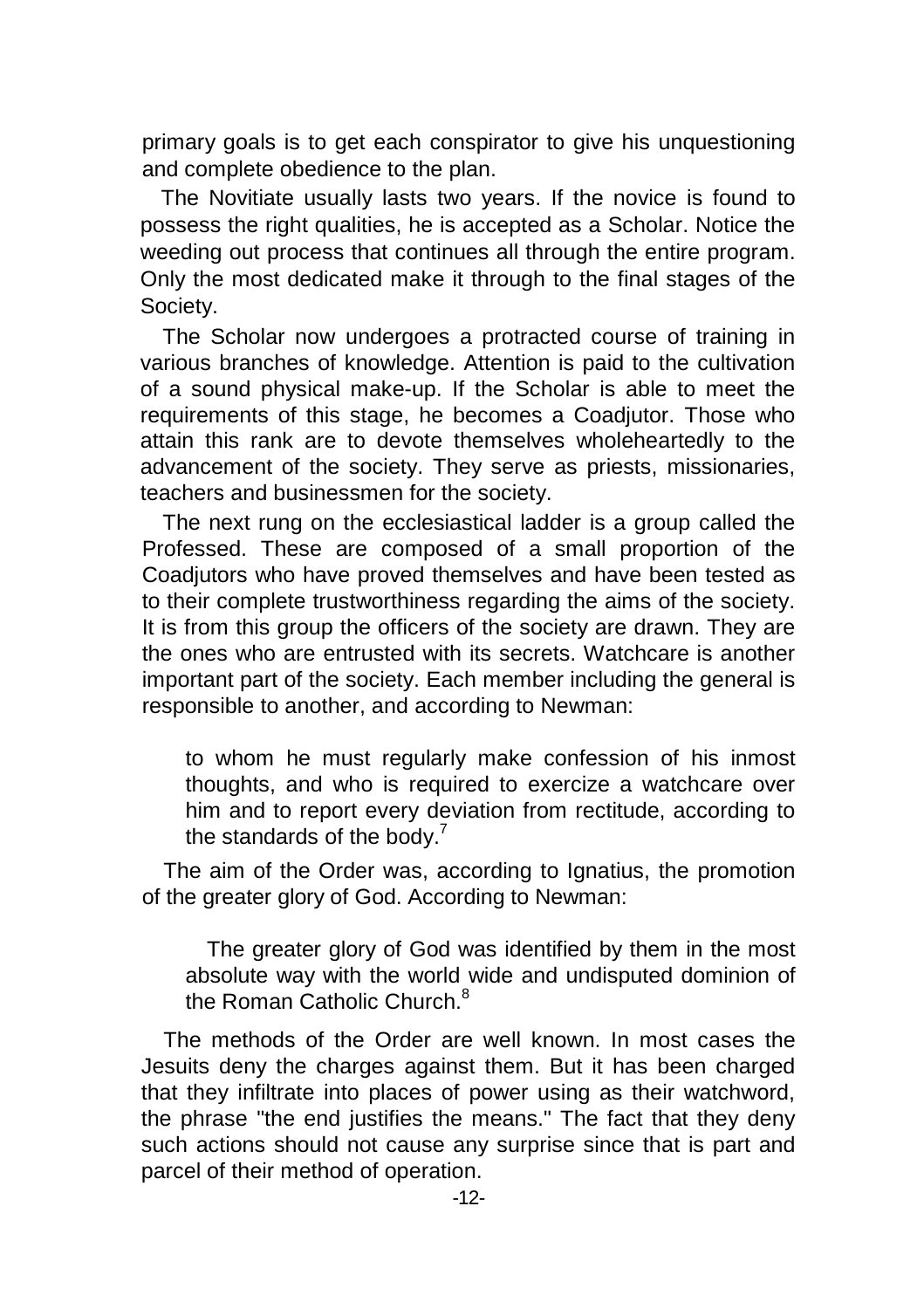Their ethical system allows all kinds of loopholes by which to escape any situation that might cause embarrassment to the Society or to the Roman Catholic Church. The society did openly defend their recommendation that tyrants should be assassinated.<sup>9</sup> Their doctrine of Probabilism, although rejected by some members, nevertheless secured papal recognition. Their ability to escape responsibility by the method of "directing the intention" also demonstrates that the phrase "the end justifies the means," although never appearing in their writings, is there in their purpose as plain as day.

Another equally objectionable doctrine was their teaching on mental reservation or restriction, whereby one, without burden to his conscience, might tell a downright lie provided the word or clause that would make it true is in his mind.

Thus, one accused of having committed a certain act last week in a certain place may swear that he was not there, reserving the statement "this morning."<sup>10</sup> The Secret Instructions, supposed to be the frank directions of the generals to the provincials and others involving unscrupulous commands, can no longer be used. The genuineness of the document has been denied by the society. It was first published in 1612, and, if not genuine, was probably the production of the ex-Jesuit Hieronymus Zaorowski.<sup>11</sup> However, as Newman cogently reasons:

The repudiation of the work by the Society is, of course, no conclusive evidence of its spuriousness. It has been the consistent policy of the society from the beginning to deny everything disadvantageous to the church or to itself.<sup>12</sup>

The supreme end as noted above was the greater glory of God. So any superior can declare an end, however diabolical, to involve the greater glory of God, and command his inferior to use any means whatever for the accomplishment of this end, including, as Newman points out: "deceit, theft, and even murder; and the inferior must unquestioningly obey."<sup>13</sup>

Hodge also points out in his work the notoriety which the Jesuits attained through their principle of mental reservation.

The doctrine that the character of an act depended solely -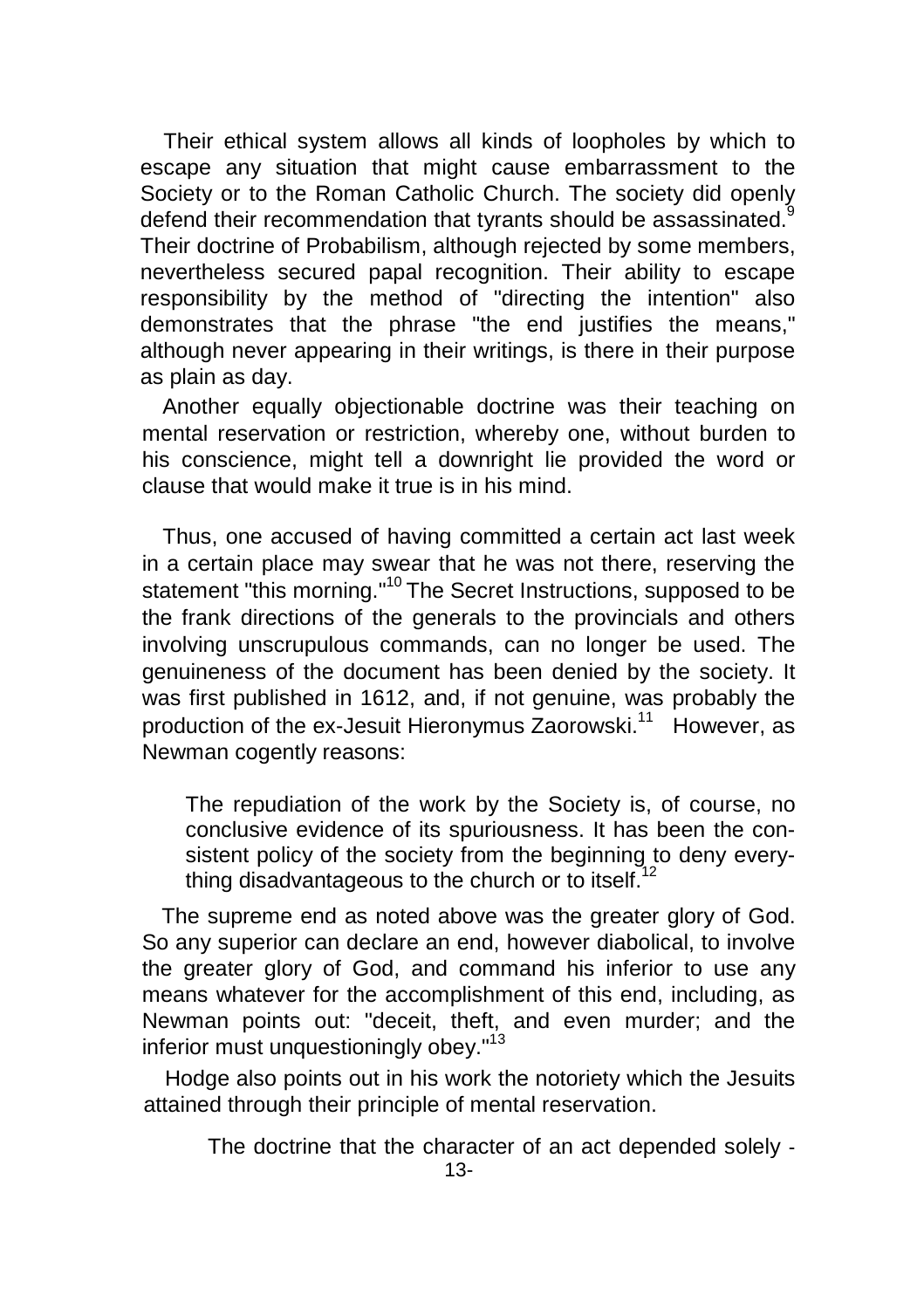on the intention. If the intention be good, the act is good; whether it be falsehood, perjury, murder, or any other conceivable crime. Pascal quotes the Jesuit moralist Escobar as laying down the general principle, "that promises are not binding unless there was an intention of keeping them, at the time they were made." On the same principle, that the intention determines the character of the act, the murder of Henry III, in 1589; of the Prince of Orange in 1584; of Henry IV, of France in 1610; and especially the massacres on the feast of St. Bartholomew, were all justified.<sup>14</sup>

Gordon Liddy, who was also educated by the Jesuits, used the same type of reasoning for justifying his part in the Nixon Watergate scandal. It is very significant that Liddy, who now claims he does not believe in God, nevertheless uses the various definitions of the Roman moralists to justify murder.

It is the same rationale by which I was willing to obey an order to kill Jack Anderson. But I would do so only after satisfying myself that it was: (a) an order from legitimate authority; (b) a question of malum prohibitum; and (c) a rational response to the problem.<sup>15</sup>

Once we allow the reasoning of the Jesuits to prevail, then murder becomes a viable means of policy if we feel that it is necessary. It is tragic that many fundamental and evangelical Christians agree with this tvpe of reasoning today, showing that Jesuitical casuistry has made vast strides since the sixteenth century.

We believe in capital punishment. We do not believe, however, that any man has the right to be judge, jury and executioner. Once allow this type of thinking, and Tomas Torquemada and the Inquisition will not be far away.

The Jesuits were well received in Italy and in Portugal at first. However in Spain, Charles V was opposed to their methods and to their ideas of papal absolutism. Leading Roman Catholic Spanish theologians such as Melchior Canus denounced them as the forerunners of anti-Christ foretold by the Apostle in II Timothy 3:2.

In France they met with opposition but finally gained a foothold and permission to establish a college at Clermont. In Lyons, their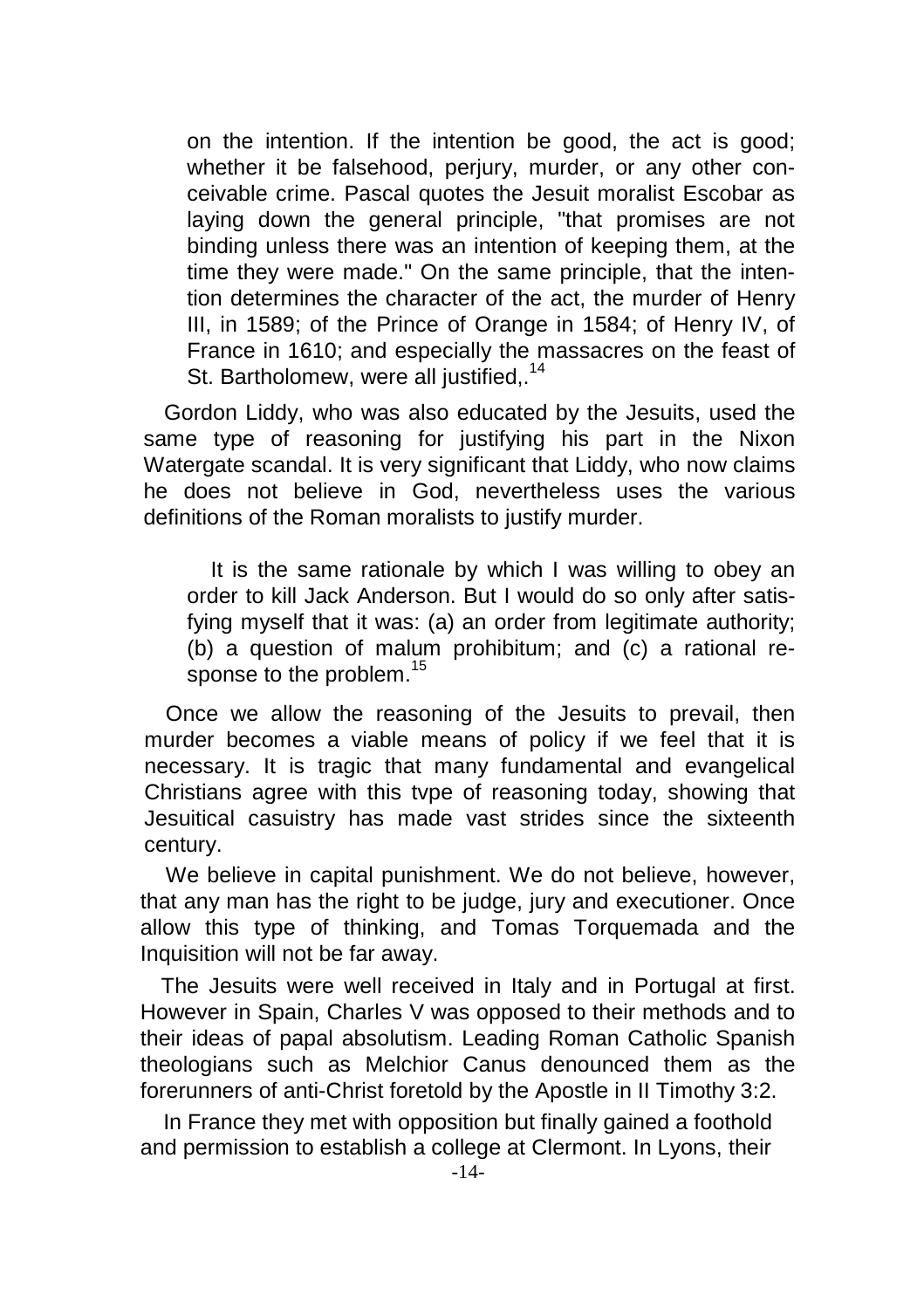presence and preaching resulted in the burning of the books and churches of the Huguenots. It is probable that the Massacre of St. Bartholomew's Day was due in some measure to their influence.<sup>16</sup> In England, Trevelyan says of the Jesuits that their policy aimed "at the overthrow of the existing regime and the forcible extirpation of Protestantism."<sup>17</sup> A likelier group to originate a global conspiracy would indeed be difficult to find. Their zeal knew no bounds. They were and are the heart and soul of the Counter-Reformation. As Newman, the great Southern Baptist Historian, points out:

The chief means that were used by the Counter-Reformation from this time onward (1541) were the Council of Trent, The Society of Jesus, and the Inquisition...These means of fortifying the church and repressing heresy are closely interlinked. The Council of Trent, especially in its later and more important phases, and the establishment and working of the Inquisition, like the policy of the papacy in general, were due to Jesuit influence 18

So for someone to call in Pedro Arrupe to comment on the possible existence of a conspiracy is like calling in Adolf Hitler to comment on the possible existence of Nazism. It is better to go with known facts about conspiracy than to hint at hidden conspiracies which may not even exist.

The Jesuits were indefatigable in their efforts to restore Romanism to its former glory in the areas where Protestantism had gained a foothold. Von Ranke tells of the return of the idolatry of Romanism to parts of Germany.

In Cologne it was again an honor to wear the Rosary. Relics were once more held up to public reverence in Treves, where for many years no one had ventured to exhibit them... the youth of Ingolstadt belonging to the Jesuit school walked... on a pilgrimage...in order to be strengthened for their confirmation "by the dew that dropped from the tomb of St. Wal-purgis."<sup>19</sup>

The Jesuits were the first effective counter action against the progress of Protestantism that the Roman Catholic Church was able to wage. Yet few Protestants then, and now, fail to realize the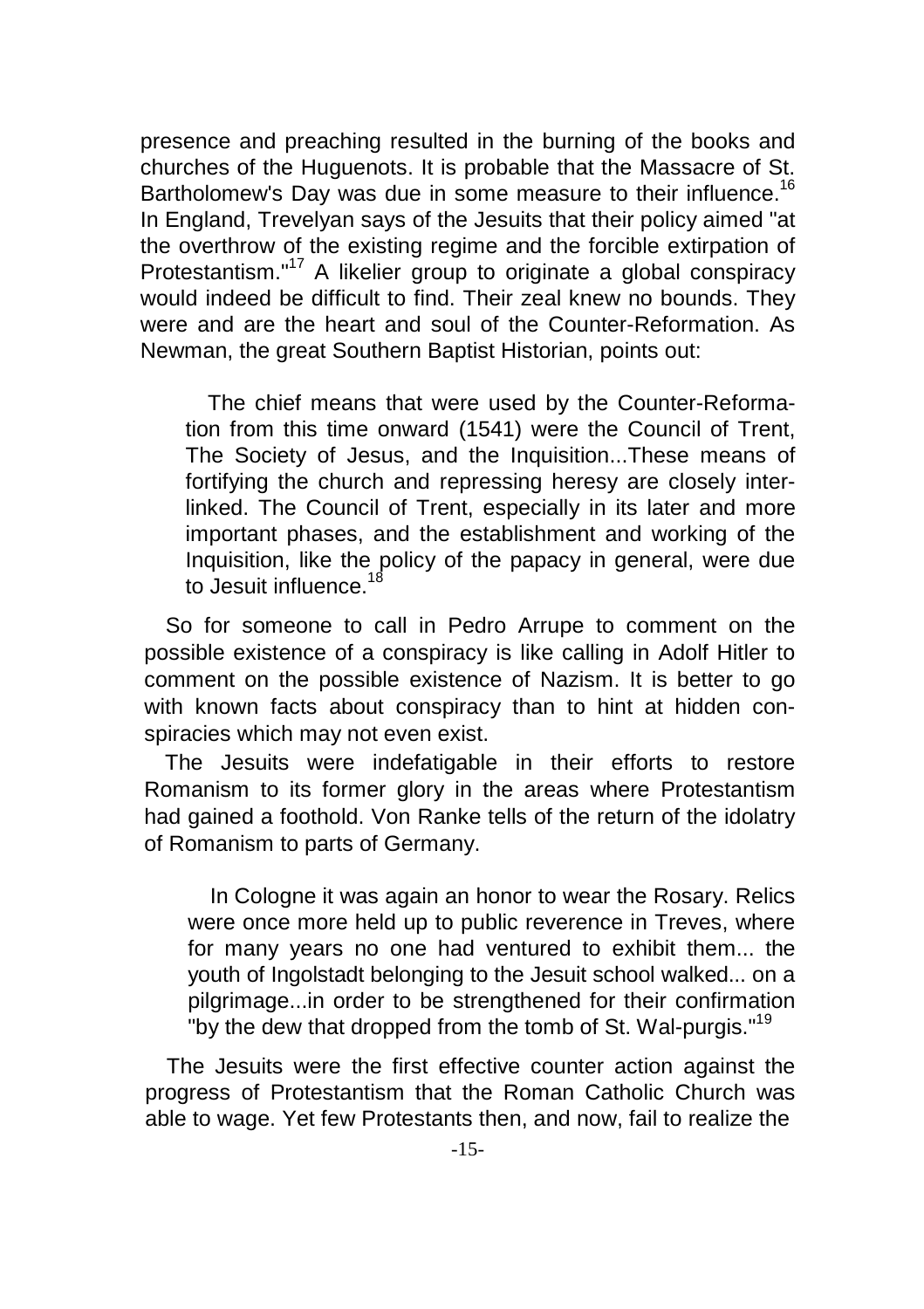eternal issues which are at stake in this battle. Grace and idolatrous works are mutually exclusive. Error is only defeated by the proclamation of the truth. It is never defeated by compromise, half-truths, or a failure to recognize its existence.

### **REFERENCES**

- 1. Farrar, F. W. History of Interpretation, Baker Book House, Reprint, p. 235
- 2. MacPherson, Hector, The Jesuits in History, Edinburgh, Scotland. 1914, pp. 104-105
- 3. Ash, McKinley, The Antichrist, Blackwood, N.J. p. 91
- 4. Lunt, W.E., History of England, p. 378
- 5. Newman, Albert Henry, A Manual of Church History, Vol. II, Philadelphia, 1947, p. 369
- 6. Ibid., p. 370
- 7. Ibid., p. 371
- 8. Ibid., p. 372
- 9. loc cit.
- 10. Ibid., p. 372
- 11. loc. cit
- 12. Ibid., p. 378
- 13. Ibid., p. 379
- 14. Hodge, Charles, Systematic Theology, Vol. Ill, N.Y. 1873, pp. 445-446
- 15. Liddy, G. Gordon, Will, Dell Pub. Co. 1981, p. 291
- 16. Newman, p. 381
- 17.Trevelyan, G.M., History of England, Vol II., Doubleday, N.Y. 1953, p. 158
- 18. Newman, p. 355
- 19. Von Ranke, Leopold, History of the Popes, Vol II, Collier, N.Y. 1901, p. 23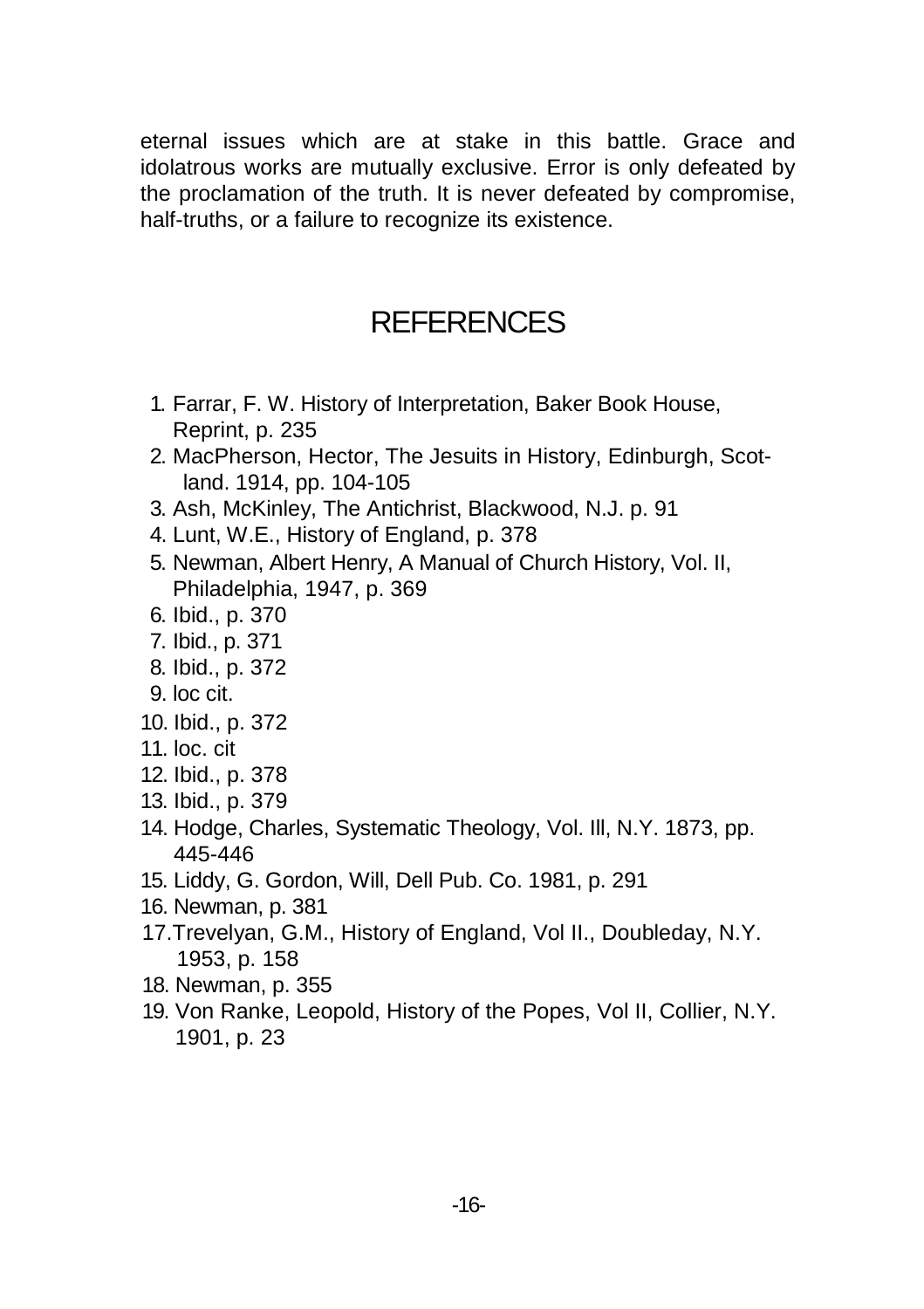# THE JESUITS TODAY

<span id="page-13-0"></span>Many Americans, of course, while paying half-hearted attention to such historical matters are convinced that although there may be some misdeeds in history, the Jesuits of the present have changed. Others seem to believe that the intrigue of the Jesuits is needed today to counteract the communist menace.

G. Gordon Liddy of Watergate fame was taught by the Jesuits, and nowhere does he apologize for their teachings or for his philosophy of life which is based on the Jesuit teaching that the end justifies the means. In fact, he unashamedly advocates this teaching as the only way that America can survive.

In his autobiography he states:

Fordham was a feast for the mind and a challenge to the spirit. To begin with, it was still under the absolute control of the Jesuits...As much as I had admired the German Benedictines, I admired the Jesuits more...

The Society of Jesus was something special—the shock troop of the Catholic Church.<sup>1</sup>

He goes on to say that Heinrich Himmler used it as the model for his dreaded black-uniformed SS in Hitler's Germany and that the SS swore a special oath of loyalty to the Fuhrer, just as the highest order of the Jesuits swore a special oath of loyalty to the Pope. Liddy says later on that "just as I do, John Sirica believes the end justifies the means."<sup>2</sup>

The Jesuits obviously have gained respectability in our time. They have come a long way since John Adams, the second President of the United States, wrote in a letter to Thomas Jefferson: "If ever there was a body of men who merited eternal damnation on earth and in Hell, it is this Society of Loyola."<sup>3</sup>

John G. Schmitz, who ran for President on the American Party ticket a few years ago, was educated by the Jesuits. His education by the Jesuits was put forward as something in his favor rather than a liability. He also wrote the foreword to Gary Allen's book, "NONE DARE CALL IT CONSPIRACY." So we live in remarkable times when Jesuit trained leaders can write about conspiracy and be accepted not only by the general public, but by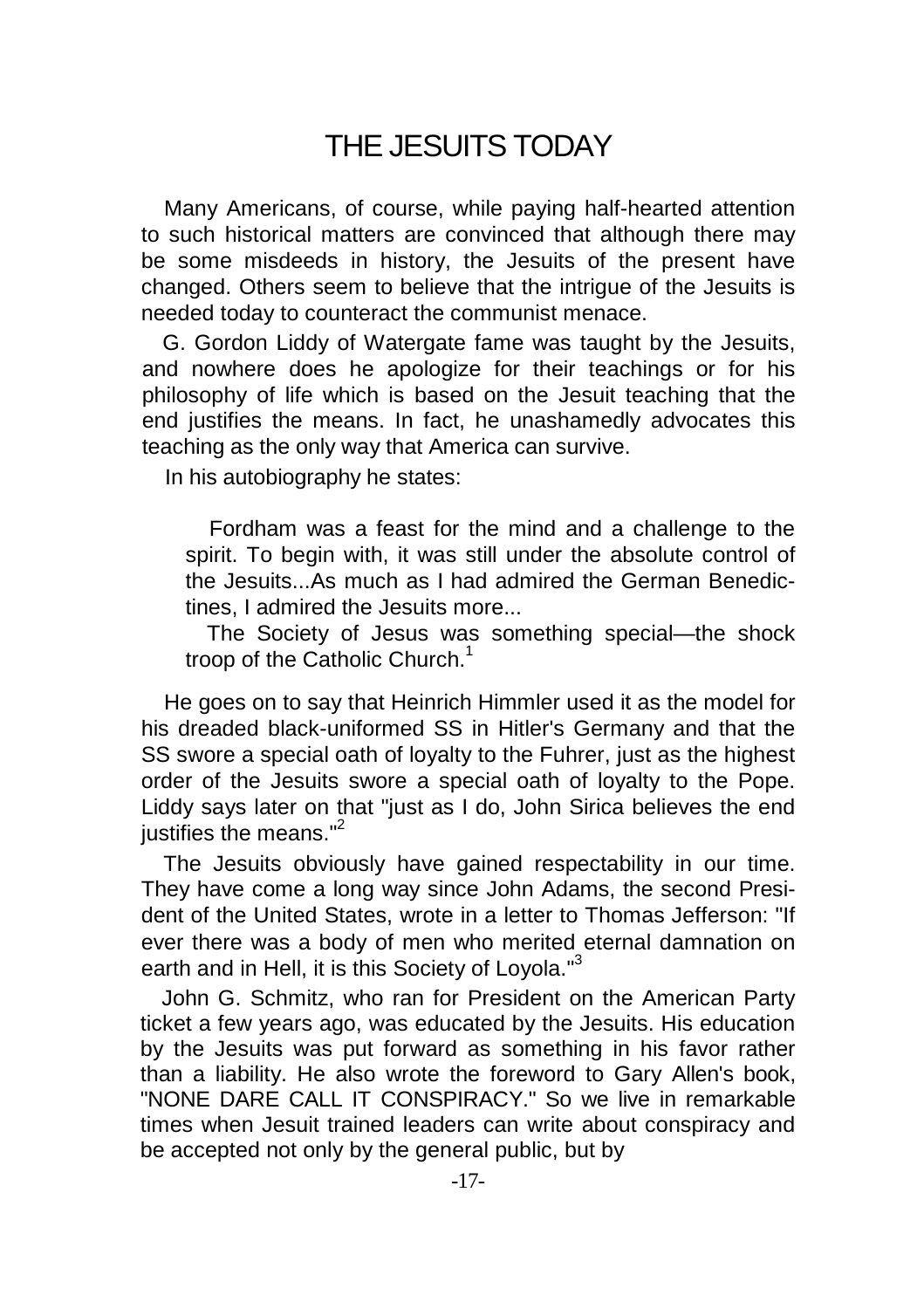professed conservative Protestant Christianity.

Jerry Brown, the Governor of California, who has twice sought the presidential nomination, was also educated by the Jesuits. Again, this was not something considered a liability, rather it was advertised as proof of his moral fiber and strength of character. Times certainly have changed in America.

Harry Reasoner, as he was signing off his nationally televised newscast a few years ago, also demonstrated how far the Jesuits have come in gaining complete acceptance in the United States. He told a joke about three orders in the Roman Catholic Church. It went something like this. The Dominicans, the Franciscans and the Jesuits were all arguing about which order God loved the most. They went down to the altar and were told that they would receive the answer the next day. When they went back the next day, there was a note on the altar which said, "I love you all equally." Signed, God, S.J. Harry signed off chuckling to himself. While we can appreciate a joke, we do not consider the Jesuits a laughing matter. For if the Bible is true, and we believe it is, then the Jesuit idea of salvation by works, masses, and ceremonies has led millions, and is still leading millions, to a lost eternity.

To those who cherish biblical truth and the freedom to preach the true Gospel, the rise of the Jesuits to a place of complete acceptance and indeed power in the United States today does not bode well for the future of this great land. Everything that Protestant Americans hold dear will be forfeited if these men ever gain the ascendancy in this land.

The greatest proof of all that the Jesuits have indeed gained complete respectability in the United States today is the startling fact that a man claiming to outline the global shadowy conspiracy that threatens the world should call in the leader of the Jesuits to substantiate and corroborate his thesis. No one informed in the area of church history would ever do such a thing unless he believed that the time had come when the Jesuits were no longer suspect themselves. Apparently, Gary Allen believes that this time has arrived. Millions of conservatively oriented Americans who agree with Allen are either totally ignorant of the historical record or believe that the Jesuits have changed. It can be said without fear of contradiction that whether or not one agrees with the idea of a Jesuit Conspiracy, no Protestant who has studied church history would ever call in the leader of the Jesuits to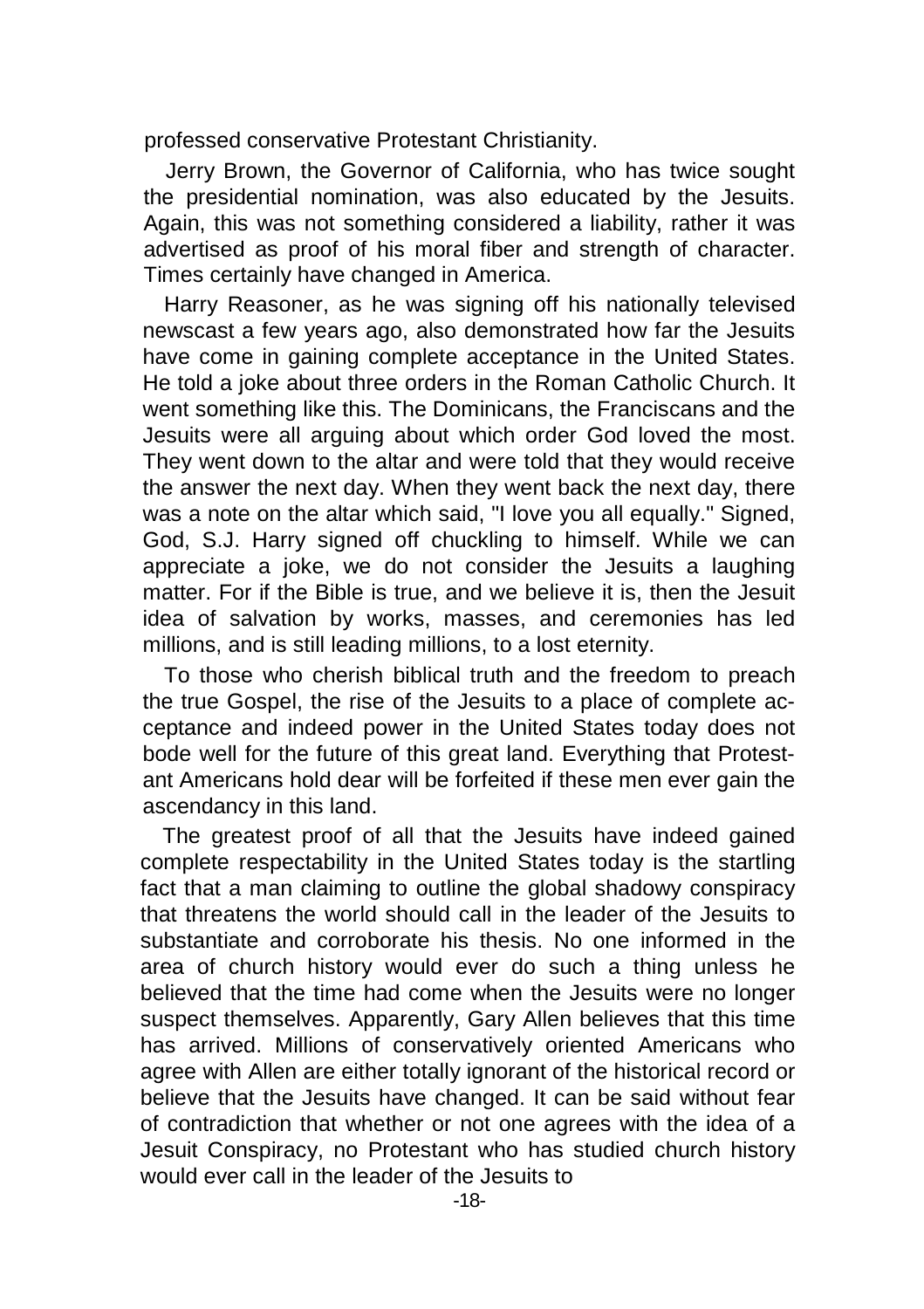corroborate his view of conspiracy.

The Jesuits have not only gained complete respectability in the United States today, but they have also gained great power. They own a controlling interest in the Bank of America as well as other financial interests. They are thus able to influence Roman Catholic politicians to serve the ends of the Roman Catholic Church more vigorously. (We will look at the Vatican's vast financial empire in more detail in the next chapter.)

The Jesuits were involved in intrigue at the highest levels of the United States government. During the administration of John F. Kennedy, the Jesuits had access to the most powerful office in the world. The Rev. James Vizzard, an American Jesuit who served as a labor lobbyist in Washington, disclosed that in 1963 he was having lunch with another Jesuit, Roger Vekemans, a Belgian priest on assignment to Chile, when a White House car picked Vekemans up and took him to a meeting with President Kennedy, Attorney General Robert Kennedy, and C.I.A. Director John Mc-Cone, certainly three of the most powerful men in the world at that time.

Vizzard said: "Roger came back with a big smile on his face and said, 'I got \$10 million—\$5 million overt from AID (Agency for International Development) and \$5 million covert from the  $C. I A<sup>1</sup>$  "4

Since that time some other investigations have shown that there was a Roman Catholic bishop on the payroll of the C.I.A. in Vietnam as late as 1971, that millions of dollars were sent by the U.S. government to help the Jesuits in Chile, a country then beset by assassinations and intrigue and still embroiled in murder and mayhem, and at this writing still controlled by a Roman Catholic military dictatorship.

Only the tip of the iceberg has ever been seen. It is obvious that the subject of Jesuit intrigue in the C.I.A. has so far never been explored in any depth whatsoever. Licio Gelli whom some writers believe is the man who helps hold together the Vatican conspiracy, which is out to control the world, has strong links with the C.I.A. He is called II Burattinaco—The Puppetmaster. Yallop says of him, "Gelli was the puppetmaster with a few thousand strings. The strings appear to have led everywhere, to the heart of the Vatican, to the White House, to presidential palaces in a wide range of countries.<sup>"5</sup>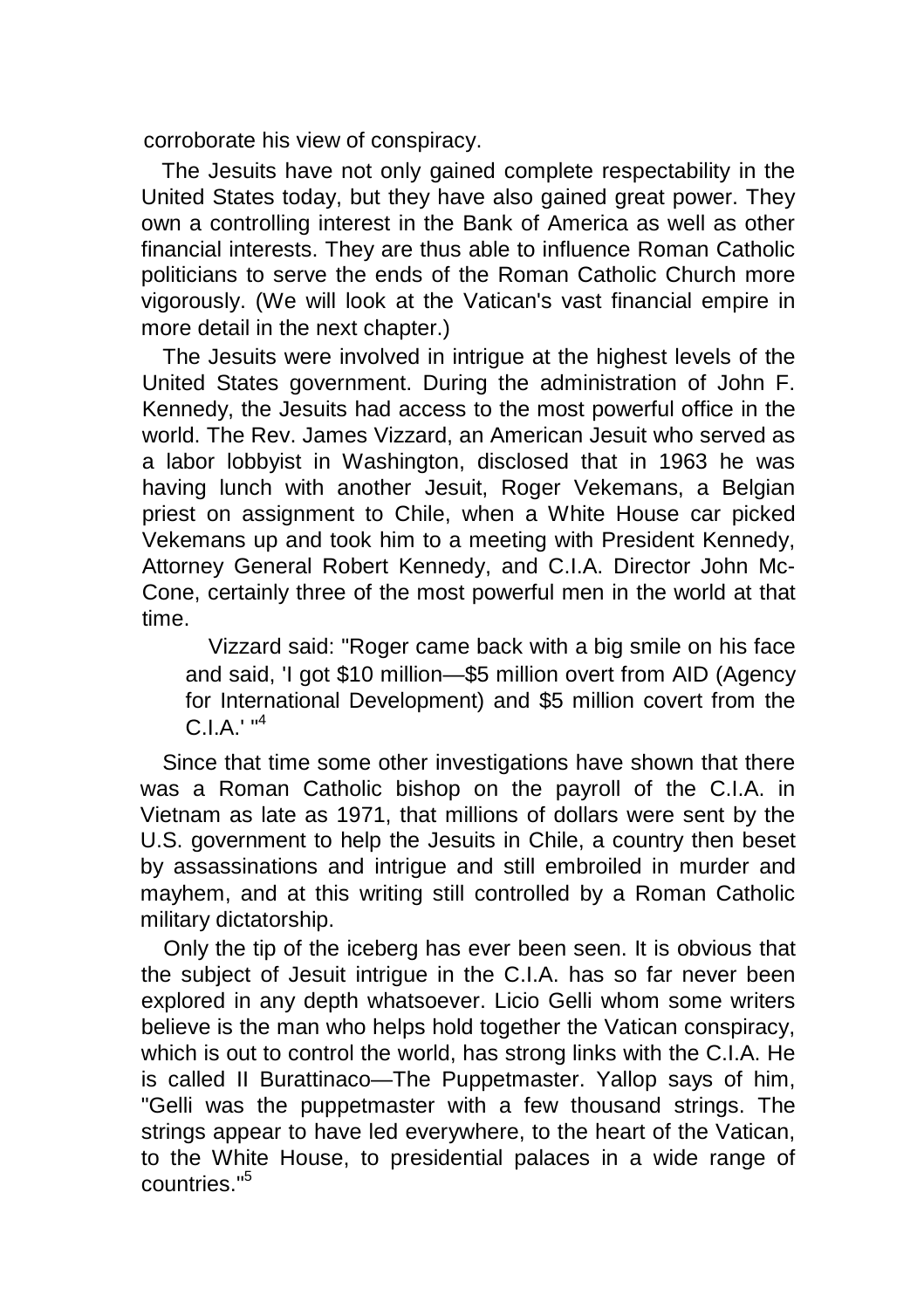Gelli was the man who bought Exocet Missiles from France for Argentina in its war with Britain. Yallop says that the Vatican indirectly funded Celli through Calvi and the Bianco Ambrosiano. Gelli was an honored guest at Reagan's presidential inauguration. Gelli, of course, has strong ties with Michele Sindona. He is the head of P2, the mysterious organization founded in Italy which functions in Argentina, Venezuela, Paraguay, France, Portugal, Nicaragua, Switzerland, and the United States. It interlocks with the Mafia in Italy, Cuba and the United States and also with military regimes in South America, and also with the C.I.A. and reaches right into the heart of the Vatican.<sup>6</sup>

So the tentacles of the Vatican power structure spread worldwide. Men come and go, but the organizations of the papacy perpetuate themselves and have done so for more than a thousand years, making the Vatican the source of the most formidable intrigue in world history. When Yallop sought to find out about the mysterious death of Pope John Paul, he said that:

The fact that men and women living within the heart of the Roman Catholic Church (Vatican City) cannot speak openly and be identified, is an eloquent comment on the state of affairs within the Vatican.<sup>7</sup>

The Pope has called for the Jesuits to cease from their intrigue in Central America. On March 2, 1982, over one hundred Jesuit Provincial Superiors, the leaders of the Order, were called to Rome for discussions with "Father" Paolo Dezza, the man the Pope had appointed to oversee the Order in 1981.

The Jesuits were accused by the Pope himself of engaging in "political activism under the guise of religious duties."<sup>8</sup> In the same article the Jesuits were reported to be "one of the primary groups controlling both extremes in Central America."<sup>9</sup>

So the Jesuits are still in the thick of the murders and assassinations which are being carried out by both sides in the war in El Salvador. The Pope, like others before him, is trying to curb their zeal to keep all factions in the war subservient to Rome.

With the rise of the death squads like those in Ulster, the focus of world opinion is forcing the Pope to do something to at least give the impression that he is not in favor of the murders and killings in El Salvador. But the high degree of Jesuit involvement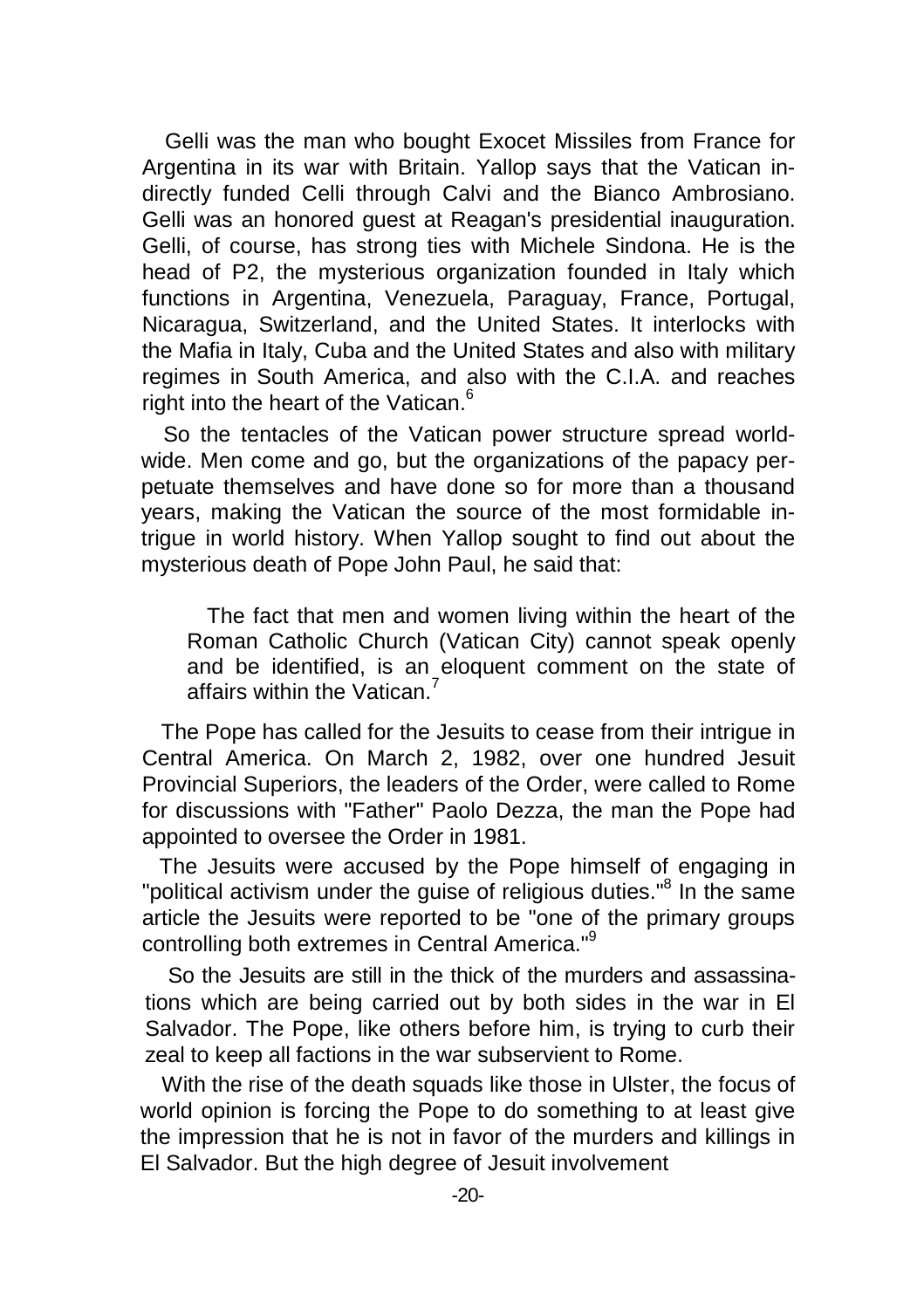with the extremists on both sides of the conflict in El Salvador is now a matter of public record.

The Extremists on both sides of this conflict are Roman Catholics. Roman Catholic Marxists are fighting Roman Catholic conservatives. The church is charting a course that will enable it to identify with whoever wins in the end. The Acting Archbishop said recently, "The left has lost its struggle against the government and therefore the influential church here must stay in a neutral, centrist position."<sup>10</sup> The acting Archbishop made this statement after the killing of 3 Marxist nuns, 10 Marxist priests, and the assassination of Marxist Archbishop Oscar A. Romero. It was after this reign of terror by the Roman Catholic conservatives that the "influential church withdrew to its neutral, centrist position." It is obvious that the conservative wing of Romanism, which has a large the conservative wing of Romanism, which has a large representation among the North American clergy, is backing the right-wing fighters in El Salvador. However, some local Roman Catholic leaders are calling for the United States to back off in El Salvador. So it looks like another capitulation to Marxism is shaping up in Central America.

Latin America sits on a veritable power keg because Romanism, which has been entrenched there for four hundred years, has not brought a scintilla of freedom or justice to the oppressed millions who live below the border of the United States and well below the abject poverty line. Romanism has managed to keep the multiplied millions in such a state of miserable existence that we have no hesitation in saying that if Americans rebelled against George III for his repression, they would have rebelled long ago against almost every government in Latin America.

Instead the United States bolsters the repression of Rome all over Latin America, paving the way for the inevitable revolution and "liberation" promised by the Marxists. It is time the United States stopped identifying with Romanism. But while the massive propaganda machine of Rome churns out its slanted coverage of the news, public opinion in the United States will enable Rome to keep its stranglehold on the people either by repressive fascist governments as in Chile or repressive Marxists government dictatorships as in Nicaragua. Not only that, but the Vatican wants the U.S. to fund the "rebuilding" of this region while the "church" retains control over the people.

Ed Asner has been blasted by many in the U.S. for his stand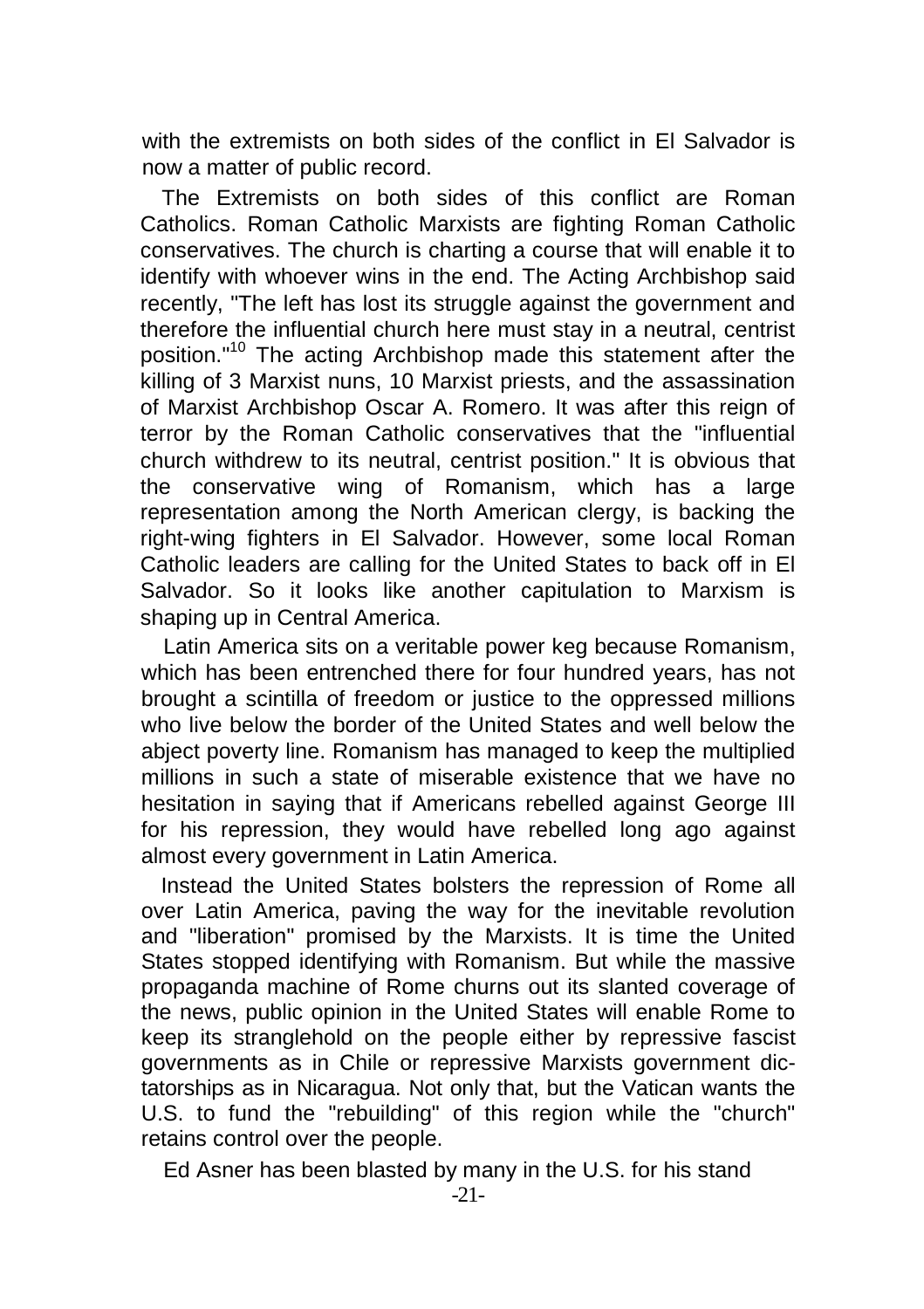against U.S. involvement in El Salvador. Asner, of course, was the popular Hollywood actor in several recent television series. He was hounded into silence by being labelled a Communist or leftist or worse if that were possible. What was it that brought down the wrath of a large section of the American public upon Ed Asner? Simply because he spoke out on the situation in El Salvador. What is the situation in El Salvador that Asner deplores? It is the conservative Roman Catholic death squads massacring hundreds of civilians under the guise of eliminating leftists. It is amazing the leftists that are in the world today. Everyone who opposes Romanism is a leftist, Marxist or Communist. The possibility of a Protestant Christian opposing Rome is so remote today that apparently it is safe to label everyone who opposes Romanism as a leftist. (A few years ago one conservative west coast commentator even called Paisley a communist.)

This is the propaganda that Asner was challenging, that anyone who opposes the totalitarian poverty and ignorance-producing regimes of Latin America today must be a leftist. There are leftists to be sure who challenge Rome's 400 year reign of terror and extreme poverty, and the sad thing that should be noted but never is, is that there are few Americans who would not have challenged such regimes long, long ago!! The poor peons ground into the dirt for centuries look to the U.S. to liberate them, and all they get in return is the backing of the rotten tyrannical dictatorships by the powerful U.S. government, a mere lackey of the Roman Catholic lobby in Washington. So they turn to whoever will help them in their struggle for some semblance of freedom. It is one of the great tragedies of our times that the only choice left to the people of Latin America in many cases is between Romanism on one side and Marxism on the other, and the Marxism even is the Jesuit brand. They are never given the choice of choosing neither Romanism nor Marxism but Protestantism. Protestantism has become so weak and has been betrayed by so many lily-livered compromisers that there is no viable choice left to many of the peoples of the world. Yet when the world is examined, Protestant countries with but few exceptions are the only ones where even a semblance of freedom remains.

Sister Ann Gormly, associate director of the U.S. Catholic Mission Association, in commenting on some of the allegations made against the Sandinista government in Nicaragua said, "I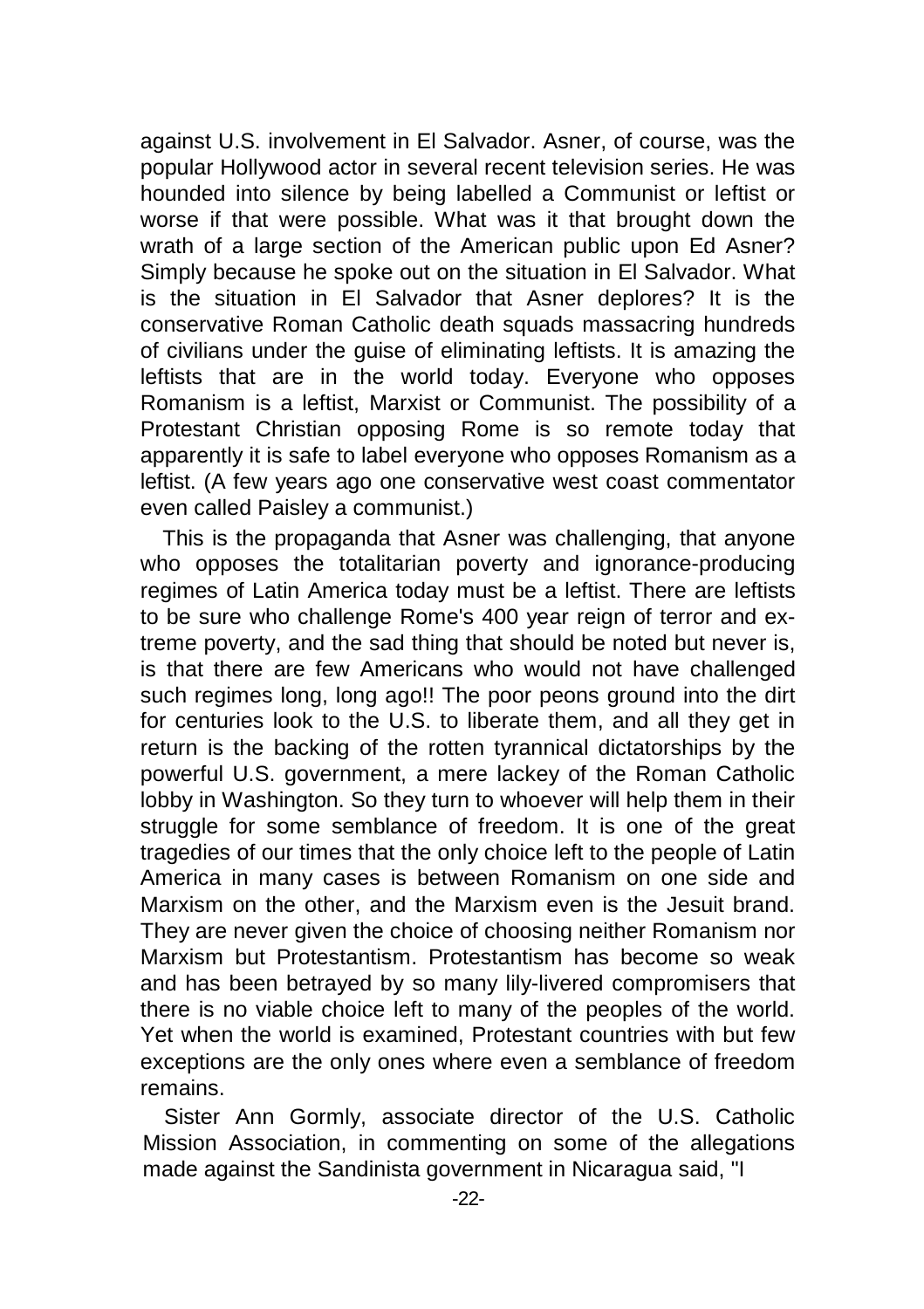hear of no limitations to the work of the church in Nicaragua." She also said that it is good to have four churchmen in high government posts in Nicaragua.<sup>11</sup> So although there are many uncertain sounds emanating from Nicaragua, the Vatican is deeply embroiled in the present government, and no amount of doubletalk can dispel the fact that at least four sons of the "church" have the highest posts in the Sandinista government.

We certainly do not try to play down the fact that there are apparently deep rifts between some local priests and nuns who side with the poor and believe in "liberation theology" and the present Pope, who is opposed to them. But the bottom line is loyalty. If the leftist leaning clergy and political leaders promise to remain loyal to the Vatican in all their intrigues, then the Pope will overlook their Marxist ideology even as a former Pope overlooked the Nazi ideology of Hitler and his henchmen.

One modern writer commenting on the situation in Nicaragua said:

The major target of the U.S. is the Sandinista government of Nicaragua, which is now considered a Marxist regime. The truth of the matter is that there are more Jesuits and Jesuitcontrolled individuals in the Sandinista government than there are individuals in the whole of Nicaragua who have gone beyond the first chapter of Marx's Capital.<sup>12</sup>

The same writer went on to note that it is difficult to tell the difference between Andropov and a Jesuit, especially when the "Jesuit is wearing a red Andropov T shirt."<sup>13</sup> In other words the "leftist" regime is very definitely and very closely intertwined with Roman Catholicism in general and the Jesuits in particular. The guru of the Sandinista revolution is Ernesto Cardenal, a Trappist Monk; the foreign minister is E'Escoto, a Maryknoll priest; and the brains behind the whole operation, Fernando Cardenal, is a Jesuit. When these three "Marxist" Roman Catholic clergymen join forces with the strongman Daniel Ortego, who preaches about a revolutionary being a Christian and vice-versa, it is indeed difficult to escape the blanket of Jesuit casuistry which seems to cover the revolution in Nicaragua.

If we are to believe the New Solidarity paper, which takes a definite Roman Catholic stance, there is not much hope for the liberation of Nicaragua from the hands of the Vatican-Jesuit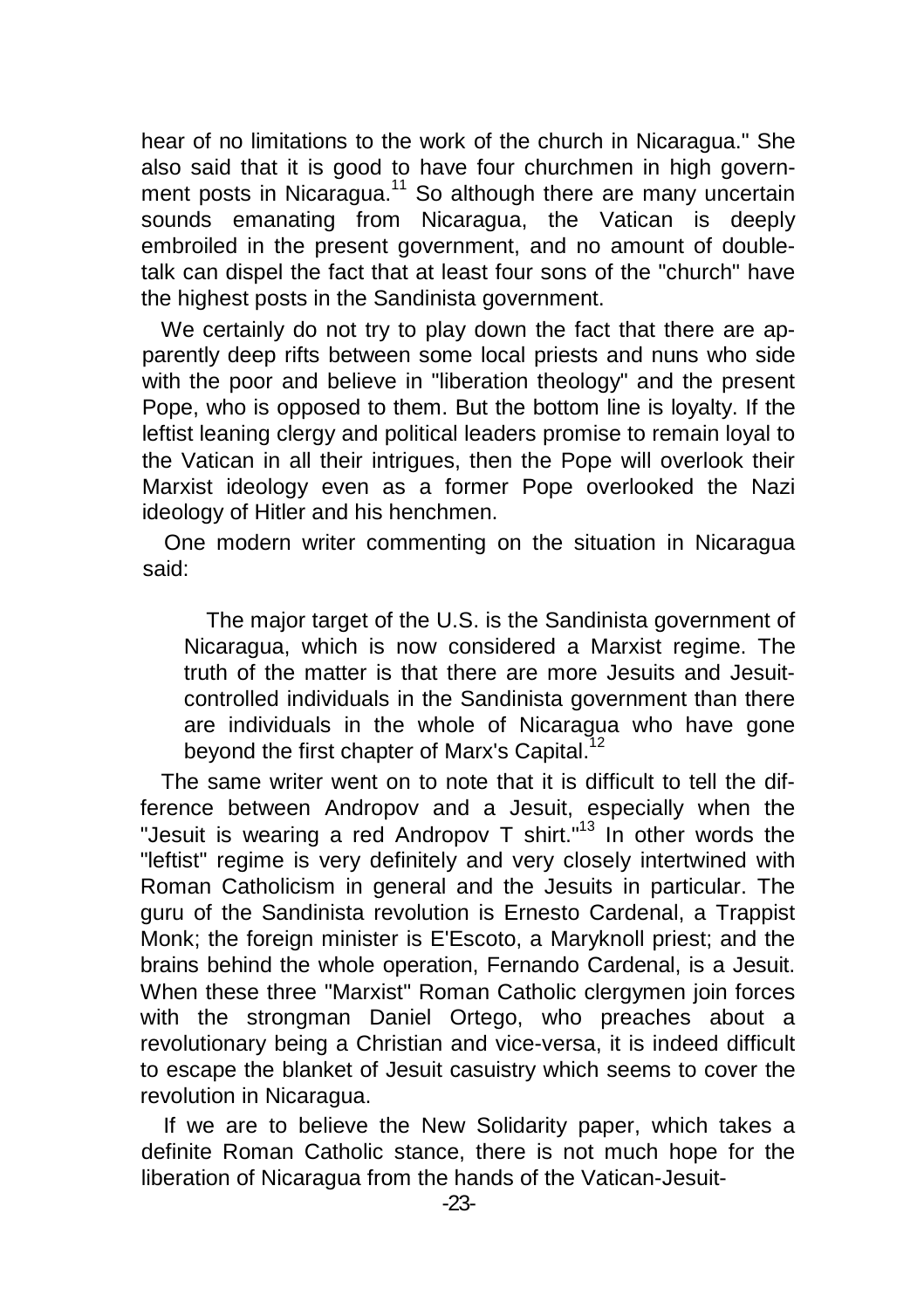connection. For this paper states that the man the U.S. is grooming to replace the Sandinistas, Eden Pastora, who is now building a base of operations in Honduras, is Jesuit-controlled himself. So that even if the Sandinistas were removed tomorrow, another Jesuit-controlled man would be installed, this time with the help of the C.I.A. and the U.S. government.

Where the Jesuits end and the Marxists begin is certainly a difficult question to answer, but one thing is certain as of this writing: the Jesuits are in control of Nicaragua. All the banks of Nicaragua were nationalized when the Sandinistas took over except the Ambriosano Group. This group mysteriously escaped nationalization. The reason being, of course, that the Ambrosiano Group is controlled by the Vatican.

The Vatican has kept the people in Central America in ignorance and misery for four centuries. It is in the interest of the Vatican to keep its stranglehold on these nations. They are doing so either by the death squads in El Salvador or the Jesuit Marxists in Nicaragua, but they are maintaining their hold over the people. The U.S. as a Protestant country could bring some pressure to bear, which could really liberate the people from both warring factions, but alas, no such pressure is ever brought to bear on the Vatican. Instead the U.S. seems to become more and more the lackey of the Vatican, and the power that keeps the rotten status quo in place in Latin America.

A classic example of their failure to uphold the one truly free government in Central America was seen in the case of Rios Montt in Guatamala. Rios Montt was a charismatic Protestant. He had his limitations, to be sure, but he was beginning to bring some real liberty to the people of Guatamala. As far as we can ascertain the Roman Catholic church began to agitate for his removal. We only picked up small items of news here and there, but we did read that some "leaders" in Guatamala were concerned that unless he was removed, he was going to cause a civil war in Guatamala. One item also spoke of the fact that anti-catholic feeling was being generated by his fanatical form of Christianity. (All this is the same old Jesuit line we are seeing in Canada and the U.S. tdoay. That is, no one should say anything against the Pope or Roman Catholicism. As we are typing these pages we read that several people have been arrested in Canada for distributing "anti-catholic" literature. Imagine, if you can, get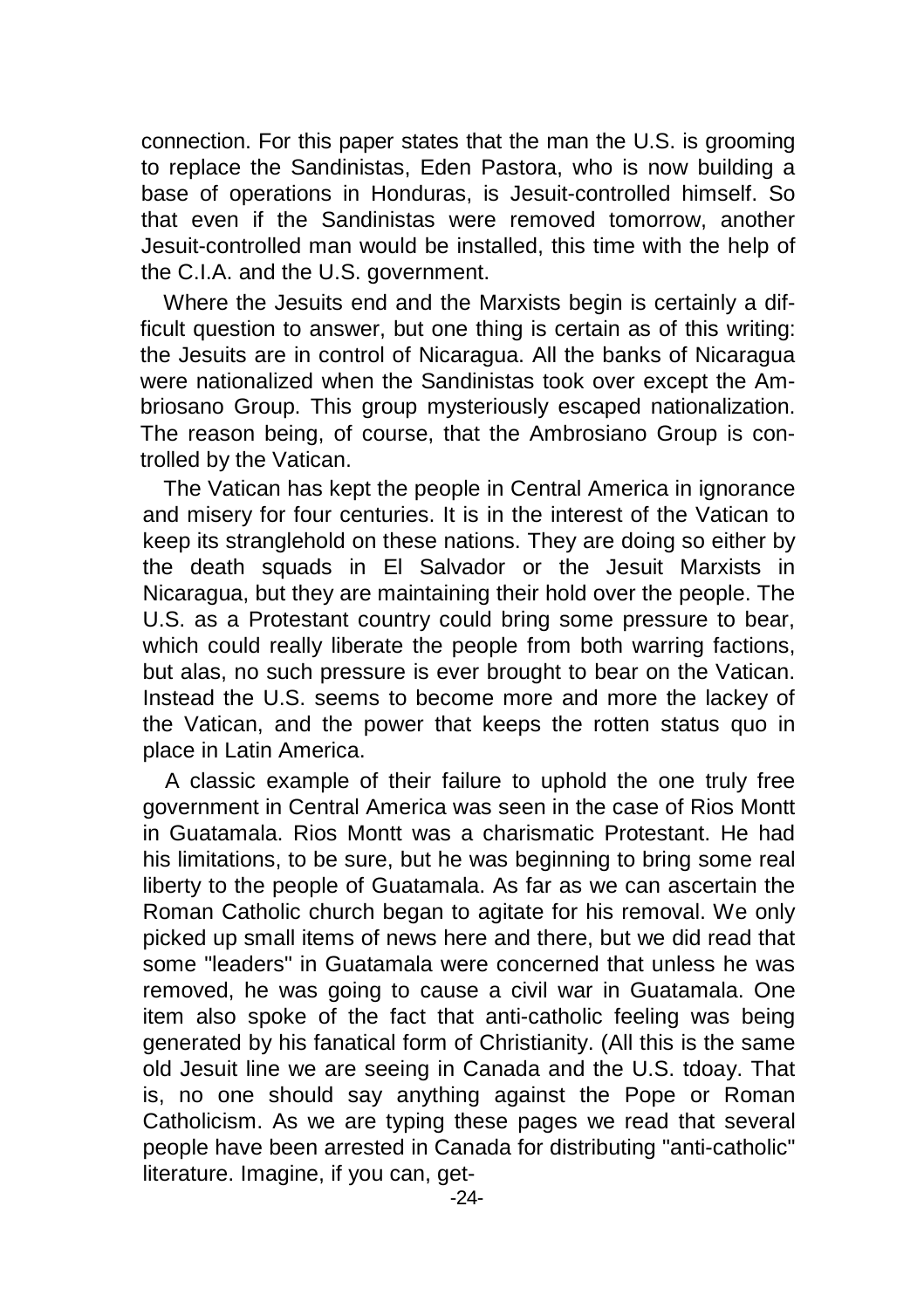ting arrested in a so-called free country for passing out literature of a theological nature. Truly the freedoms of the Protestant Reformation are being seriously abridged right now in North America.) Montt was deposed, and the Vatican returned to power in Guatamala with the tacit approval of the C.I.A. Protestant Americans better wake up!

The Vatican is the center of a never ending web of conspiracy. It is working day and night to bring the world to the feet of the Roman pontiff. The Vatican octopus has tentacles reaching into almost every government circle on earth. When the Red Chinese needed the off-shore oil drilling expertise of the United States (no other country possesses it) a bargain was struck so that the Jesuits were once again allowed into China. Surely such a move is almost incredible when viewed in the light of the fact that America is still an overwhelmingly Protestant nation at least in the numerical make-up of her population.

The Vatican works incessantly at building bridges over which its plans may be put into operation. Pedro Arrupe, then the head of the Jesuits, was the man that Pope Paul VI sent to Moscow in 1971. He met with the communists to try to get the then repressive government of Czechoslovakia to relax her repressive policies. When he returned from Moscow he stated that he saw signs of relaxation of religious persecution in Russia. (Billy Graham came back with the same line.) Arrupe was immediately challenged by the Director of Lithuanian Catholic Aid, Casimir Pugevicus, who said that Arrupe's statement was a "time serving Soviet maneuver used in order to create a false impression."<sup>14</sup> It is obvious that the Vatican wants a soft line taken toward Communist Russia because the ultimate goal of the one world church envisaged by the Vatican is the total absorption of all into the one true fold of Romanism.

Bible Protestantism is the only faith that can never capitulate to Romanism. Romanism with its ability to absorb false religions into its fold will become the cage of every unclean bird. But it can never absorb Bible Protestantism because the difference between the two is of such a nature that union is spiritually and ecclesiastically impossible. This is the reason biblically ignorant newsmen speak of the bigotry of the bible-believing fundamentalists of our times; they do not realize the eternal difference that exists between vital biblical Christianty on the one hand and all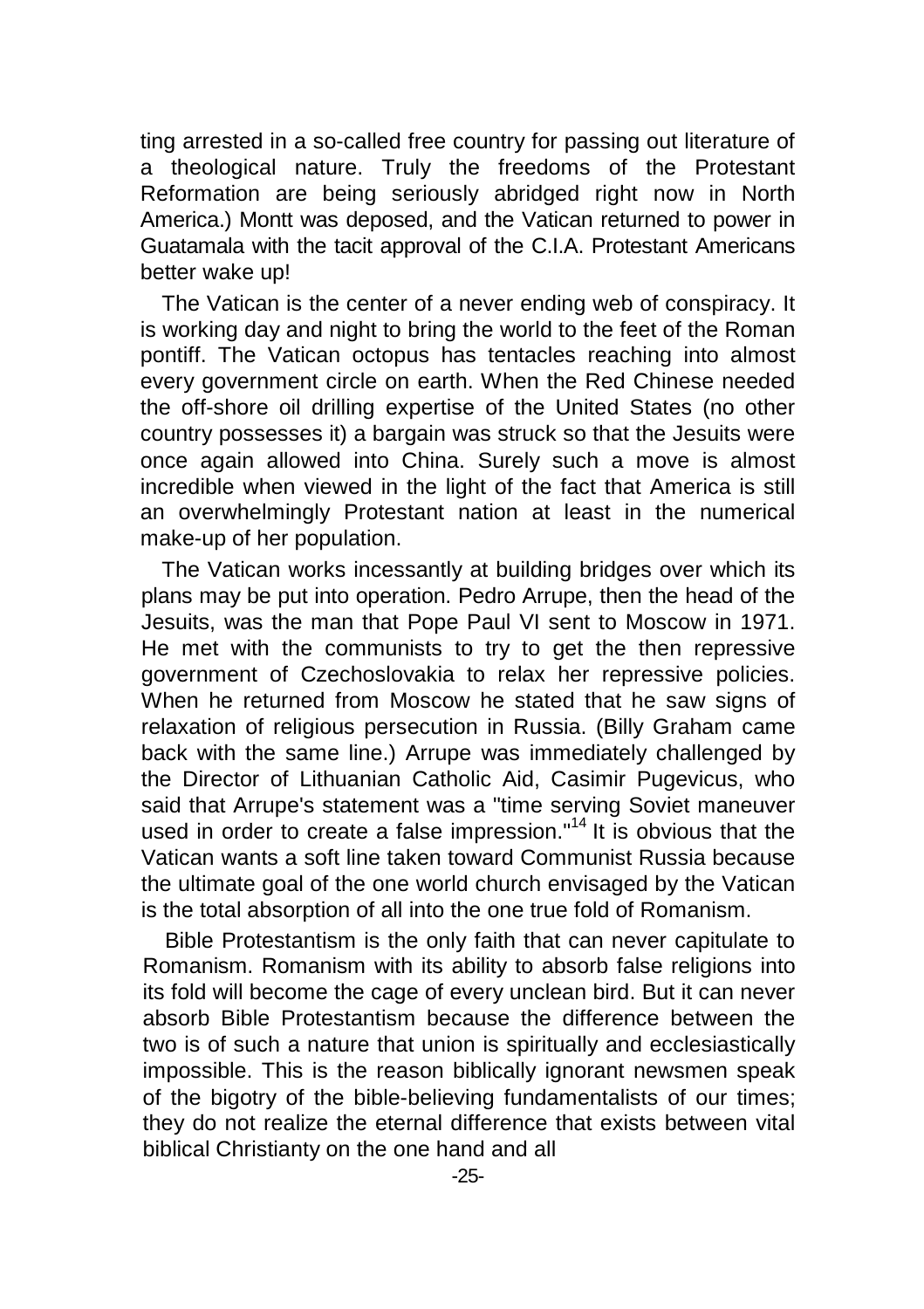false religions on the other. So Bible Protestantism must ultimately be the target of every conspiracy, and the target of the final apostate conglomerate.

#### **REFERENCES**

- 1. Liddy G. Gordon, Will, Dell Publ. Co., 1981, p.54
- 2. Ibid., p.383
- 3. Canadian Revivalist, Nov./Dec, 1981, p.4
- 4. Church and State, Vol. 28, No. 8, p.3
- 5. Yallop, David, IN GOD'S NAME, Bantam Books, N.Y., N.Y., 1984, p.313
- 6. Ibid., p.117
- 7. Ibid., p.X
- 8. Small, Gretchen, New Solidarity, March 8, 1982, p.3
- 9. Ioc cit.
- 10. AP News Release
- 11. U.S. NEWS & WORLD REPORT, Sept. 3, 1984, p.46
- 12. New Solidarity, April 25, 1983, p.6
- 13. loc cit.
- 14. Martin, Malachi, The Final Conclave, Stein and Day, N.Y., 1978, p.86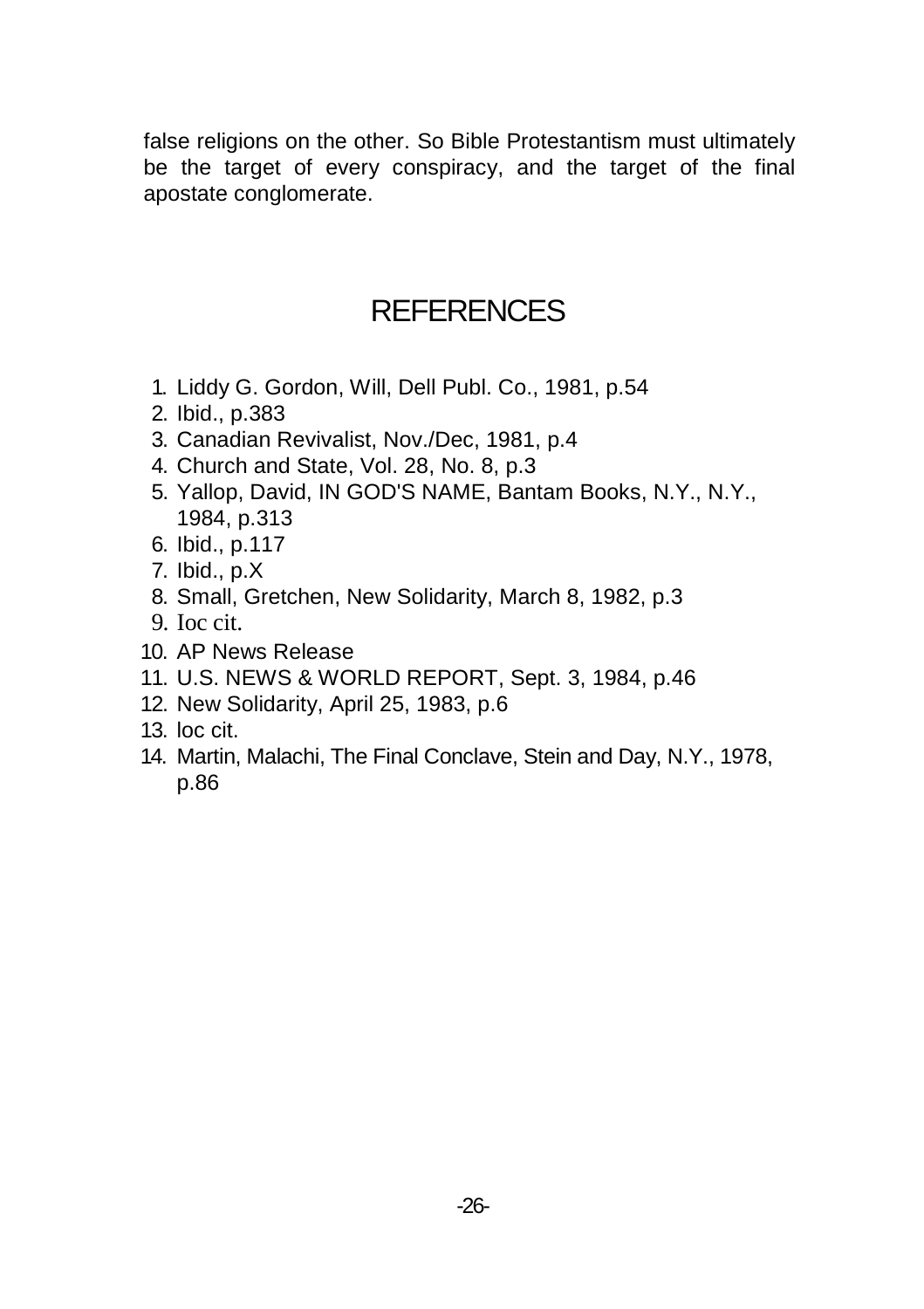### <span id="page-23-0"></span>A FINANCIAL EMPIRE SECOND TO NONE

Whenever anyone writes on conspiracy money is always given a prominent place. In this regard the Vatican certainly does not take a back seat to anyone. The wealth of the Vatican, as we will see, is so vast that in all probability its true worth will never be known.

We are going to examine in some detail what various writers, who have tried to research the wealth of the Vatican, have said. Several of these writers are members of the Roman Catholic church. It is surely interesting to every Protestant that when Pope Paul brought his entourage from Milan to the Vatican, they were dubbed by Roman Catholic writers as the Milan Mafia.<sup>1</sup>

It is not within the bounds of this study to examine the Mafia in detail. But the Cosa Nostra, the Family, or The Mafia are a 100% Roman Catholic outfit. They originated in Sicily where Michele Sindona was also born. They control vast holdings in Italy and North America. They have gone what they call "legit" in many enterprises and were able to close down an entire cheese plant in Wisconsin. They did this to establish a monopoly in the Pizza business. This incident made the national news. Businessmen came in and brought the cheese factory. After they bought it, they closed it down. It was only later that Mafia involvement was discovered. As far as we know, the factory, which employed most of the town's work force, is still closed down as of this writing.

It is interesting to notice the timing of the move by the Mafia to control the cheese and pizza business in the United States. Panatella, a Vatican controlled company dealing mainly in flour and pasta, lost two and a half million dollars just prior to the Mafia takeover and required financing of 4.8 million dollars to keep it afloat.

Martin discloses that by the late sixties both the Institute for Religious Words (whose assets were conservatively put at 3 billion dollars) and the Special Administration of Holy See Property were invested in every sector of Italian industry and commerce. He went on to say, "On the boards of directors of companies in which the Vatican had an interest there always sat a Vatican ' family ' man, somebody like Massimo Spada or Luigi Mennini."<sup>2</sup>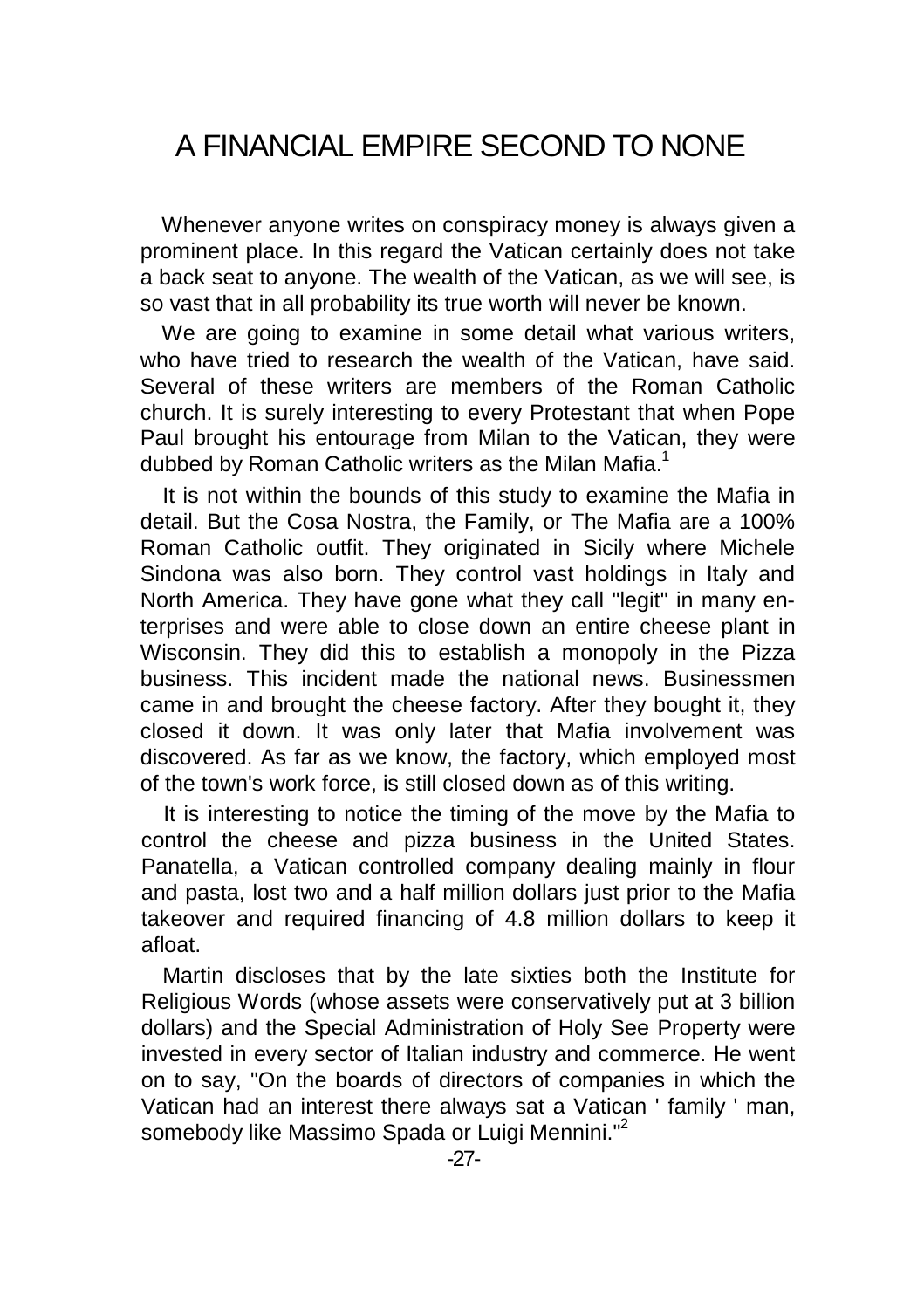Martin also pointed out that the Special Administration of Holy See Property, which was run by competent lay bankers, was advised by J. P. Morgan, Hambros Brothers of London, and the Rothschilds of Paris.

Ostling recounts the story of Boys' Town, a Roman Catholic charity.

Boys Town now has a worth of well over \$200 million, including a securities portfolio valued (very conservatively) at \$157 million. Although the interest on such a nest egg is ample to operate the Town, it still spends millions to send the traditional tearjerker fund appeals to 34 million people and raises nearly \$18 million a year. This means Boys Town has about three times the endowment of Notre Dame University, raises more money than the Greater New York United Fund, and would rank 372nd in assets on the Fortune 500 if if were a business corporation. All this for 700 bovs.<sup>3</sup>

All this came to light after much digging by a weekly newspaper in Omaha, Nebraska.

According to Lo Bello, a Roman Catholic journalist, the Vatican is the only sovereign state that never publishes a budget. He was accused of exaggeration in his estimates of Vatican wealth, but suffice it to say, the wealth of the Vatican must be immense, for a simple honest disclosure of its holdings, if they do not constitute great wealth, would lay to rest all the "extravagant" estimates of various writers, but such a disclosure has not been forthcoming.

The Sindona debacle, which the Vatican sought to hide from the general public, resulted in a loss of close to one billion dollars. Yet the Vatican carried on as before, demonstrating its reservoir of financial reserves as nothing else could. Very few companies could sustain such a loss and carry on without so much as a whisper. (Chrysler Corporation lost half a billion and would have gone under but for the U. S. government.)

The financial tentacles of the Vatican reach into numerous banks in different countries. Yallop says that the Rothschilds in Paris have been doing business with the Vatican since early in the 19th century.<sup>4</sup> He goes on to point out that, "Credit Suisse, Hambros, Morgan Guaranty, Bankers Trust, Chase Manhattan, and Continental Illinois among others became Vatican partners."<sup>5</sup>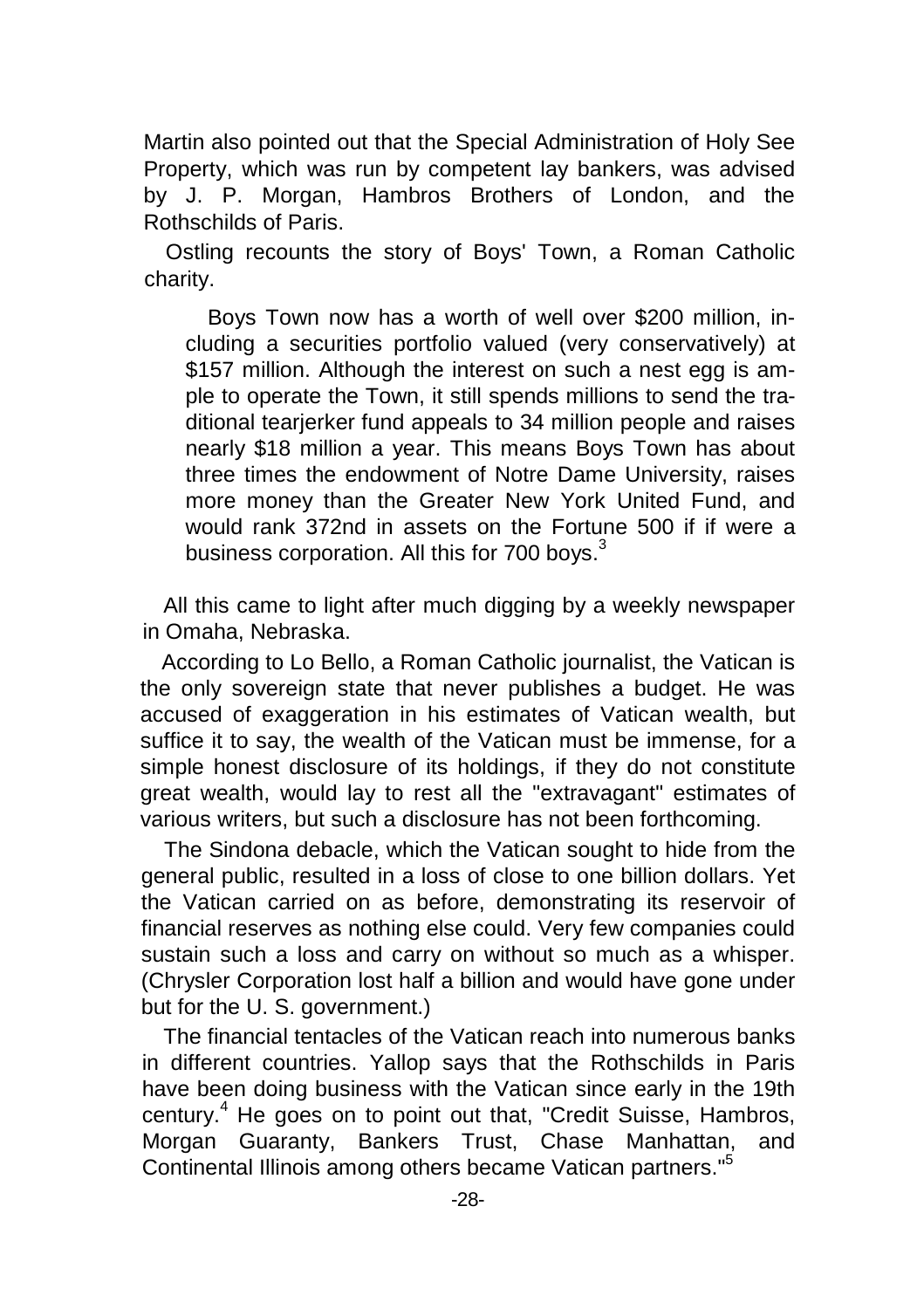This financial empire which finances the Vatican conspiracy is filled with murder and mayhem. Yallop states, "The murder of Luciano-Pope John Paul I was to stop him from removing Marcinkus who was the foundation holding up Calvi, Sindona, and Celli.<sup>"6</sup> When the dust had cleared from John Paul's mysterious death, it left in its aftermath a series of murders, assassinations and "suicides" that only the Mafia could match for cold bloodedness. Of the main players in the scene only Marcinkus and Celli still remain in control. Yallop recounts in detail each one of the murders and "suicides," and his pages, which are very difficult to refute, make grim reading. His book, IN GOD'S NAME," merits close reading by all who are concerned about freedom.

Because of the criticism that no disclosure is ever made of its wealth, the Vatican has in recent years tried to reform some of its monetary policies, but much still remains to be done. No estimate can be given of the immense wealth of the Vatican, but one can get some glimpses of the multi-billion dollar enterprise through various works that have appeared in recent years.

Ostling, in his work, "Secrecy in The Church," written from the standpoint of one sympathetic to the Church, does give some interesting insights into the wealth of the Papacy.

He recounts that the late Bishop James A. Pike (a convert from Romanism to Episcopalianism) wrote what he calls a sensational article in which he said that the Jesuits had a controlling interest in the Bank of America, the nation's largest, and that they earned 250 million dollars a year from their investments (a quarter of a billion). He goes on to say that the Jesuits "sputtered, but they have never made a full accounting of their holdings."7 Gollin, a freelance writer who tried to research Papal wealth, figured the securities and commercial properties of the Dioceses of the U.S. at almost "one billion dollars."<sup>8</sup> Nino Lo Bello put "the American Jesuit's annual income at \$250 million." He claims that all Catholic units in the U.S. and Canada combined have assets of more than \$80 billion and an annual income of nearly \$12.5 billion."<sup>9</sup>

It was none other than Cardinal Vagnozzi who observed concerning the Vatican's finances:

It would take a combination of the KGB, the C.I.A. and Interpol to obtain just an inkling of how much and where the monies are.<sup>10</sup>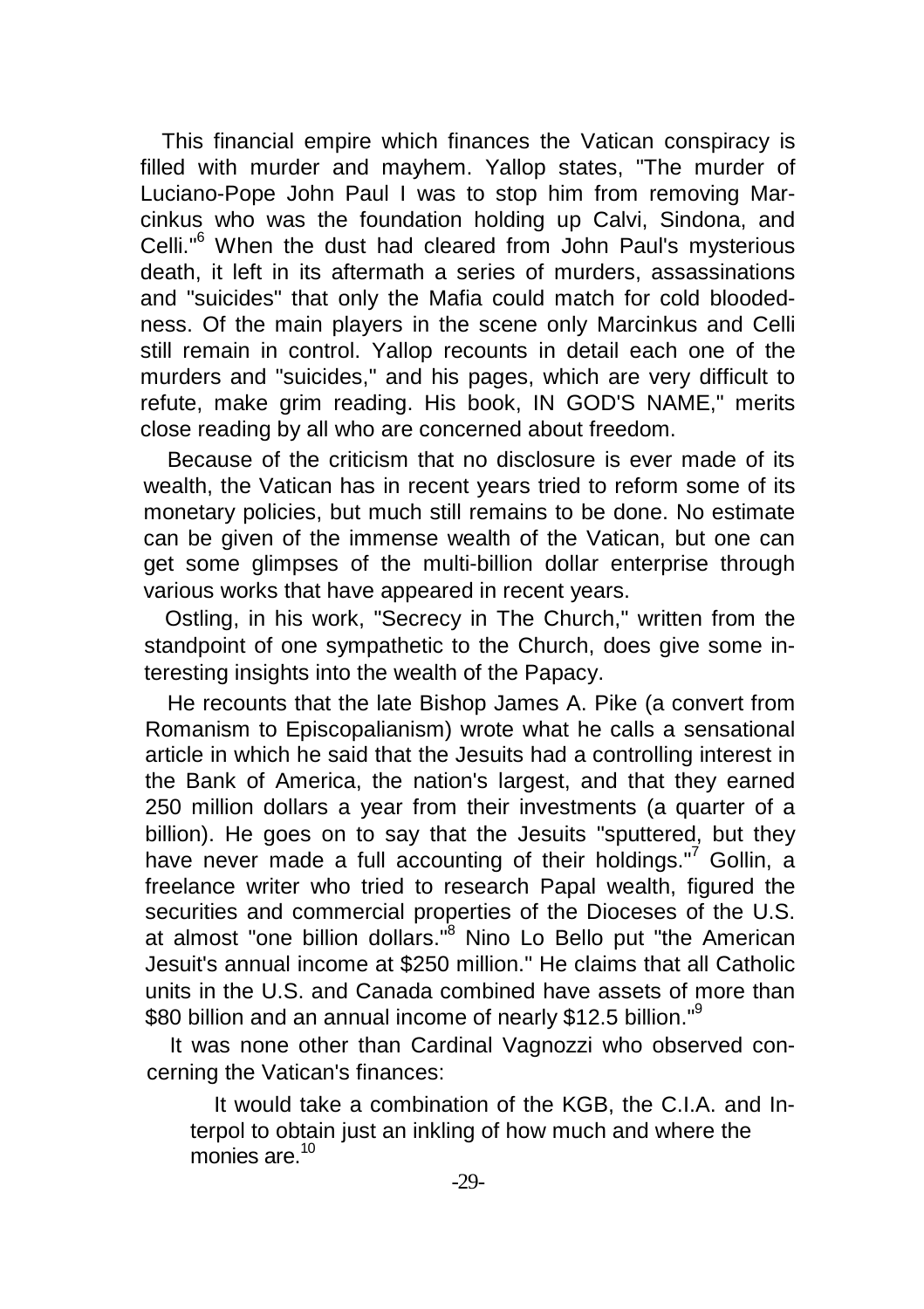According to this Cardinal three of the most powerful agencies in the world could only obtain an inkling of how much the Vatican is worth. Yallop points out that the "Vatican bought into General Motors, Shell, Gulf Oil, General Electric, Bethlehem Steel, IBM and TWA." He went on to say that "the Vicar of Christ had acquired a new unofficial title: Chairman of the Board."<sup>11</sup>

The Vatican also acquired "controlling interest in companies, in fields of insurance, steel, financing, flour and spaghetti, industry, cement and real estate."<sup>12</sup> It owns sections of downtown Montreal, Canada, sections of Mexico City in Mexico, many of the major hotels in Italy, blocks of real estate on the Champs D'Elysee in Paris, the Watergate area in Washington, D.C., real estate in New York City, and the entire satellite city of Lomas Verdes in Mexico. This is only the tip of the iceberg, for much of the Vatican's wealth is hidden in holding companies so that it is difficult to come even close in an estimate of its vast wealth. It is interesting to observe also that Pope John Paul, who was murdered in the Vatican, intended to reform the Vatican's finances. Yallop in his work claims that this could have been one of a half dozen reasons why he was murdered right in the Vatican. Another very interesting fact is that Pope John Paul confessed to Father Dezza. Even the Pope has a prelate to whom he confesses, and poor Pope John Paul for some reason chose the head of the Jesuits as his "Father Confessor." If for any reason he chose to confide some of his proposed changes to Dezza, he may have unwittingly sealed his own death warrant.

Malachi Martin, former Jesuit professor at the Pontifical Biblical Institute in Rome, in his new book, "RICH CHURCH POOR CHURCH," puts the wealth of the "church" at 300 billion dollars. He points out that the Vatican is the:

largest single stockholder in the world with about \$20 billion dollars traceably invested (but much more untraceably invested) with gold deposits exceeding those of most medium sized countries, and with a worldwide real estate operation.<sup>13</sup>

He goes on to say in another place:

a list of the companies and banks in Italy and abroad in which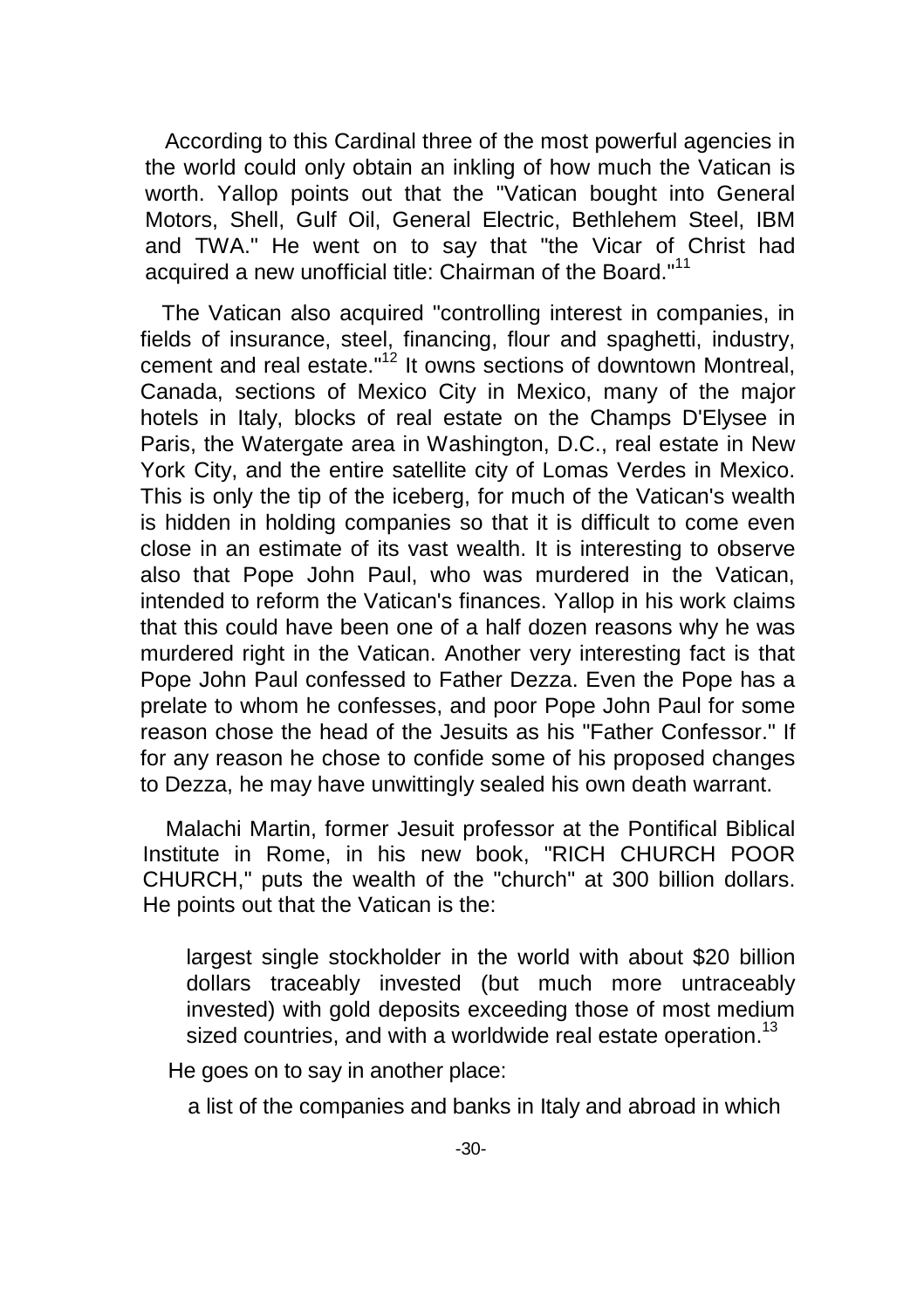the Vatican acquired a controlling interest before the outbreak of World War II, when added to the list of those in which it acquired a minor but substantial interest, would fill some sixty or seventy pages of this book.<sup>14</sup>

Even Martin, who still classes himself as a Roman Catholic, is appalled at the extent of the Vatican's wealth when contrasted with the impoverished millions of Roman Catholics around the world. The present Pope speaks much about economic justice. Although much has been written about the present Pope in glowing terms, Yallop does not share the international newsmen's accolade. Yallop states candidly:

the papacy of John Paul II has been a case of business as usual. The business has benefitted immeasurably not only from the murder of Albino Luciana, but also from the murders that have followed that strange lonely death in the Vatican.<sup>15</sup>

He goes on to say:

Many millions of words have been written since the election of Karol Wojtyla in attempts to analyze and understand what kind of man he is. As can be seen, he is the kind of man who could allow men like Villot, Cody, Marcinkus, Mennini, De Strobel and Poletto to remain in office.<sup>16</sup>

He adds:

"It is a papacy of double standards, one for the Pope and one for the rest of mankind.

"There can be no defense on the grounds of ignorance, Marcinkus is directly answerable to the Pope."<sup>17</sup>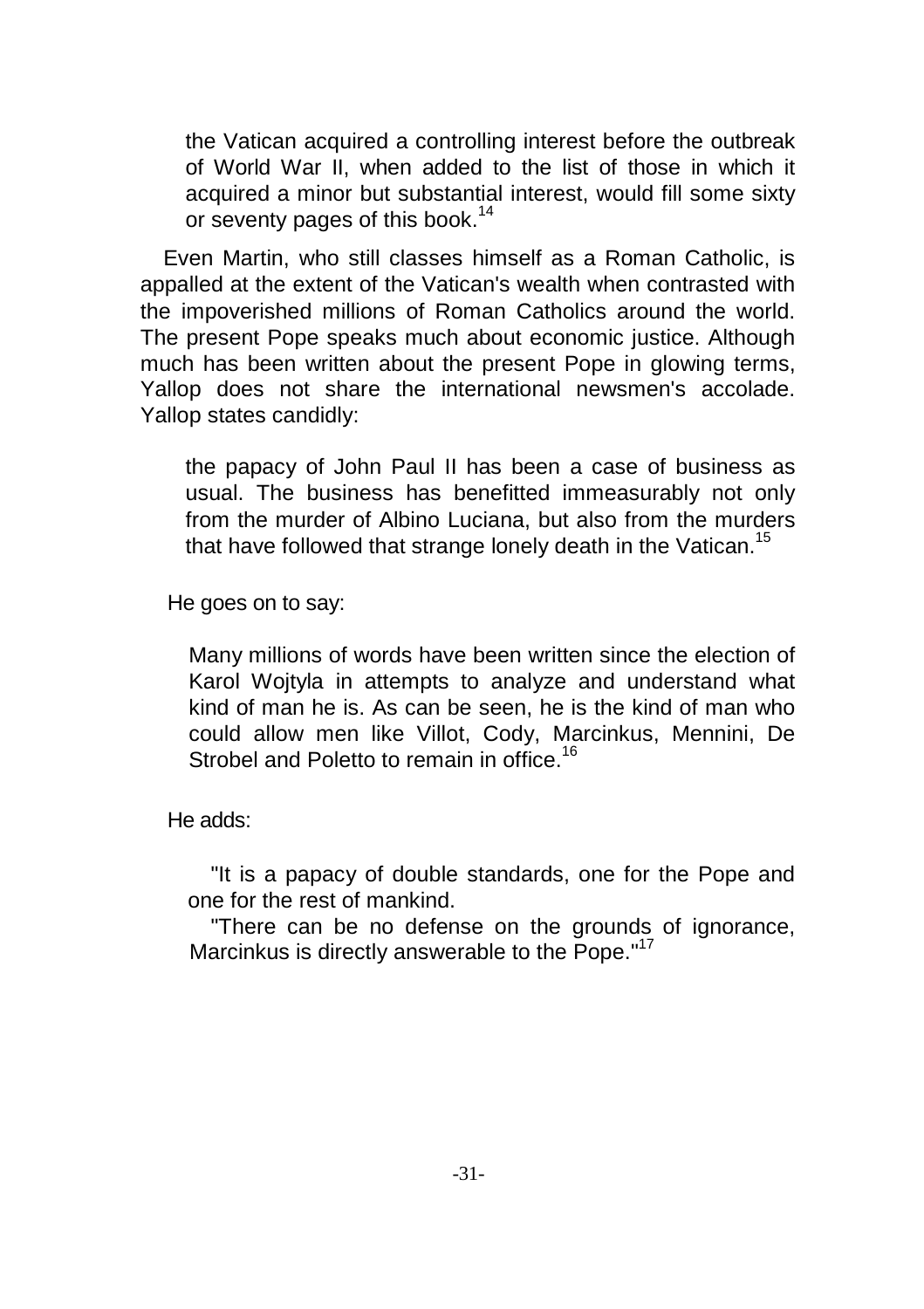#### **REFERENCES**

- I.Martin, Malachi, THE FINAL CONCLAVE, Stein and Day, New York, 1978. p. 18
- 2. Ibid., p. 26
- 3. Ostling, Richard, SECRECY IN THE CHURCH, Harper and Row, N.Y. 1974, p. 51
- 4.Yallop, David, IN GOD'S NAME, Bantam Books, N.Y., N.Y. 1984, p 97
- 5. loc. cit.
- 6. Ibid., p. 103
- 7. Ostling, p. 49
- 8. loc.cit.
- 9. Ibid., p. 50 10.Yallop,p. 105
- 11. Ibid., p. 99
- 12. Ibid., p. 98
- 13. Martin, Malachi, RICH CHURCH POOR CHURCH, G. P. Putnam's Sons, N.Y., N.Y. 1984, p. 14
- 14. Ibid., p. 40
- 15.Yallop, p. 264
- 16. Ibid, p. 265
- 17. Ibid., p. 264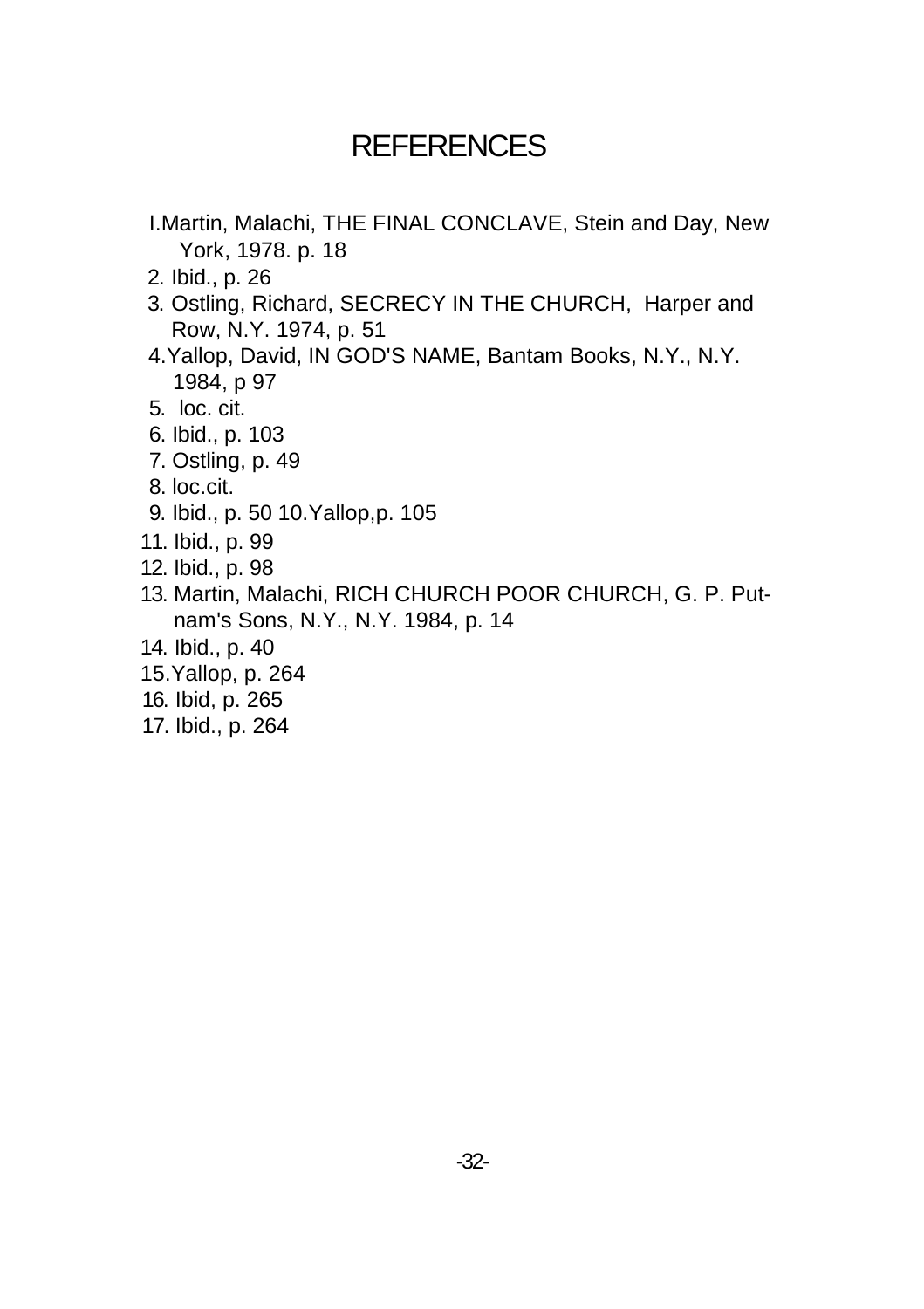#### <span id="page-29-0"></span>THE CONSPIRACY OF MISDIRECTION

Satan has a plan for this world. His plan is doomed to failure, but that does not mean it is to be taken lightly or that it cannot affect men and nations and do untold harm before it is finally frustrated.

Dr. Stuart McBirnie retraced the steps of the Apostle Paul's missionary journeys. In those cities where the great Apostle had established churches in the first century, the cause of Christianity has disappeared. McBirnie recounted how not only was he not able to find a church of any kind, but in some instances he could not even find one Christian. So although the gates of Hell will not prevail against the Church of the Living Christ, some local churches do fold up and disappear under the onslaught of the devil and this world.

Satan has been at work since the fall of man. So his Satanic conspiracy to dominate this world is of age long duration. Satan's primary area of operation we saw in our first study as the area of religion. Only God's believing remnant can understand this aspect of the conspiracy, and even many of them are at sea at this point. Every unsaved person thinks that religion is a good thing when in fact only vital biblical Christianity is a good thing: every other religion is a satanic counterfeit. Satan is working to deceive the nations. He works through individuals. It should be obvious to every thinking person that there are people working day and night to overthrow vital biblical Christianity and many of these individuals are religious, even posing as "Christians." In other words the battle we face is primarily a spiritual one. It will not be defeated by merely legal efforts or even protests unless the protests are centered on a proper interpretation of the Word of God.

Romanism has made unbelievable advances in the United States in the last one hundred years. As one leading Roman Catholic spokesman said, "We are less than one hundred years from Rum, Romanism and Rebellion, referring to the slogan of American politicians at the close of the nineteenth century. (See our first booklet for further documentation.)

Gary Allen in his examination of conspiracy fails to come to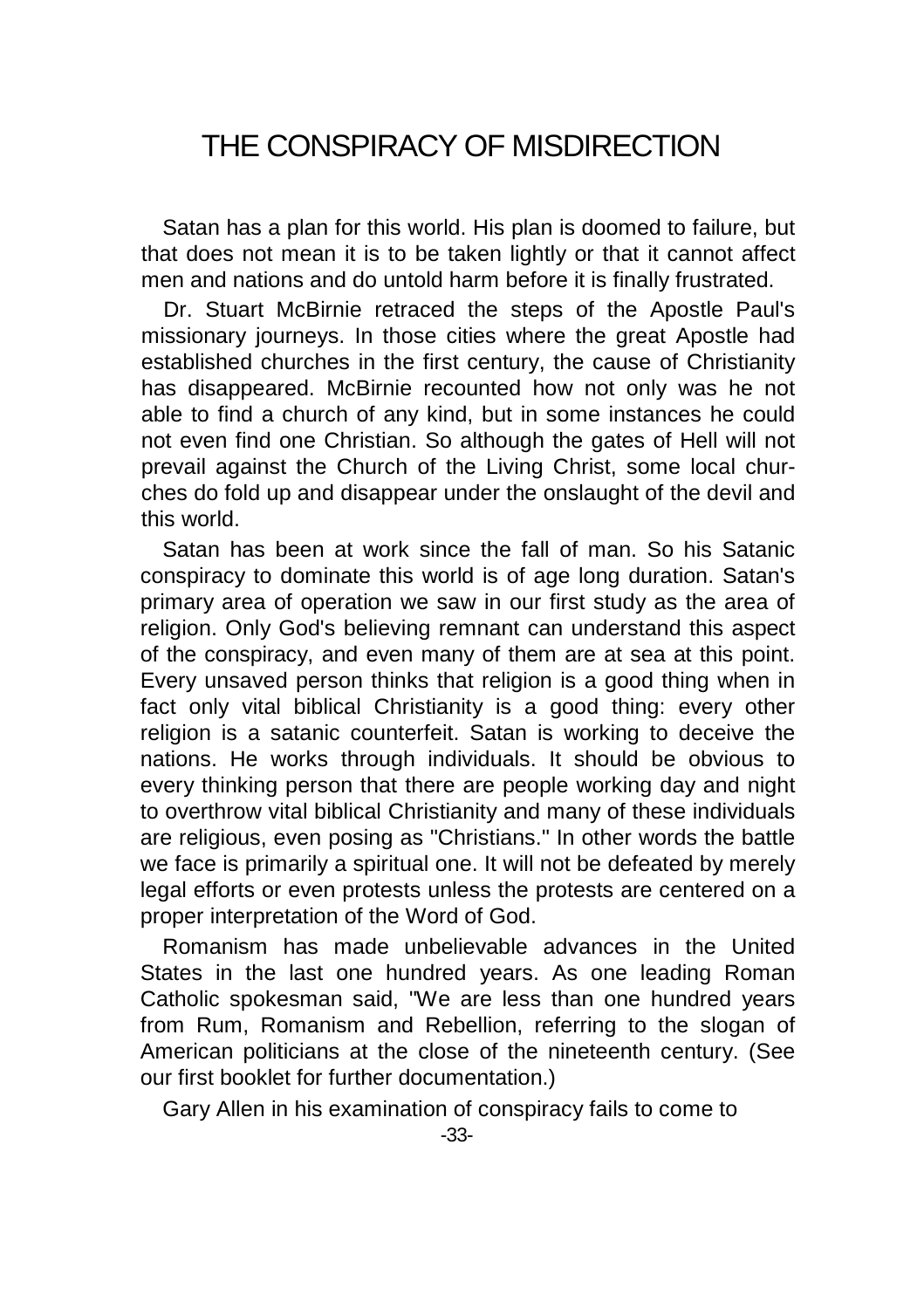grips with known historical conspiracies. For one reason or another he obviously ignores the documented religious conspiracies of history. Roman Catholic conspiracies are part of the historical record. Papal plots have been discovered, and the conspirators arrested and brought to trial at various junctures of history. Father Chiniquy portrays Romanists as the main plotters in the assassination of Abraham Lincoln. So the Vatican has been working night and day to shift the burden of conspiracy from its shoulders to some other group of conspirators. Since the McCarthy era, extremist groups have painted almost every leader in the United States as Communist, pro-communist, or an insider. NO ONE HAS EVER LOOKED AT THE PAPAL INTRIGUE, which is still going on today as it has for over 1,000 years. While men hunt for shadowy conspirators among America's leaders, who evidence no continuity whatsoever, Romanism, with a continuity in conspiracy unparalleled in the history of man, continues to flourish and to call the shots in the area of religion and politics.

It should be obvious to every Bible-believer that one of the main tasks of the Satanic conspiracy is to direct those who are seeking to discover the conspiracy and alert Christians to it to some other apparent culprit. This we term the conspiracy of misdirection. Misdirection is written large in the field of conspiracy.

We see this conspiracy of misdirection focused in four main areas.

#### 1. Toward the Masons

The Masons have become a favorite whipping boy for conspiratorialists writing on the great global conspiracy. While we do not approve of the Masons, we do not believe the Roman Catholic propaganda put out against the Masons. Yallop postulates a secret Masonic Conspiracy against the Vatican in his work, "IN GOD'S NAME." Michele Sindona is also linked to the Masons by Yallop, Martin, and other writers. Sindona came out of Sicily, the reputed home of the Mafia but is regarded as a Mason by Martin. He is certainly a man of mystery. But to try to link him to the Masonic Lodge and hint at some hidden conspiracy by the Masons to destroy the Roman Catholic Church through financial embezzlement is more fiction than fact. It is true that Sindona was linked to the loss of almost one billion dollars, which the Vatican financial empire sustained, and that he at one time was a close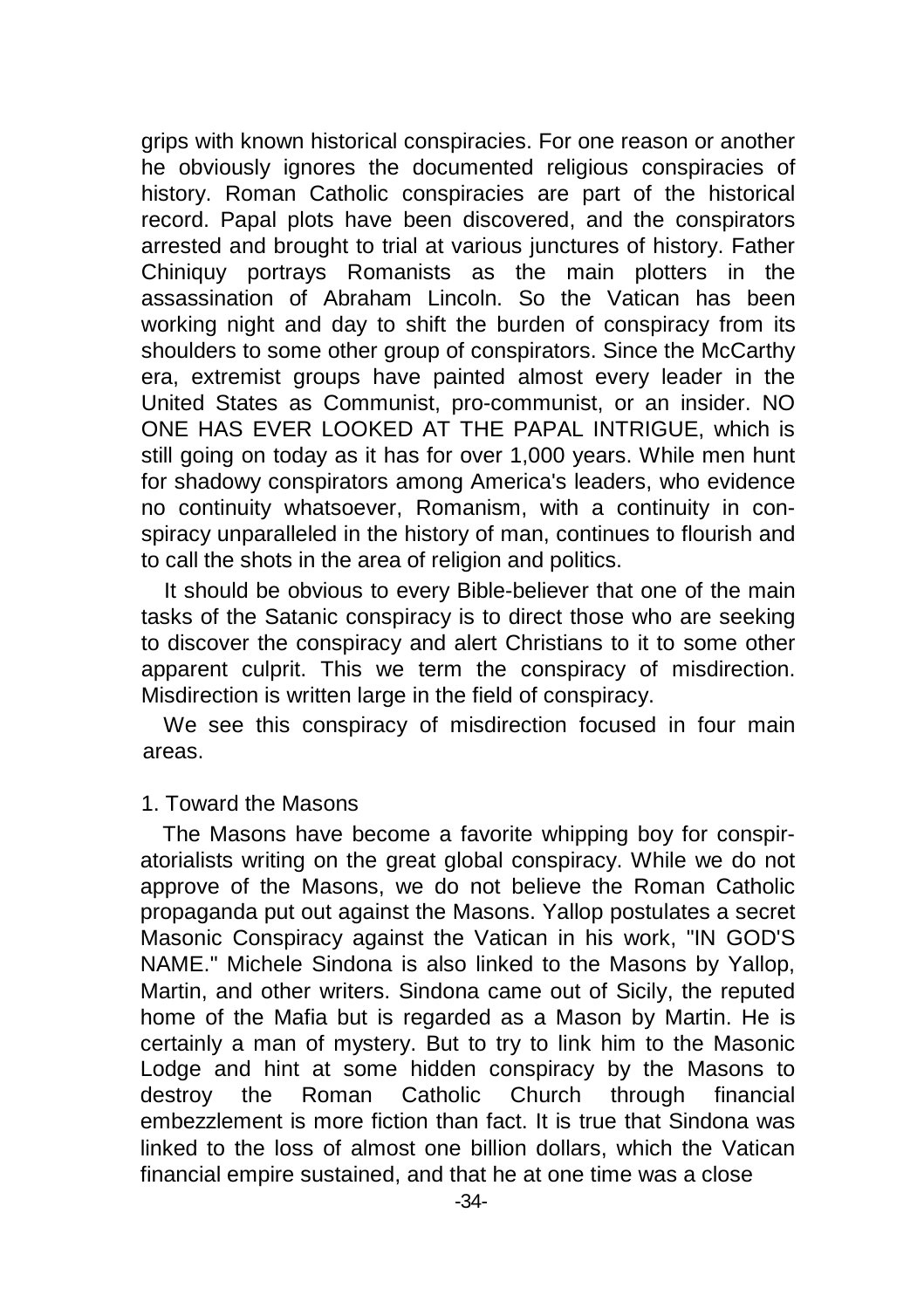friend of Pope Paul. According to Newsweek he was the brains behind

an intricate group of holding companies (and) he controlled a chain of hotels, a giant multinational real-estate operation, several industrial firms in Europe and America, half a dozen banks. Rumor had it that he was the Pope's chief financial adviser, or alternatively, the Mafia's number one banker.<sup>1</sup>

When Pope Paul realized the amount of money involved in the Sindona scandal, he said that Sindona was in the "hands of unknown powers," hinting at some dark super-conspiracy against the Papacy. For it is a belief of many Roman Catholics and even some "Protestant" writers, that the great conspiracy is not directed by Rome but is directed at Rome. At least Malachi Martin seems to indicate as much in his work. He tells that:

Montini (who later became Pope Paul) had known that over in the Quirinal...and within the Vatican behind Pacelli's back, there were men and women who dealt every day in millions of church dollars —the "Patrimony of St. Peter"— buying war and selling peace down the river, cynically scandalously....Montini could almost see a Satanic rictus behind the whole affair. $^2$ 

Martin also points out that late in the Sindona scandal, "It is now reported to Paul that Michele Sindona is a member of the Masonic order."<sup>3</sup> Before the whole affair with Sindona was over, Paul was to feel that Sindona was a shadowy figure behind some great conspiracy against the Papacy.

Roman Catholic writers, of course, do not believe in a Roman Catholic conspiracy. So they are constantly proffering Masonry or some other Bilderberger or Tri-lateralist conspiracy as the real one. Some conservative Protestants, who do not know their Bibles, have taken up the cry of the Roman Catholic conspiratorialists. But to try to link Michele Sindona to some conspiracy against the papacy is a difficult task. For the few things that we do know about his early education show that he was educated by the Jesuits. Also his bank failures, while definitely affecting the Vatican, also affected him. The Vatican not only lost millions, but Michele Sindona lost so much that he was wiped out. So if Sin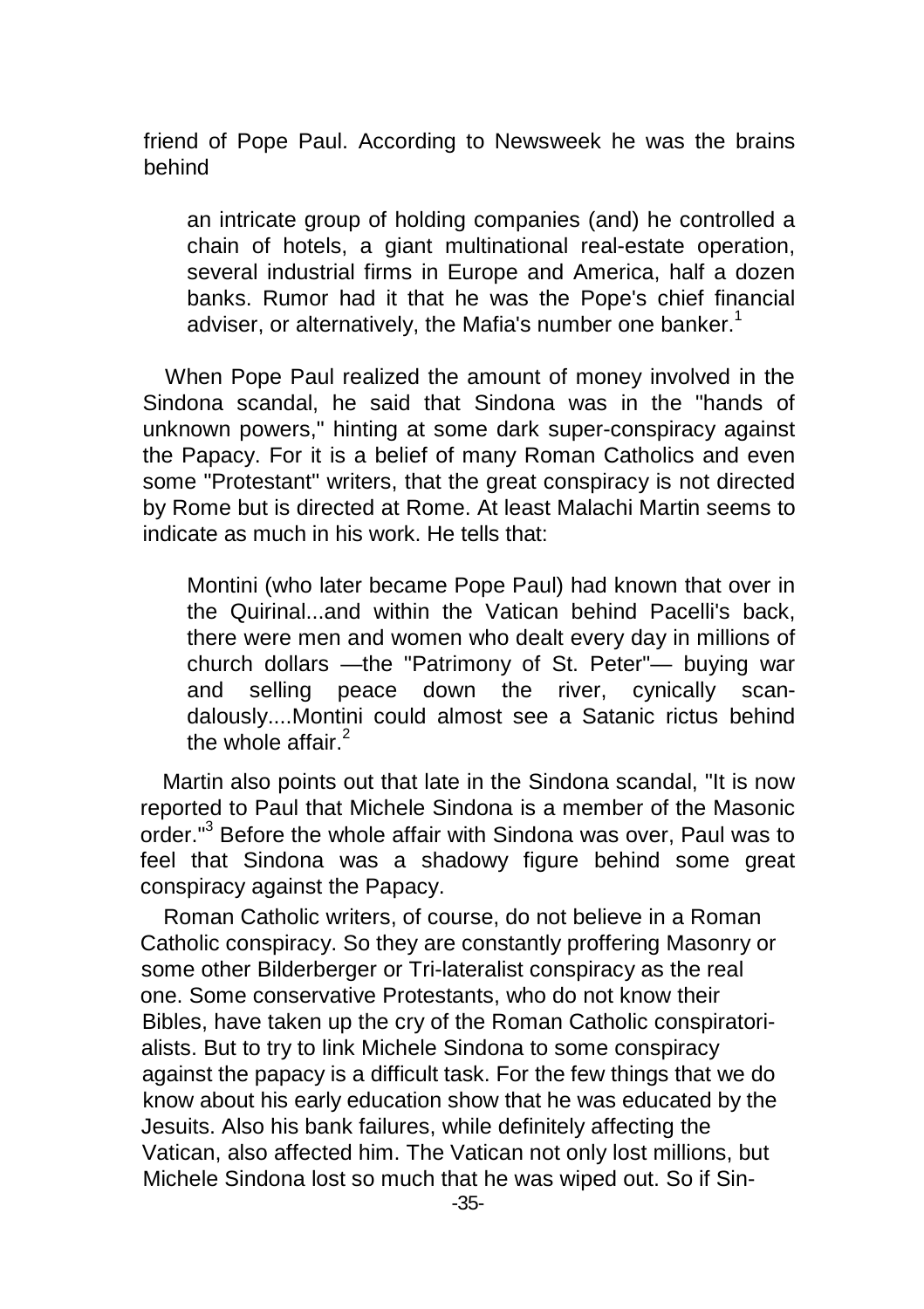dona was in the hands of "unknown powers," they must have been unknown to him too, for they certainly deserted him when he needed a friend. The powers, which seem to be connected with Sindona, were the Mafia. For the main government witness against him, Giorgio Ambroscoli, who had been appointed to liquidate the Sindona controlled banks in Italy, was killed in Milan. No one was ever charged with the crime.

Sindona had to flee to America where after another bank failure he was arrested and brought to trial and sentenced to five years on "65 counts of conspiracy, fraud and perjury."<sup>4</sup> The truth that must be grasped in this whole Sindona scenario is that Sindona, who drew a lot of attention to the Vatican, is now out of commission and thoroughly discredited. But the Vatican is still there, directing would-be conspiracy hunters away from the Vatican conspiracy to Insider, Bilderberger or other shadowy conspiracies. The enduring nature of the Vatican power base makes it a prime suspect in the field of conspiracy.

Michele Sindona was at one time one of the most powerful men in Italy. He was also closely identified with Vatican finances. It seems to us that there is much more substance to the assertion that Sindona was probably "done in" by the Vatican instead of vice-versa. Sindona was about to be investigated by the Italian government. The man sent to investigate his bank, who unearthed many things, some of them probably not complimentary to the Vatican, was murdered for his trouble. Yallop believes that he was murdered by the Mafia. However it appears obvious that Sindona had now become a very possible international embarrassment to the Vatican, and he himself maintained that he fled to the United states to escape being murdered.

After arriving here, even the bank that he owned in the United States went under. Again the only power on earth able to bring banks down in any one of fifty countries is the Vatican. It not only wields great financial clout but has hundreds of dedicated devotees in powerful positions in banks and financial institutions, which it does not even control, to help fulfil its plans. Sindona went down, down, down without a friend to help. His financial fortune for the most part disappeared almost over night. Yallop believes that Sindona is a suspect behind the murder of Pope John Paul I. It seems that Sindona for all his mystery really had little or no clout at all in the end. He just went to jail. As Hammer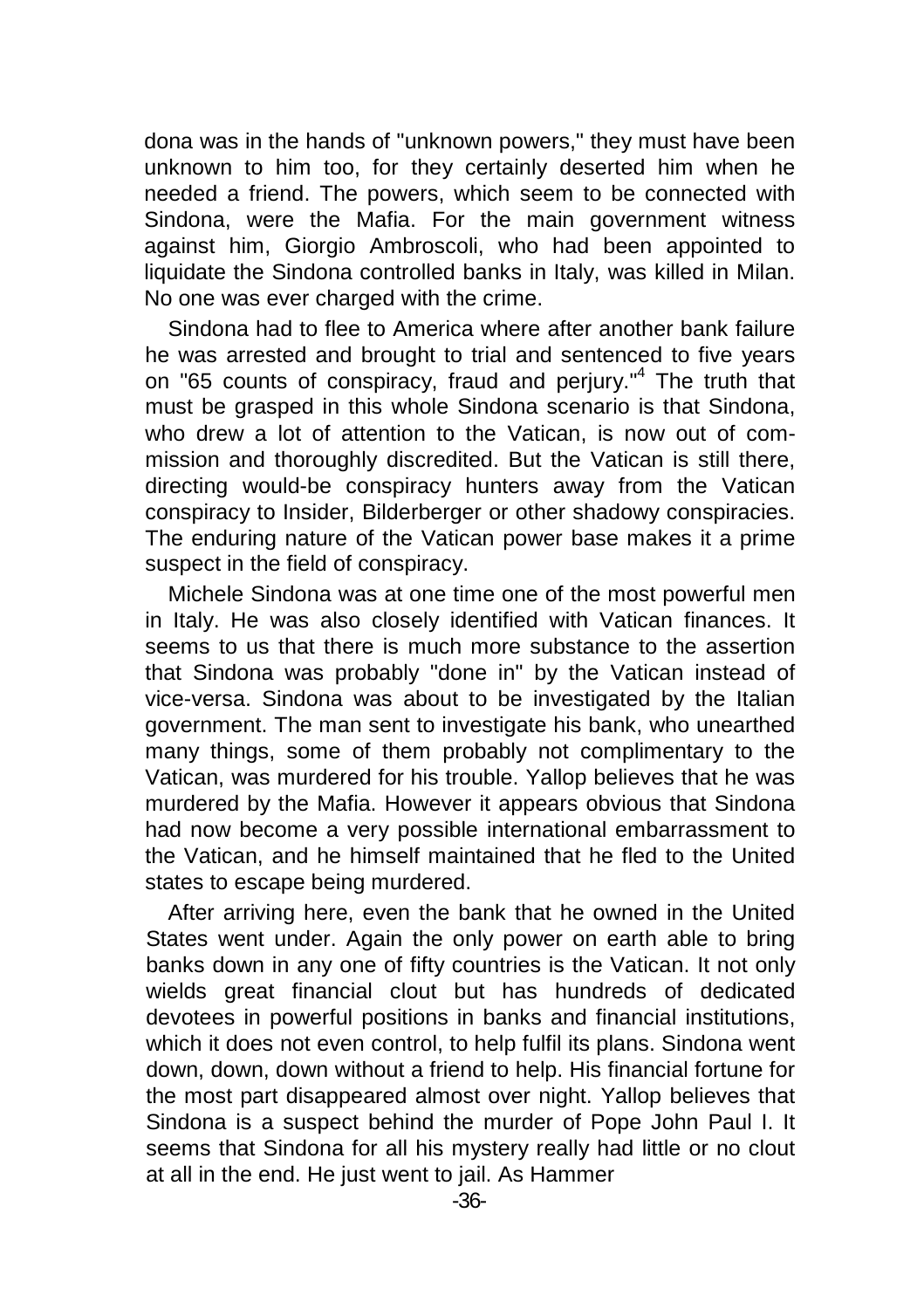points out in his book, "THE VATICAN CONNECTION," the Roman Catholic New York policeman, who linked the Vatican to the Mafia and to a billion dollar counterfeit scam, when nothing was ever done to bring the culprits to justice, said he had finally realized that if you are powerful enough, you are beyond the reach of the law. Sindona was not that powerful!

Hammer says of Coffey, the New York Irish American Roman Catholic policeman, who had tracked the links of the Mafia right into the heart of the Vatican in a billion dollar counterfeit scheme so vast that few would believe it:

There had been months of plodding along twisted and tangled pathways that seemed to be leading nowhere, and moments of startling breakthrough and discovery...Often during those years as the scope of the hunt and its consequence became clear, he had been convinced that this was what he had been born to do, that this would be the capstone of his career. And now it was over, ended not with the glittering victories he had foreseen but on a sour and cynical note. HE COULD NO LONGER DENY WHAT HE HAD NOT WANTED TO BELIEVE: THERE ARE PEOPLE SO POWERFUL AND SO HIGHLY PLACED THAT THEY ARE IMPERVIOUS TO THE LAW, AND THAT SOCIETY'S RULES AND CODES DO NOT APPLY TO THEM.<sup>5</sup> (emphasis ours)

The main lesson that Hammer's book teaches is that it is easier to bring down the President of the United States than a crook in the Vatican.

When the investigation ended, Aronwald, who was testifying before a Senate sub-committee in Washington said:

Because of serious allegations that had been made with respect to someone in the Vatican although the name of the individual was never given, the Department of Justice made contacts with the Vatican and obtained their cooperation... As a result of our visit and a result of the cooperation of the Vatican, we were able to conclude that there was no substance to the allegation that anyone within the Vatican was cuipably involved in this scheme.<sup>6</sup>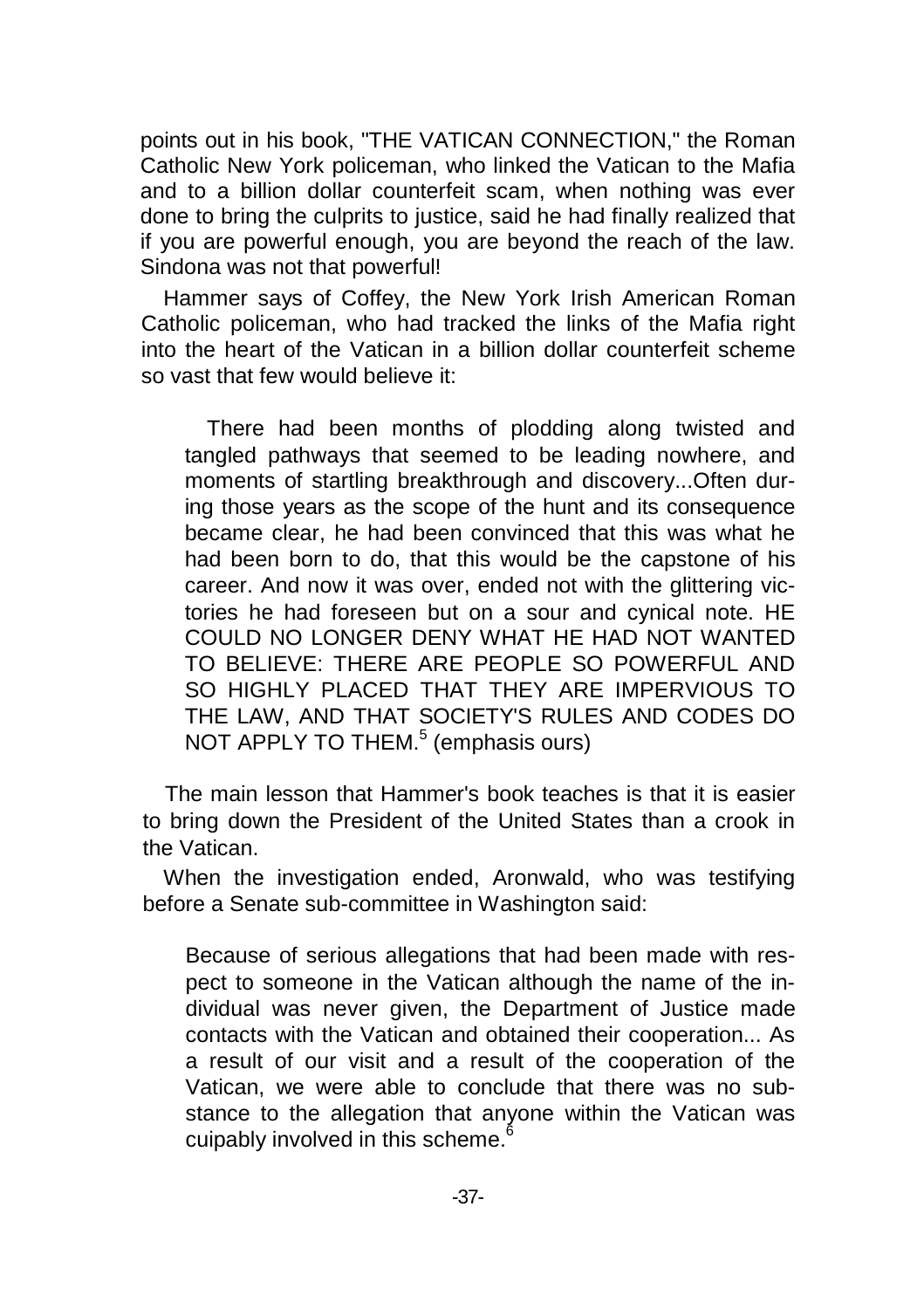In other words, there was a complete whitewash of the whole investigation. So while the real criminals go free, lesser men are prosecuted and sent to jail. Michele Sindona was one of the ones who went to jail. So although a financial wizard, in some ways he proved to be quite vulnerable in the end while the Vatican men roll on without batting an eye, cleared of all culpability.

The charges against Sindona were also the same as those made against Nogara, the financial wizard who put the Vatican on the map financially. Nogara was the brains behind the reorganization of the whole financial structure of the Vatican in 1929. He succeeded in moving the Vatican fortunes from millions to billions before he retired in 1958. However, he was investigated on the charges that he was a Mason and belonged to a secret masonic society and was secretly conspiring against the Vatican. The same old story trotted out against Sindona and also written large in modern books dealing with Conspiracy. (See Yallop, Allen, and Bowen for corroboration.)

Not only was Nogara not a Masonic man, nor a conspirator against the "church," he was one of the most loyal hard working sons of the "church" that Italy ever produced. Not only was he not out to ruin the Vatican, he helped it on to such financial success that it now has become one of the richest organizations on earth. When the investigation was completed by the Vatican loyalists, the taciturn Nogara was completely exonerated of all charges against him, and the record showed that he was completely trustworthy, a loyal son of the Vatican in every respect. Yet these rumors and charges persist in every generation and are still being made today.

We believe that the reason we hear of "secret Masonic conspiracies" is to keep the idea of a mock conspiracy before the people to keep them from seeing the real thing. These writers lack one thing in their writings on conspiracy, and that is an in-depth exegesis of Revelation 17-18. They focus attention on the Masons to draw away attention from the Vatican and to create sympathy for the Pope and Papacy, who are then considered victims of the conspiracy rather than the brains behind it. 2. The second theory that we see written large in contemporary works is the Insider theory. That is, that a certain group of financiers are at work to control the world. Gary Allen, of course, postulates this idea as do others like William Bowen. Allen states: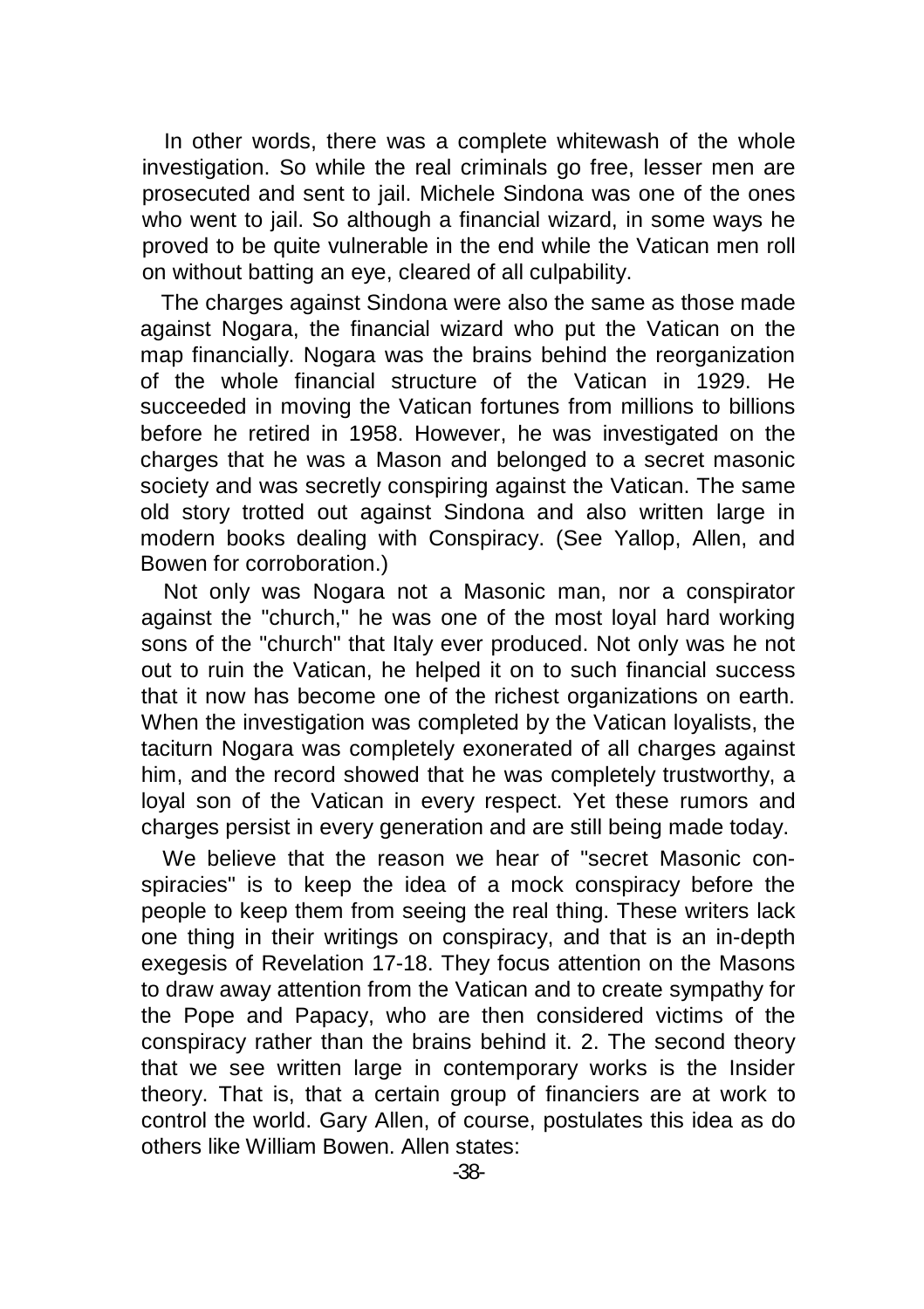In the Bolshevik Revolution we have some of the world's richest and most powerful men financing a movement which claims its very existence is based upon the concept of stripping of their wealth men like the Rothschilds, Rockefellers, Schiffs, Warburgs, Morgans, and Harrimans, and Milners. But obviously these men have no fear of international communism. It is only to assume that if they financed it and do not fear it, it must be because they control it.... Remember that for 150 years it has been standard operating procedure of the Rothschilds and their allies to control both sides of every conflict<sup>7</sup>

It certainly is easy to direct attention toward the Rothschilds because of their great wealth and also because they are Jews. What Allen fails to see is that every accusation that can be made against the Rothschilds and their allies can also be made against the Vatican with much more weight. The Rothschilds' wealth, although immense, is not in the same league with the Vatican's. The tentacles of the Rothschilds do not reach into every government on earth with anything approaching the same degree as the Vatican's. The longevity of the alleged conspiracy of the Rothschilds, according to Allen himself, goes back a mere 150 years again nothing in comparison to the Papacy whose global ambitions and intrigue go back more than a thousand years.

Again the idea of operating on both sides of every major conflict with which Allen charges the Rothschilds can be seen in the history of Vatican power politics with far greater documentation to support it. It can even be seen right now in Central America at this very moment. The Vatican is on both sides in El Salvador and Nicaragua, and the intrigue of the Jesuits on both sides of the conflicts is causing such an uproar that the Pope traveled there to try to defuse the embarrassing situation. 3. The third idea of the conspiracy that faces America is "Secular humanism." William Bowen in his book, "GLOBALISM-AMERICA'S DEMISE," spends much time and effort trying to pin America's troubles on the secular humanists. This has become a popular theme with other conservative writers as well. We would be the last to downplay the effect that secular humanism has had on America, but we do not think that secular humanism is the global conspiracy that confronts the world.

In fact we believe that the flurry over secular humanism at the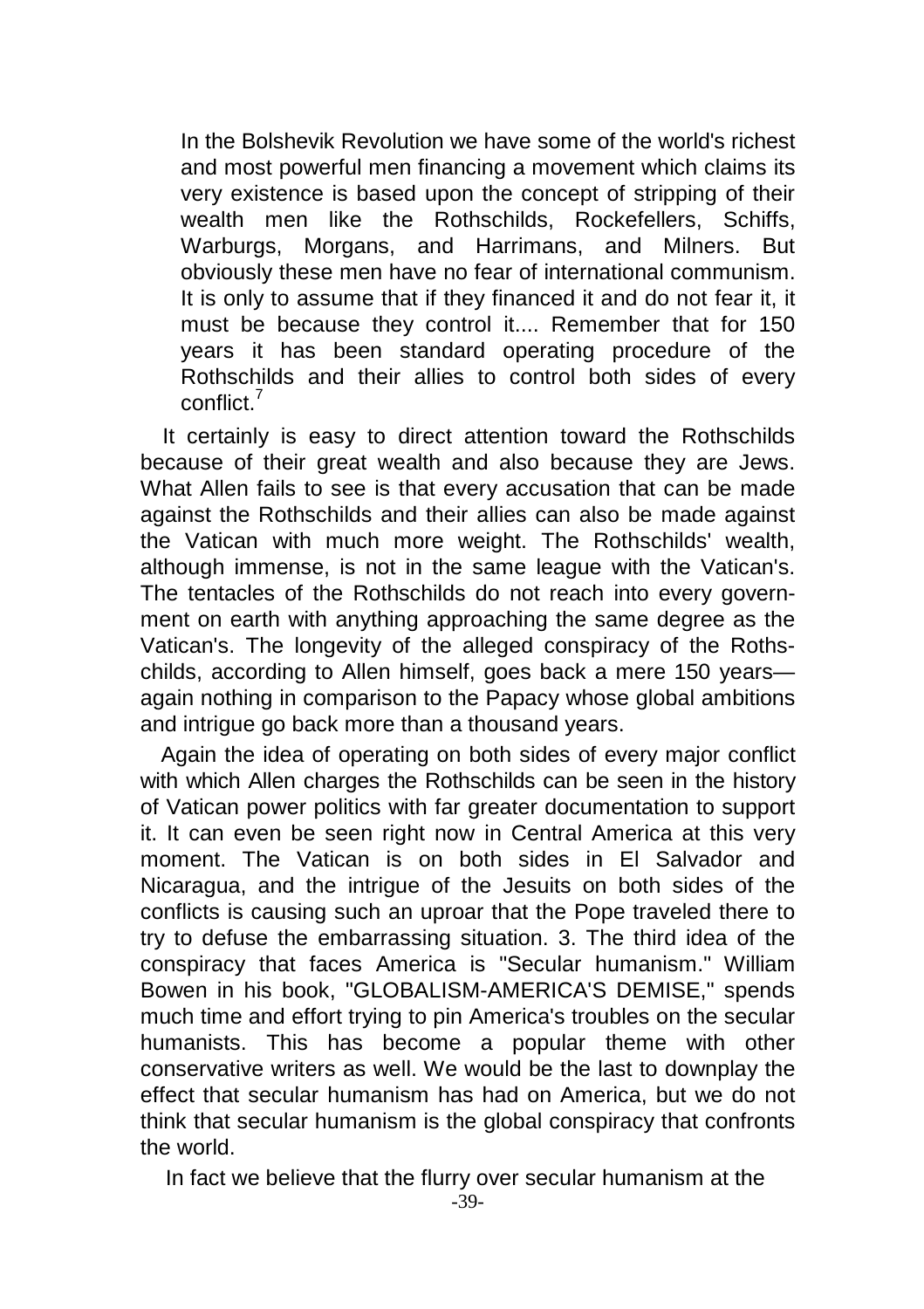present time is another case of misdirection. The real conspiracy is much more closely knit and has much clearer goals. The drift of America from her Protestant moorings allows the religious men to take over. We get tired of listening to those who speak of America's Judeo-Christian ethic. America was founded upon historic Bible Protestantism. Anyone who has studied early American history knows that her people were made up of the persecuted Protestants of Europe who fled here for a refuge and built the greatest country the world has ever seen. It was built solidly on English-Puritanism, Scottish Presbyterianism, Scots-lrish-Presbyterianism, German Pietism and Dutch Calvinism. As for Jews and Roman Catholics, they were almost unheard of in the early days of America. And they certainly had little or no influence outside Rhode Island and Maryland. Why do we never hear of this in any of the writings which conservatives write today? You would think that American liberties came from the Jews and Roman Catholics. America is going down because the Protestant Puritan ethic upon which she was founded is being replaced not by a secular humanism but by an effete false religion which will not mention the past but will praise the Roman anti-christ. This is the crux of America's trouble. God judges idolatry whether our half-baked modern Protestant Christian writers realize it or not. America is going down not from secular humanism nor a false pietism but from a love affair with idolatry and false religion.

It is indeed very strange that we hear nothing about the Inquisition today. In reading the "STEALING OF AMERICA," we note that the secular humanists are the ones we have to fear. When illustrations are drawn of persecutions in the past, mention is made of the early Christians, who were thrown to the lions in the Roman arena and of Christians, who were tortured under Communism in Eastern Europe.

Various philosophers are named in recent books as the cause of the downfall of western civilization. In all this plethora of writing about the demise of America because of certain sinister forces, no mention is ever made of the Inquisition which lasted 500 years. Is that not passing strange?

We hear of the Hordes of the French Revolution but not tne Massacre of St. Bartholmew's Day, carried out not by atheists, secular humanists or a totalitarian state, but by those claiming to be religious and belonging to the only true "church." Secular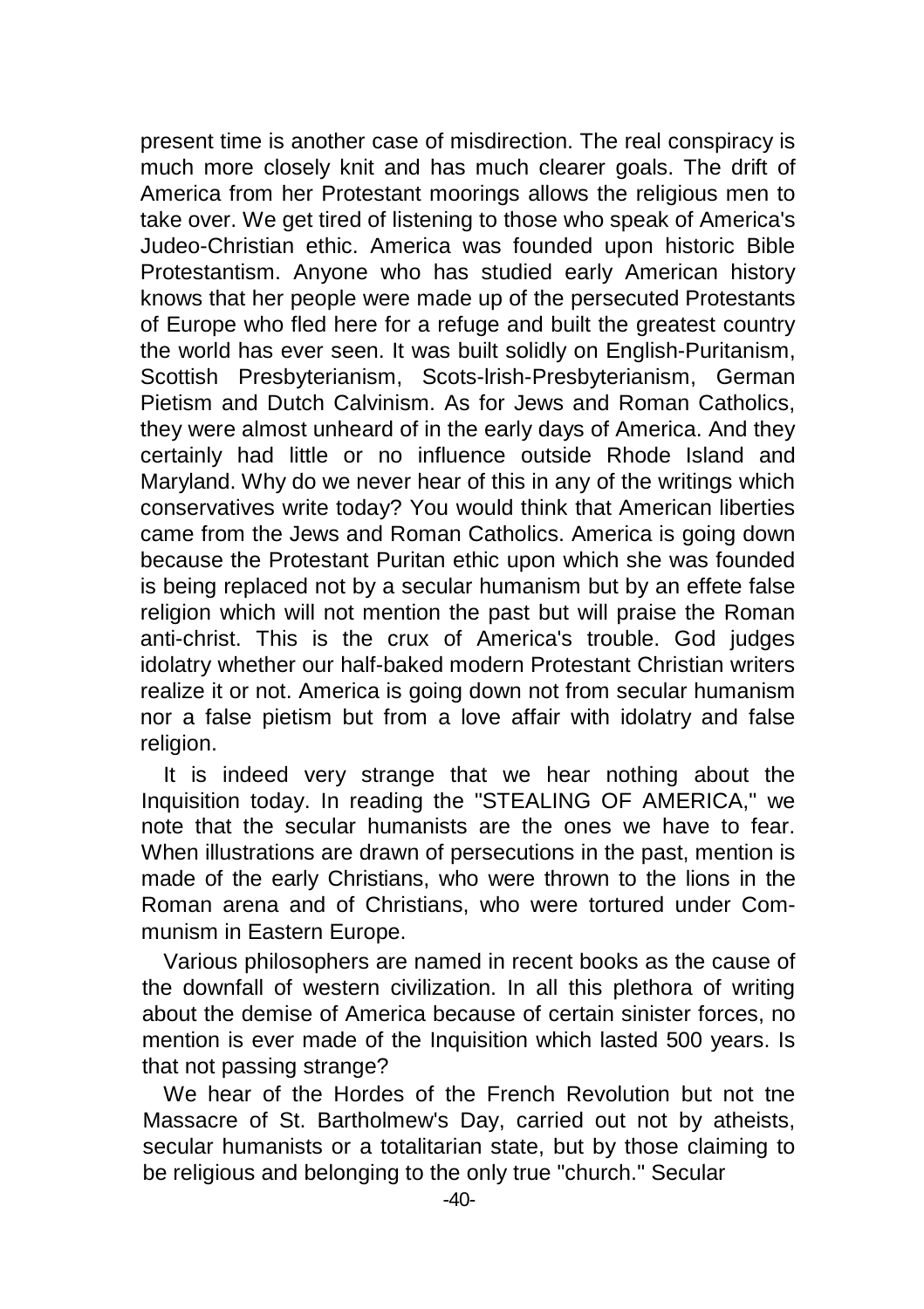humanism is made out to be the unstoppable force while Romanism flourishes in America as never before. While misguided Protestants stare at "Secular Humanism," Romanism controls the White House, the C.I.A., the F.B.I., the Congress, and most of the leading posts in the present Reagan Administration. Manhattan observes:

The existence of such an organically oriented Catholic body would have been a matter of concern itself, but the fact that it enjoyed the patronage of the most eminent individuals of the U.S. political intelligence and military establishment, made their presence one of profound disquiet. The list, although minimal, was impressive: from General Alexander Haig, Secretary of State, (since deposed) to Mr. Casey, head of the Central Intelligence Agency; from D. Regan of the U.S. Treasury to Mr. Allen of the National Security; from Mrs. Kirkpatrick, UNO, to W. Clark, who replaced Allen in 1982, to W.S. Wilson, the U.S. envoy at the Vatican and a convert to Catholicism, and many others in less glamorous but nonetheless very influential posts up and down the administration.<sup>8</sup>

As of this writing President Reagan has appointed an ambassador to the Vatican, and he has pledged that if reelected he would fight for the family in the spirit of Pope John Paul II. So Vatican influence is written large in American politics today. (As for fighting for the family, the papacy has been the greatest enemy of the family in most Roman Catholic countries in the world, grinding the family under its tyrannical heel all over Central America, South America, Southern Europe, Eire, and wherever it has been entrenched for centuries.)

The blackout which has been thrown over the Inquisition and the massacres and persecutions of Romanism apparently is no accident. Conservative writers apparently believe that the United States has nothing to fear from the Vatican, and therefore, they seem to have tacitly agreed not to mention known historical horrors connected with Rome's global ambitions.

The use of the word "Christian" today by many of these writers, who would alert us to the evils that confront us, is obviously an omnibus term. It obviously includes in its meaning, as used today,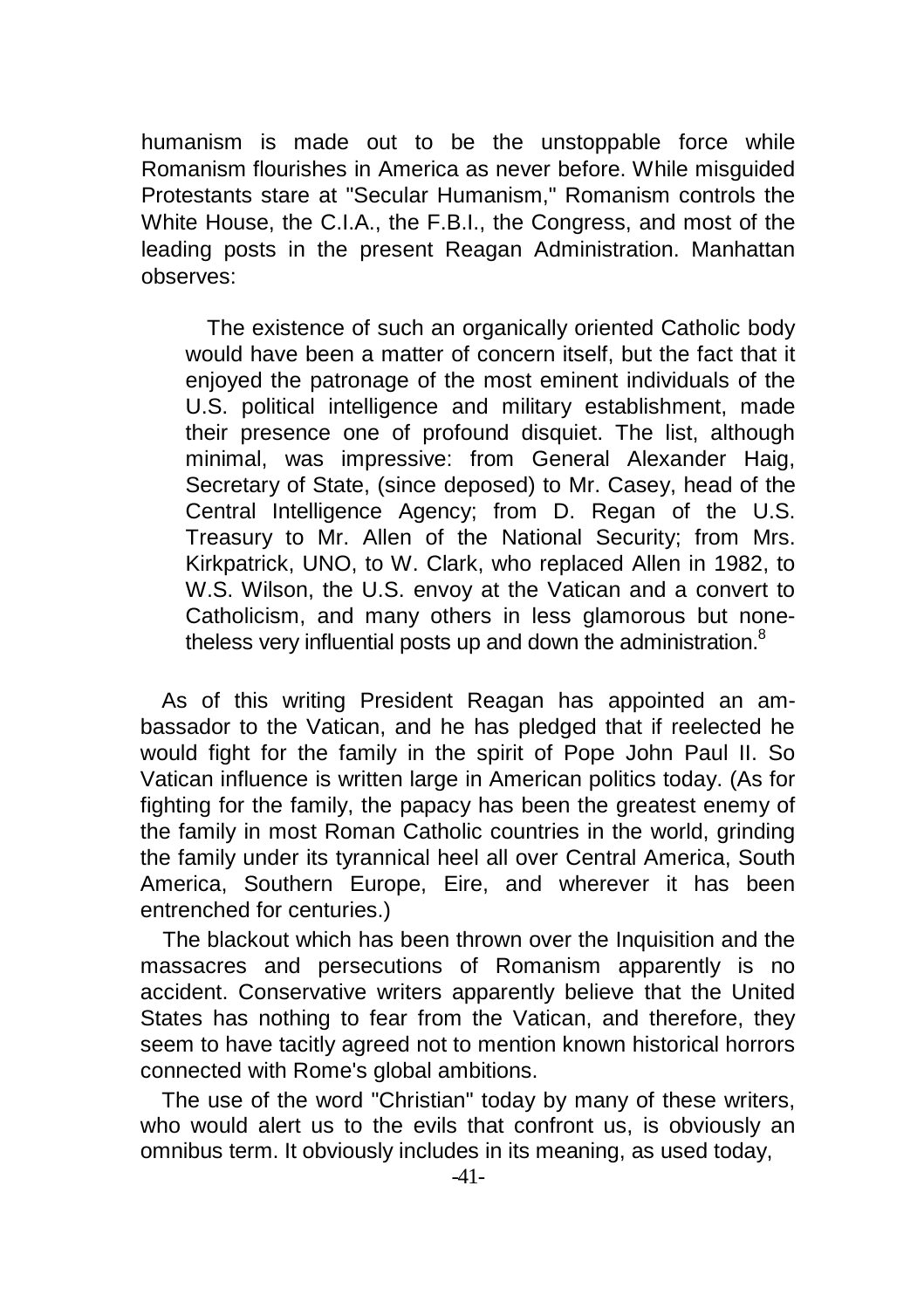the unchristian religion of Romanism.

So in saving America from the secular humanist conspiracy, we are being herded along with Romanism to do the job. Such writing leaves a lot to be desired as far as the Biblical Christian is concerned. One has only to look at a nation where Romanism holds absolute sway to see that the Vatican can match anything any secular state has ever produced in the way of suppression and more.

Biblical Christians, keep to your Bibles! Do not be misled even by sincere men, who have not done their homework in church history nor apparently in Bible Doctrine.

4. The fourth idea put forward to misdirect us concerning the Global Conspiracy is the Usurper Theory. This theory links the Vatican to the conspiracy but maintains that the Pope is kidnapped or killed and his place taken by another man who is a Communist or atheist.

The idea is written large in contemporary works although it is not new. The Novel, "THE JANUS POPE," is a story about the real pope being kidnapped and a Communist put in his place. Although this book has some of the characters saying nasty things about the Vatican, the idea that the Pope is God's representative or God's deputy is put forward a number of times. So the author apparently views the pope as Christ's vicar upon earth.

Malachi Martin in his book, "THE FINAL CONCLAVE," also alludes to this idea of usurpation. The national news media also gave large coverage to the Bulgarian Connection in their attempts to assassinate the Pope. So that the impression is given to the unthinking that the real conspiracy, even though it does involve the papacy, involves it only as the target of the intrigue and not as the originator of it.

Dean Alford in his "PROLEGOMENA TO THE REVELATION" points out that even Roman Catholic expositors see the papacy in Revelation 17 and 18.

From Joachim's time...men's mind even WITHIN THE ROMISH CHURCH, became accustomed to the idea that the apocalyptic Babylon was in some sense or other not only Pagan but PAPAL ROME; and that Antichrist was to sit,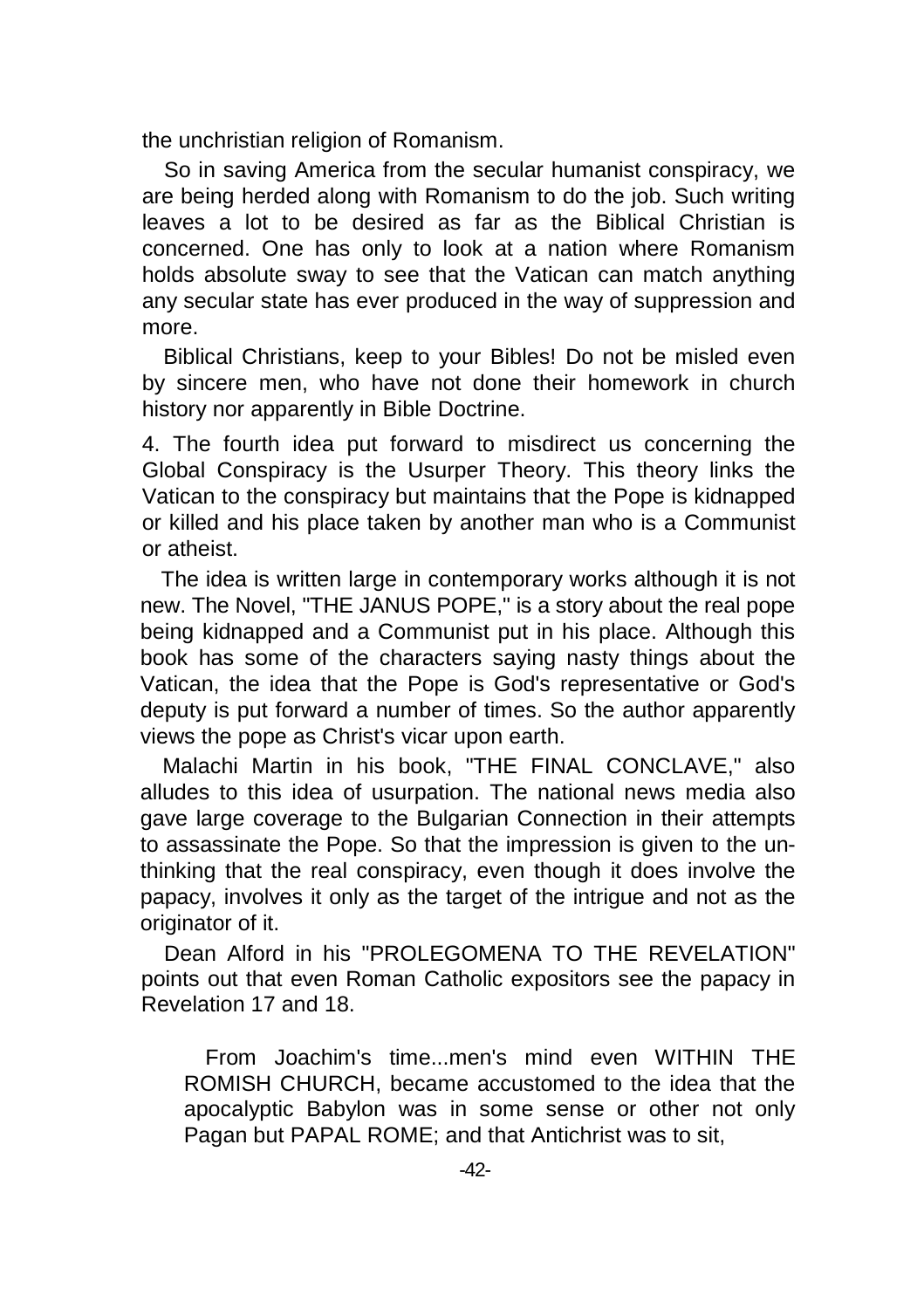whether as an usurper or not, on the throne of the papacy.<sup>9</sup> (emphasis ours)

Joachim was Abbot of Flores in the 12th Century. He denounced even back then the corruption of the Roman clergy, the issue of indulgences, the deification of the Roman Church and the Crusades. He saw in the Revelation the description of the Papacy as Mystery Babylon the Great and the Mother of Harlot religion.

So with such a crushing weight to dispose of, it is not surprising that the idea of a usurper upon the seat of the papacy is written large in contemporary thought. Something had to be done to offset Protestant suspicions of a secret cabal in the heart of the Vatican. So a massive propaganda effort to educate Protestants in the niceties of the papacy and the evil machinations of some other shadowy conspirators out to destroy this nice institution had to be launched. The sad thing is that apparently millions of Protestants have bought this idea without even a second thought. Malachi Martin, a former Jesuit, may still imagine that there are many Protestants who believe in this secret cabal in the heart of the Vatican, but in actuality their number is very, very small. By far the majority of modern Protestants have swallowed the Vatican line.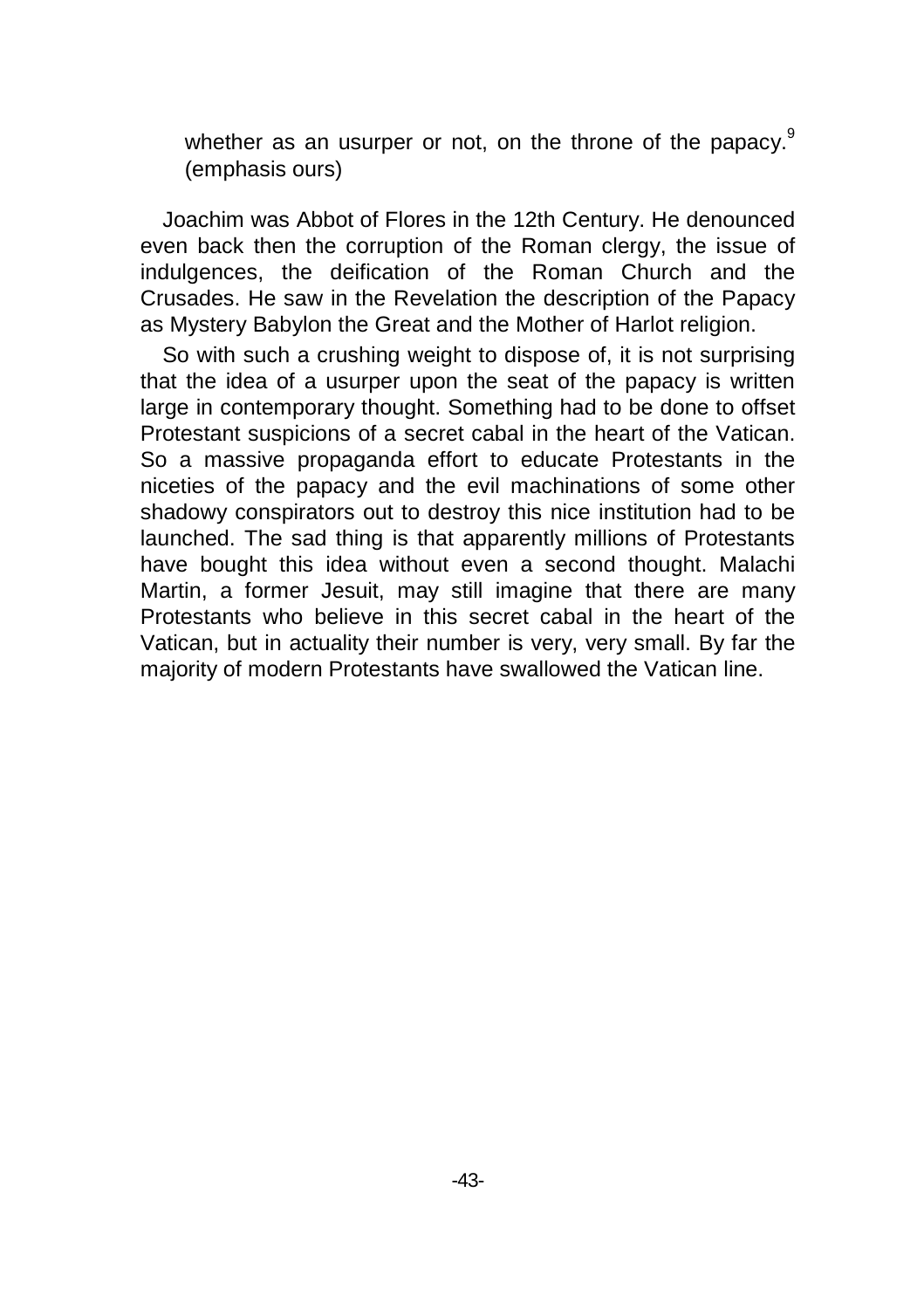# **REFERENCES**

- 1. Newsweek, Aug. 20,1979, p. 67
- 2. Martin, THE FINAL CONCLAVE, p. 29
- 3. Ibid., p. 64
- 4. Time, April 7,1980, p. 59
- 5. Hammer, Richard, THE VATICAN CONNECTION, Charter Books, N.Y. 1982, p. 309
- 6. ibid., p. 308
- 7. Allen, Gary, NONE DARE CALL IT CONSPIRACY, Concord Press, Rossmoor, California 1971, pp 73-75
- 8. Manhattan, Avro, THE VATICAN-WASHINGTON, MOSCOW ALLIANCE, Chick Pub., 1982, p. 65
- 9. Alford, Henry, THE GREEK NEW TESTAMENT, Vol. VI, Guardian Press, Grand Rapids, Mich. 1976., Reprint, p. 246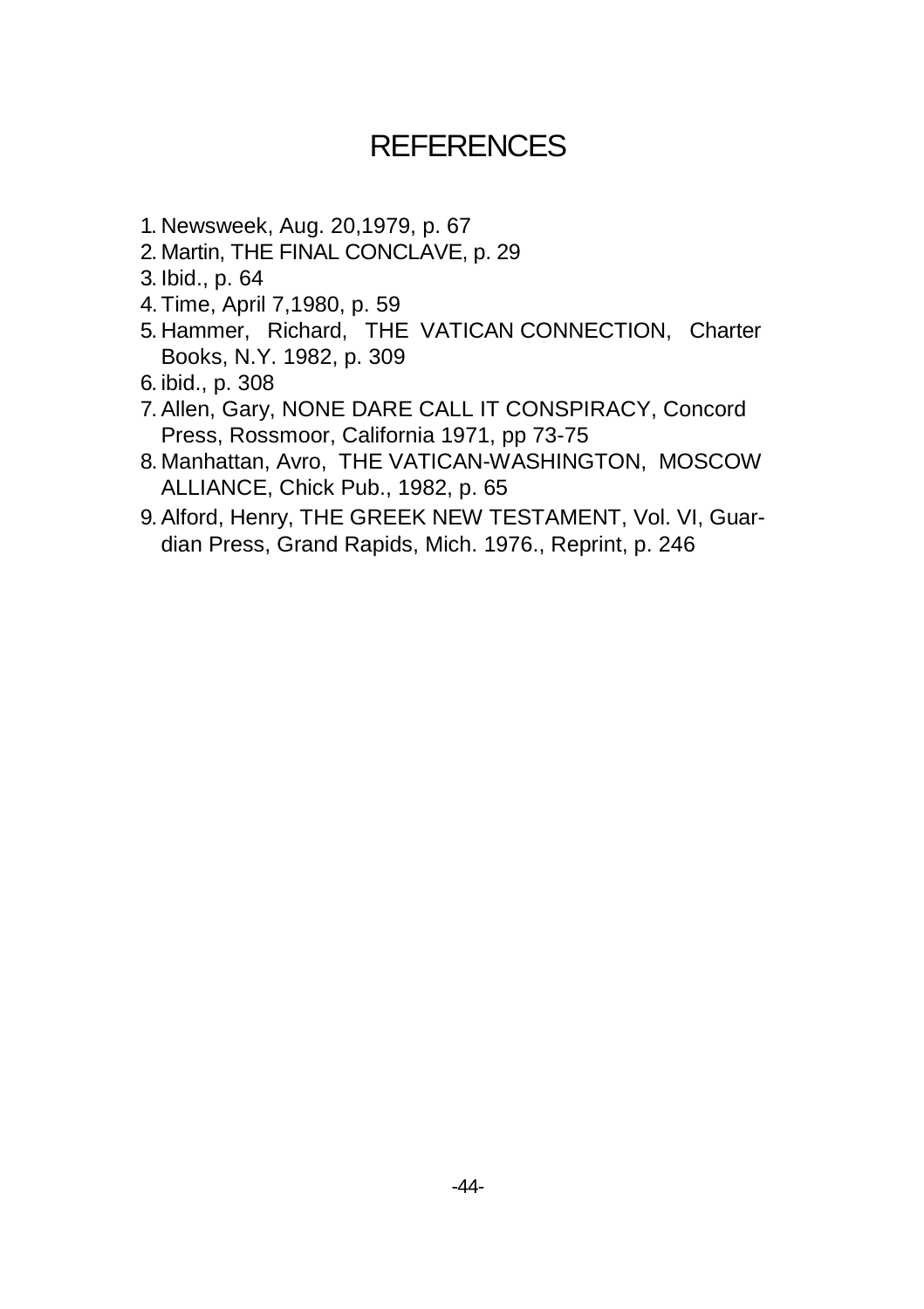#### CONCLUDING REMARKS

<span id="page-41-0"></span>Malachi Martin says:

For too long now those in the higher echelons of the Church have been suspected of quite worldly aims: of secret-almost cabalistic-designs on the rights, liberties, and freedoms of ordinary people. Many a sincere modern Protestant is still convinced that this is true.<sup>1</sup>

Martin was a former Jesuit professor. He seems to write from a very open view point. But in his serious and even severe criticisms of the Vatican in his books, "THE RISE AND FALL OF THE ROMAN CHURCH, and "RICH CHURCH POOR CHURCH," he never once criticizes the entity itself. Only things about it, bad things to be sure, but not the historical reality—and to him—the true and only church in all of history. Martin is very shrewd. His open criticism of the church establishes him in the minds of millions as an enemy of the church. He is far from it. But the idea that he is a critical enemy gives much more weight to his writings in the eyes of Protestants, thus enabling him to still latently push the idea of the Pope as Christ's Vicar upon earth and the Roman Catholic Church, the only true church that exists.

His contention that many a sincere modern Protestant still is convinced that there is a cabal, an intrigue by a few powerful men to take over the world, and that they are centered in the Vatican, is probably less true now than at any point in Protestant history. We would have to say that VERY FEW modern Protestants even view the Papacy as other than another denomination, and even fewer still see anything even approaching cabalistic designs on the part of its leaders as the foregoing pages demonstrate. The powerful impact of papal propaganda is beginning to show itself together with the almost total apathy and indifference of most modern Protestants to Bible Interpretation. The complete failure of anything even approaching a Protestant solidarity against the obvious encroachments of papal teachings in once Protestant America proves the truth of the foregoing sentences.

The complete ignorance and apathy of most American Protes-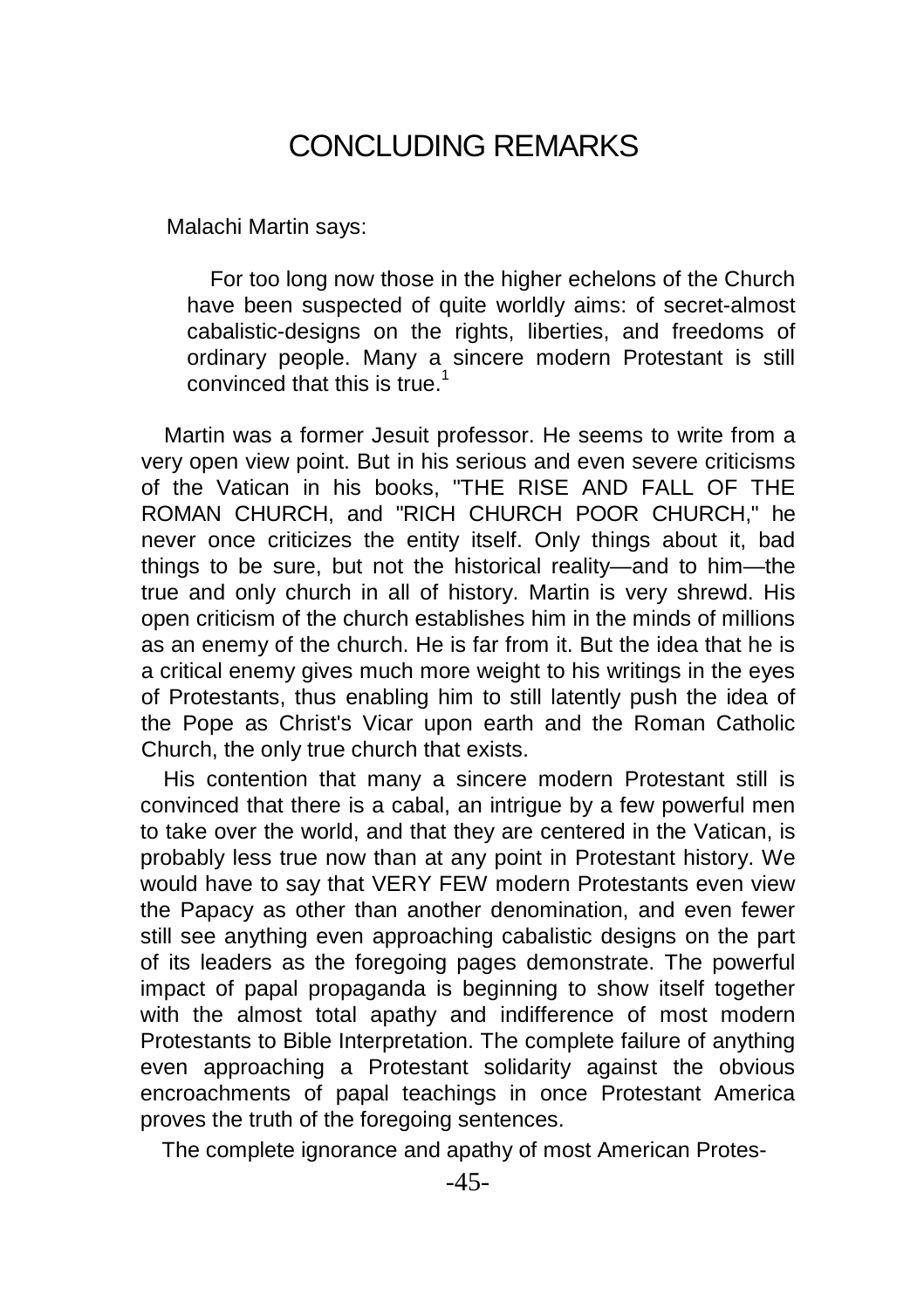tants to the Vatican designs on America is, to say the least, disturbing. Not only that, but even those, who are supposed to be informed and even write books to warn Americans about the dangers which this nation faces, never even mention Romanism much less examine its goals for America.

We hear much about perversion today and of how America will go down the tubes if the "Gays" have their way. But no one ever mentions doctrinal perversion. Doctrinal perversion is always the forerunner of sexual perversion. The Scriptures are clear at this point. "Even as they did not like to retain God in their knowledge God gave them over unto a reprobate mind to do those things which are not convenient." The Scriptures teach clearly that the wrath of God is revealed from heaven against those who hold back the truth in unrighteousness. Doctrinal perversion leads to idolatry which leads to sexual perversion according to Romans Chapter one.

When the Pope of Rome preaches the perverted doctrines of Romanism, enforced celibacy, purgatory, Mariolatry, etc., he is as much a threat to a pure America as any sexual pervert who clamours for "Gay" rights. This is the truth that we must see today or perish as a nation. Impure doctrines of demons affect a society more than the impure actions of some of its members.

The nature of our battle is spiritual. When the Biblical truths of the Word of God with which evil is defeated are replaced by the satanic drivel of false religion, that society which experiences the barrage of satanic drivel is every bit as bad off as any secular humanist society. Secular humanism is not the only evil facing North America! In fact, North America has far more to fear from religious idolatry than it has from secular humanists.

Jerry Falwell, Billy Graham, Francis Schaeffer and Ronald Reagan are all working to defeat the secular humanists. But none of them even has one word to say about the religious idolatry which curses America. Apparently, it is all right for that to flourish. In other words as long as a person can say he is religious, he is not considered a threat to the freedoms that many Americans still hold dear.

We would have to say candidly; the judgment of God has a far greater chance of falling upon America because of idolatrous false religion than it does because of secular humanism. We op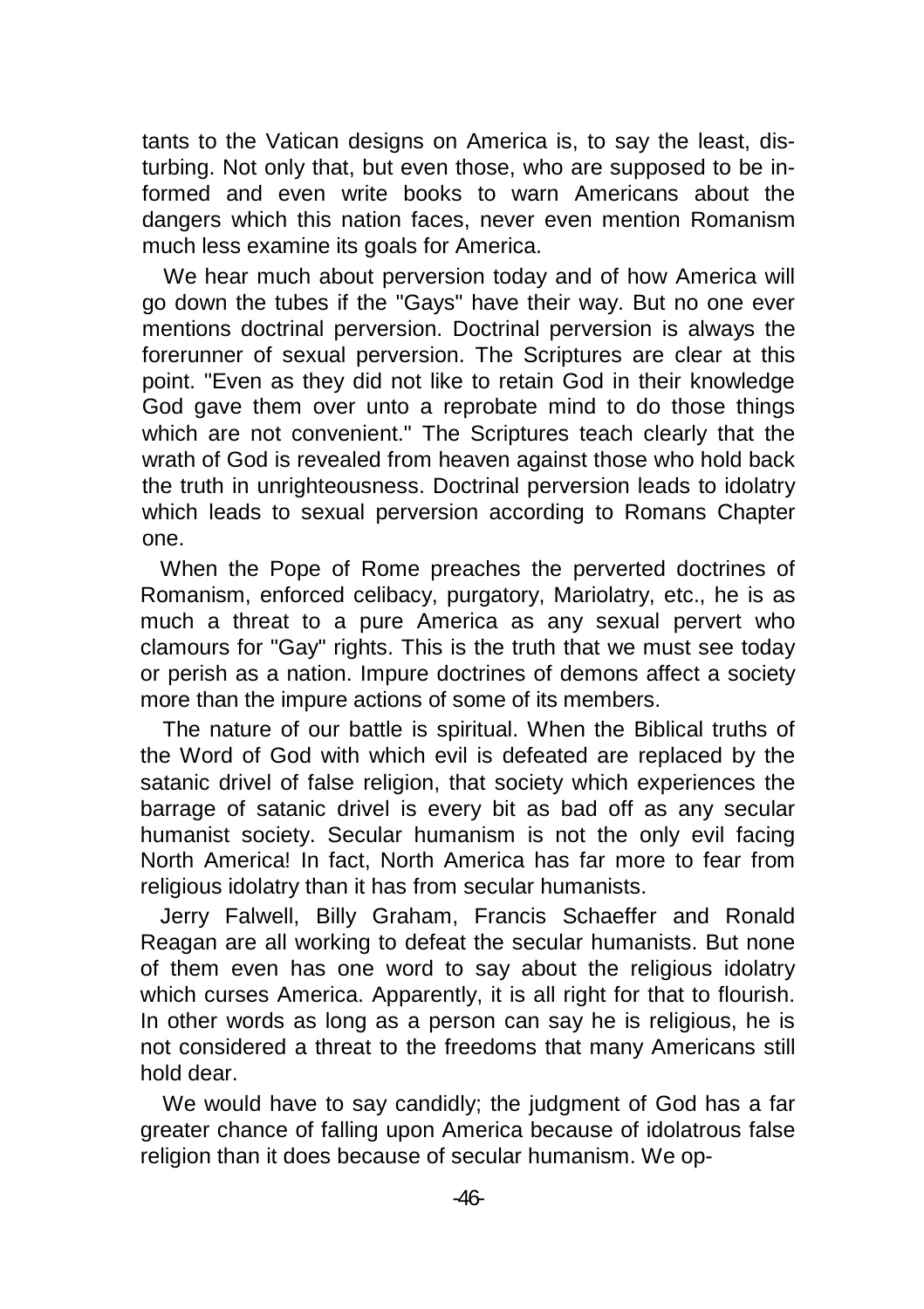pose the atheistic humanists without reservation, but we do not believe that this is where the heat of the battle rages in America today. We believe that America's love affair with the Great Whore who sits on the Tiber poses a far greater threat to America's freedoms than any other evil which America faces today.

We recognize the power of Communism. We recognize the power of Islam. We recognize the power of secular humanism. We also recognize the power of Romanism; and we would have to say that a candid look at America today will show that of the four evils mentioned, Romanism constitutes by far the biggest internal threat to America today than any of the others.

As America becomes more and more idolatrous, she comes more and more under the indictment of the Second Commandment. God's wrath is repeatedly poured out in the Scriptures upon his chosen people for their idolatry. (This sin is never mentioned once by most modern writers.) In the second commandment, which is not taught in Roman Catholic schools, God is spoken of as "visiting the iniquity of the fathers unto the third and fourth generation of them that hate me," a fearful judgment which our modern writers never mention and perhaps do not even believe is actual. This judgmental visitation of God upon succeeding generations is because of IDOLATRY, not atheism nor pornography.

It is great to make accusations against the Bilderbergers and the Insiders and the llluminati because almost everyone in the world can identify against such people. The very capability of being able to identify against them, we believe, points up the weakness in such accusations. According to the Word of God, which is supposed to be the final authority for Bible Protestants, when false Christs and false prophets arise, the only ones who are not deceived are God's elect people. In other words, as we pointed out in our first booklet, this world of people will go along with false religion, the rise of Mystery Babylon the Great, and will worship the Anti-Christ.

It is only God's elect people who will in every generation stand against the encroachments of religious evil. So if the evil is so identified that most of the world can be antagonistic toward it, it is in all probability not the beginning, middle or end of the final apostate conglomerate, which is to rule the earth and be the cage of EVERY UNCLEAN bird.

The Vatican has been the center of evil and uncleanness now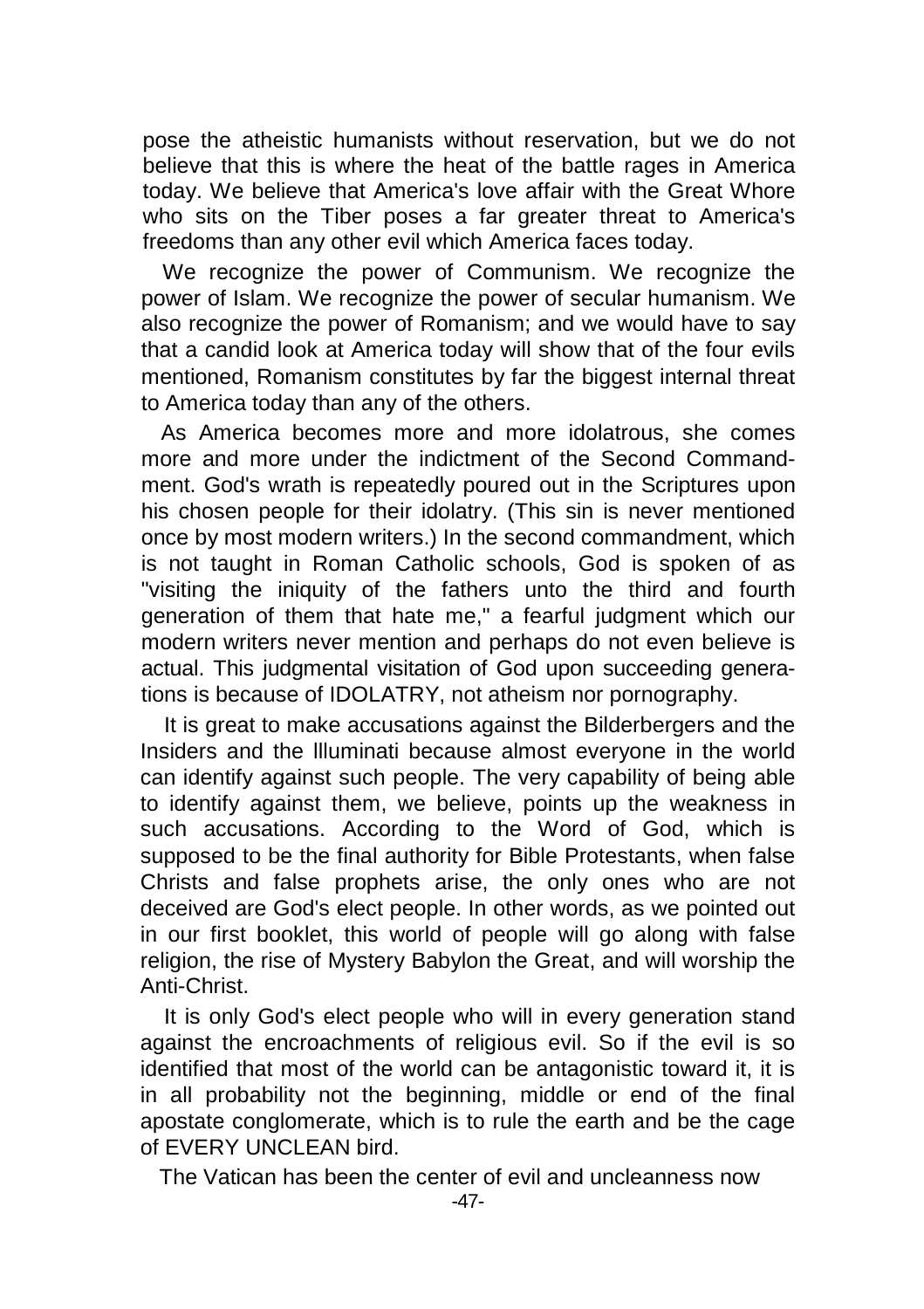for more than a thousand years. It was the Mother of the Inquisition which tortured, persecuted and martyred multiplied millions of precious believers for 500 years. Wilder states in his careful study:

that the records of historians and martyrologists show that it may be reasonable to estimate that from fifty to sixty-eight millions of human beings died, suffered torture, lost their possessions, or were otherwise devoured by the Roman Catholic Church during the awful years of the Inquisition.<sup>2</sup>

According to Llorente, the official recorder for the Inquisition, until he became absolutely revulsed by it, more than 300,000 victims were immolated on the flaming faggots of the Spanish Inquisition alone.<sup>3</sup> It has been the effort of modern Roman Catholic writers to try to play down the Inquisition and to deny its holocaust. But there are many reputable historians, who recount its atrocities for those interested in finding out the truth.

We have a two volume set which deals with the Spanish Inquisitors in Holland. The pages are filled with account after account of torture and horror that would make our ears tingle. It tells of one man who opposed the false doctrines of Rome, who was put on a spit and slowly roasted over an open fire.<sup>4</sup>

The Vatican not only has been the center of cruelty and persecution, it has also been the center of a never ending spate of false doctrine and practice, which if the Bible is true, will lead most of its adherents to a lost eternity. So that the true Bible believer, who is interested in the salvation of souls from sin and from eternal death, is impelled to stand against this onslaught and to warn those caught up in it.

The fact that the Vatican is evil is, of course, admitted by some Roman Catholic writers. They go into great detail in highlighting some of its ancient and modern evils. But the bottom line is that the Roman Catholic Church is the only true church in spite of the evils of the Inquisition, the persecutions of the past, and even the heinous crimes of some of the popes. Malachi Martin criticizes the church severely. But one must be wary in reading such writings.

When Martin criticizes the Vatican, he is criticizing its financial and secular dealings. He is not criticizing its doctrines and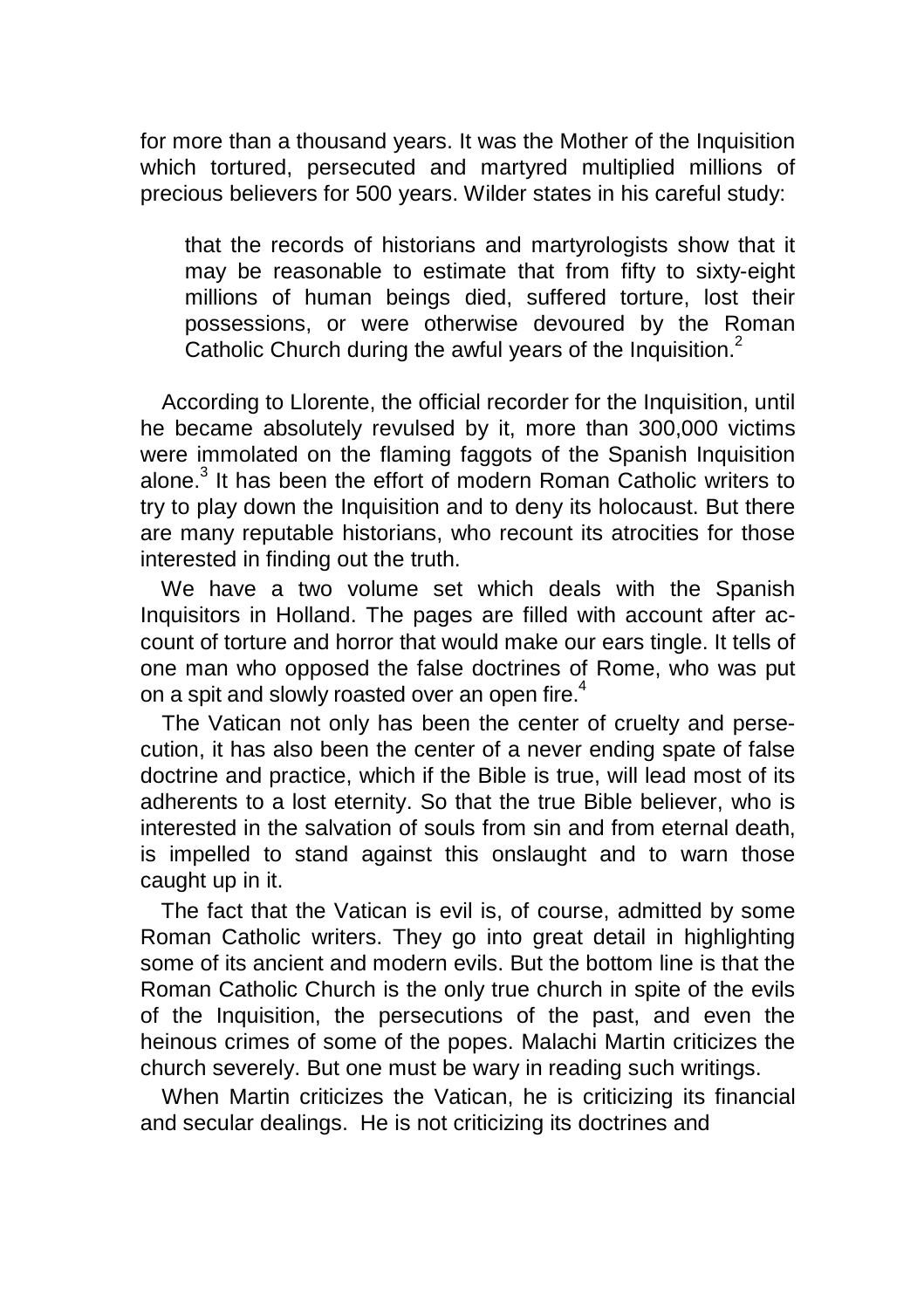teachings. He points out in his book on the decline of the church that it started to decline when it received all the money and land, etc. from Constantine; from then on a struggle developed between its spiritual mission and mammon. He even has in his latest books ideas on how the church is to rid itself of its financial empire, but what he fails to say is that there is to be no revision of nor ridding itself of, its erroneous dogmas and teachings. This is the crux of the whole matter.

To the Bible believing Protestant even if the Roman Catholic Church divested itself of every dime (something that will never happen if Revelation 17 and 18 are true) it would still be a reservoir of evil and error. Its unscriptural teaching on Purgatory is a producer of great evil in several ways. It makes people believe they can buy their way out of trouble in the hereafter, thus affecting everything they do in this life. It also deceives them as to the true nature of eternity so that those who die expecting to buy their way out of purgatory will instead be lost forever in the lake of fire with no hope of ever being released.

The unscriptural teaching inherent in the Mass is also a producer of great evil. Millions live any old way but believe that by taking a consecrated wafer from the hands of sinful man, they are receiving Christ. The Reformers, Puritans, and early Methodists called the Mass a blasphemous fable. They did not do this to be nasty. They did it because they believed that a proper interpretation of the Scriptures proved that Christ died once for all and his once for ali offering never needed to be repeated, for it was final, full, and sufficient to deal with the problem of man's sin. No other offering was needed, and so no other could ever be offered especially by sinful men. The idea that sinful men could offer a sacrifice for sins they rightly believed constituted blasphemy. The reason they called it a fable was also established from Scripture. "This is my body" is obviously a figure of speech and not to be taken literally. Even as the cup, which is the New Testament in my blood, is also a similar figure. No one ever argues for the actual cup being the New Testament although thousands have engaged in the controversy over the elements.

It is a fable to assume that by the magic of a priest the bread actually becomes the actual body of Christ. It is an egregious fable to say the least. Yet this blasphemous fable is foisted upon an unsuspecting Protestant populace almost nightly especially when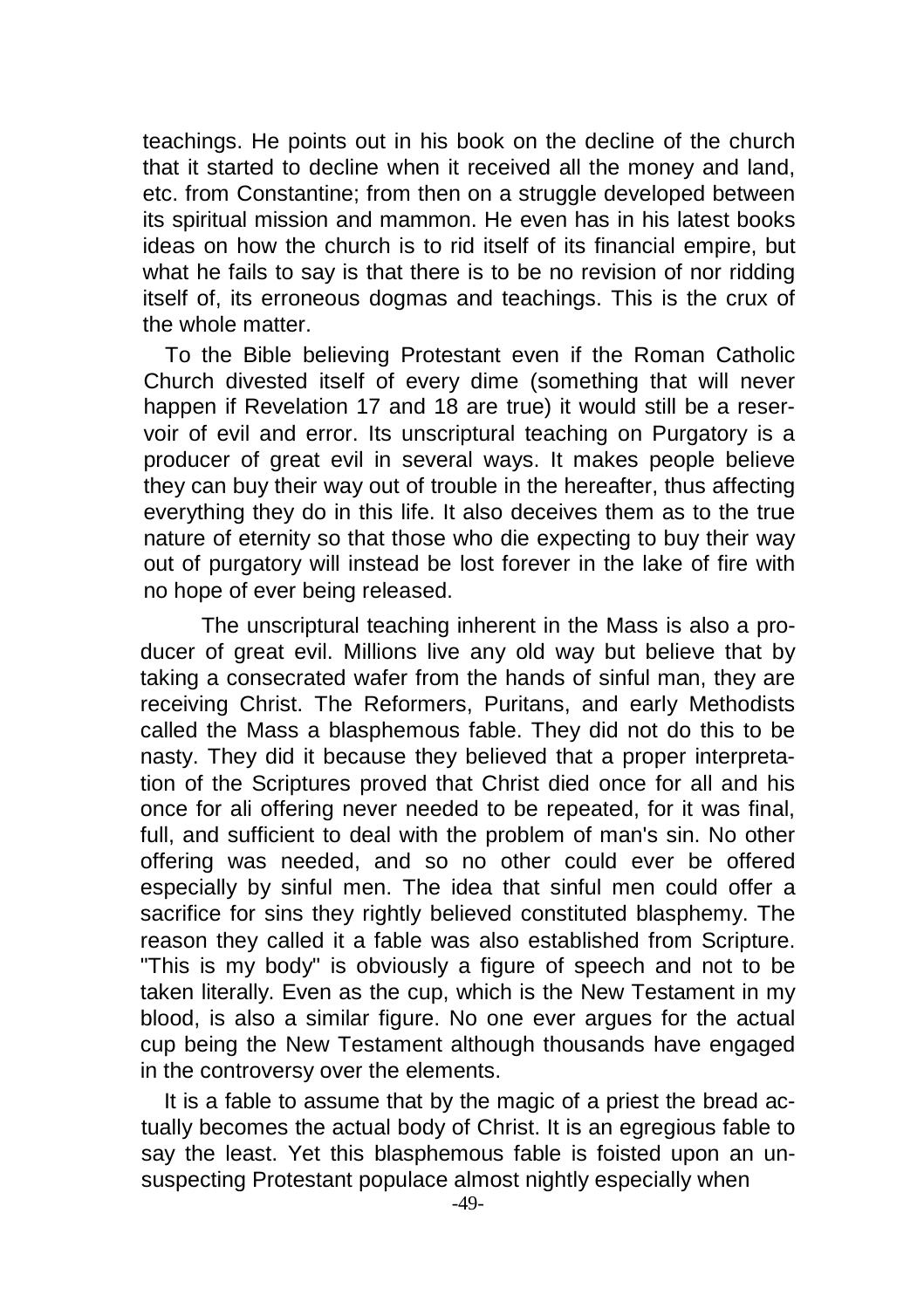the Pope goes anywhere in the world today.

The unscriptural teaching of an enforced celibacy is also pushed upon us until we almost vomit. As we write these words, the Pope is visiting Canada. We get his face on every television news program and his speeches in every newspaper. In the Altoona Mirror, September 10, 1984, we were told this about the Pope in Canada.

John Paul began his twelve day tour of Canada on Sunday and followed his custom of getting straight to the point on controversial religious issues by reaffirming the Catholic (the writer obviously means Roman Catholic, and there is an eternal difference) Church's stand that priests and nuns must never marry.

Three things need to be said about this statement.

1. The Bible says that an enforced celibacy is a doctrine of demons. I Timothy 4:1-3.

Now the Spirit speaks expressly that in the latter times some shall depart from the faith, giving heed to seducing spirits, and doctrines of demons; speaking lies in hypocrisy having their conscience seared with a hot iron; FORBIDDING TO MARRY....

So according to the Bible those who forbid others to marry are

- a. departed from the faith.
- b. heeding seducing spirits
- c. teaching doctrines of demons
- d. speaking lies
- e. in hypocrisy (not only lies you see but hypocritical ones)
- f. having their conscience seared with a hot iron.

What a devasting indictment from God's inspired, infallible, inerrant and authoritative Word!

2. Notice it is all right for the Pope to go right to the point on con troversial religious issues. Let any Protestant such as Ian Paisley, do the same thing, and he is immediately called a preacher of sectarianism, an arch-bigot or worse. Nobody calls the Pope an arch bigot, or Preacher of Sectarianism, even though he comes out with some of the most bigoted sectarian statements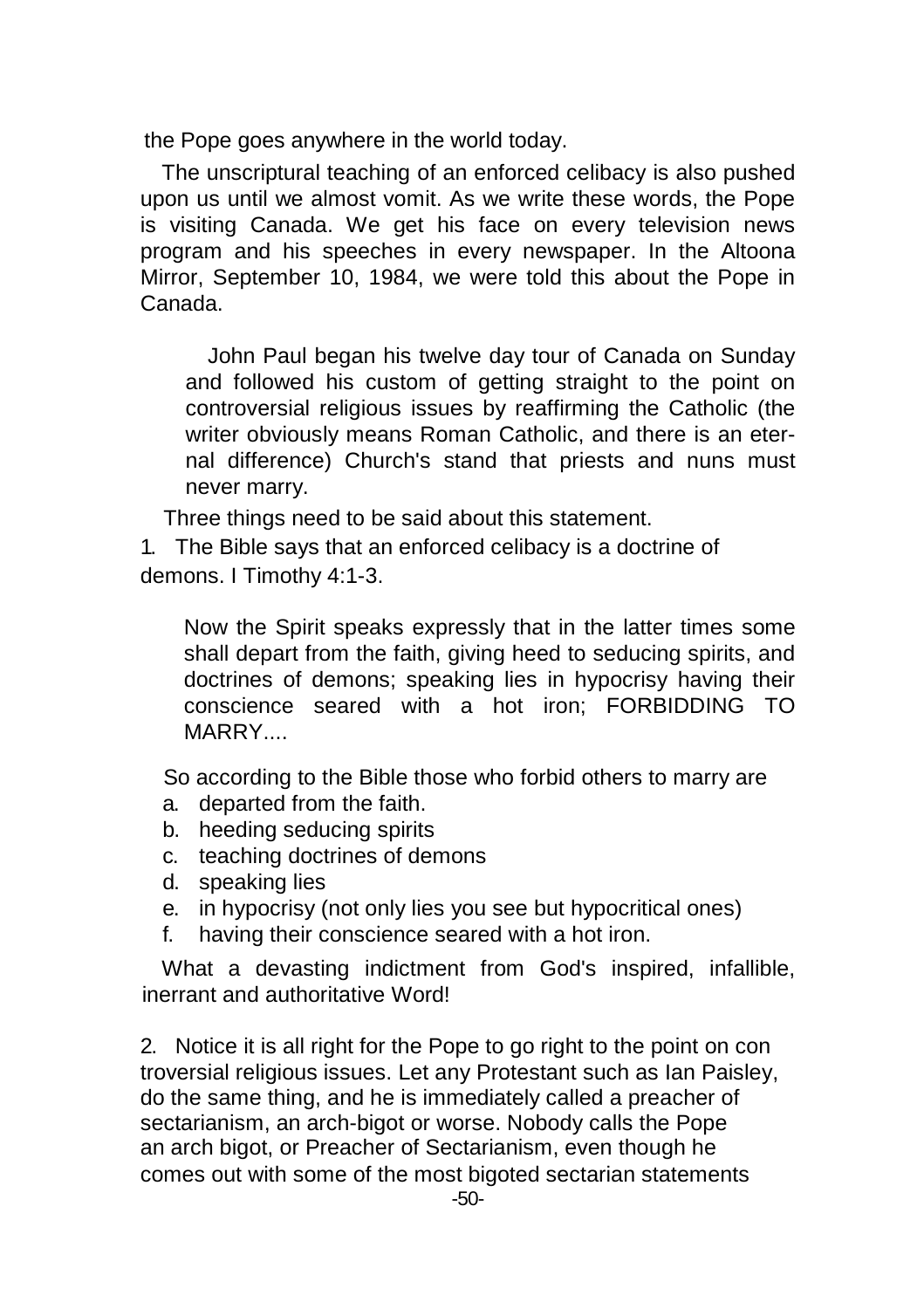that ever appear in our modern newspapers.

3. Just a few months ago seven Roman Catholic priests were involved in a sexual scandal with a young woman in California. News about the incident was sketchy as anything detrimental to Rome's good image seldom is considered newsworthy. However, we did learn the following facts. The young woman wanted to be a nun. She met with these priests who seduced her. She finally gave birth to a baby in the Philippines where the priests had sent her on the pretext that she was there studying. They had promised her money. When the money failed to come, she filed a paternity suit against the seven since they all apparently were involved with her. The filing of the suit is what brought the story into the news. We never heard another thing about it except that the Roman Catholic spokesman in Los Angeles intimated that the girl was of low morals and that was why she got the priests involved with her. This resulted in a second suit filed by the girl for defamation of character. She maintained that she was perfectly innocent of the charges and that she went at the start to be a nun in good faith and that the reason she submitted to all seven was because she was under their authority. So much for enforced celibacy! It is indeed a doctrine of demons and the producer of an immorality in the monastic sphere that has been legendary since the Middle Ages. The Bible does state that a person does not have to marry if he does not want to, but no one has the right to enforce that upon those who cannot bear it, for the Scripture also states categorically that it is better to marry than to be in a burning passion.

At the very time this story of the seven priests was told once and never mentioned again, the three part drama, "CELEBRITY," was bring shown on a major network. We did not see the three parts, but we did see the end of the last part and gathered that the entire piece of fictional propaganda was directed against Bible Protestantism. The young man who was the center piece of this drama was a former rapist, who later became a Protestant evangelist. He was shown going kind of berserk. He shot his friend to death for being a homosexual. (Making out Protestant evangelists to be killers instead of portraying the sexual perverts as those who go around killing people, which would be much closer to the truth). At his trial he was stabbed to death by the woman he had formerly raped and left for dead, who apparently had not died. So this whole sorry show was a well orchestrated at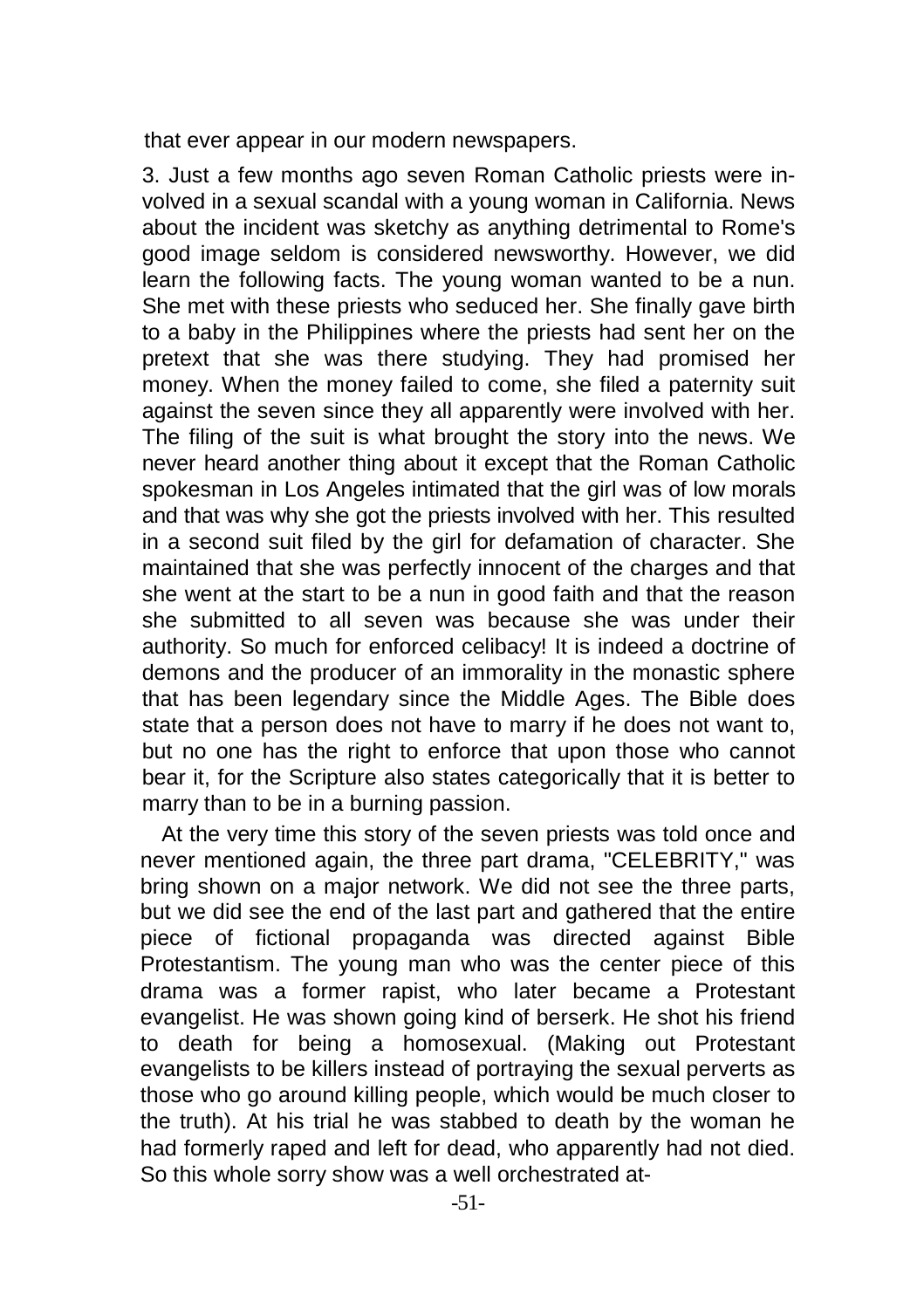tempt to denigrate Protestant evangelists.

We recognize that there are unsavory characters in Protestant circles, who make money off the unsuspecting, but are they the only circles where unsavory characters reside? To look at the modern Hollywood movie industry the answer is a resounding yes. It is well then that the actual events of life help to counterbalance the bigoted trash of modern Hollywood and the hypocritical remarks of a Polish Pope.

The enduring nature of Romanism is a sign that it is a devilinspired conspiracy in a unique sense. After some of the most cruel atrocities of history, combined with the gross immoralities, which have been part and parcel of the whole system, it has still managed not only to survive but to grow.

Cardinal Manning said, "The Catholic Church is either the masterpiece of Satan or the Kingdom of God." Cardinal Newman declared, "Either the Church of Rome is the house of God or the house of Satan."<sup>5</sup> According then to two of its most famous representatives our choices are very limited as to the origin and nature of Romanism. It is either of God or of Satan.

To the Bible-believing Protestant, God is holy and His church is also holy. When the origins of the Roman Catholic church are examined, they point to Satan rather than to Christ. Martin in his book, '•THE RISE AND FALL OF THE ROMAN CHURCH," speaks of the method used in electing popes. "Vicious enmities were created. Blood was shed. Lives were taken."<sup>6</sup> He goes on to say:

At the election of Pope Damasus I in A.D. 366, thirty-seven corpses littered the environs of the Liberian Basilica after a fracas between the followers of Damasus and his archrival, Ursinus<sup>7</sup>

He goes into much greater detail later on and tells about Pope Stephen bringing his archrival before him with his knee caps broken, his body whipped, and his eyes carved out. He further elaborates:

Within a year, Pope Stephen will have used Duke Desiderius to get Christophorus, Sergius, and Gratiosus imprisoned, first their eyes cut out, then their lives ended. He then will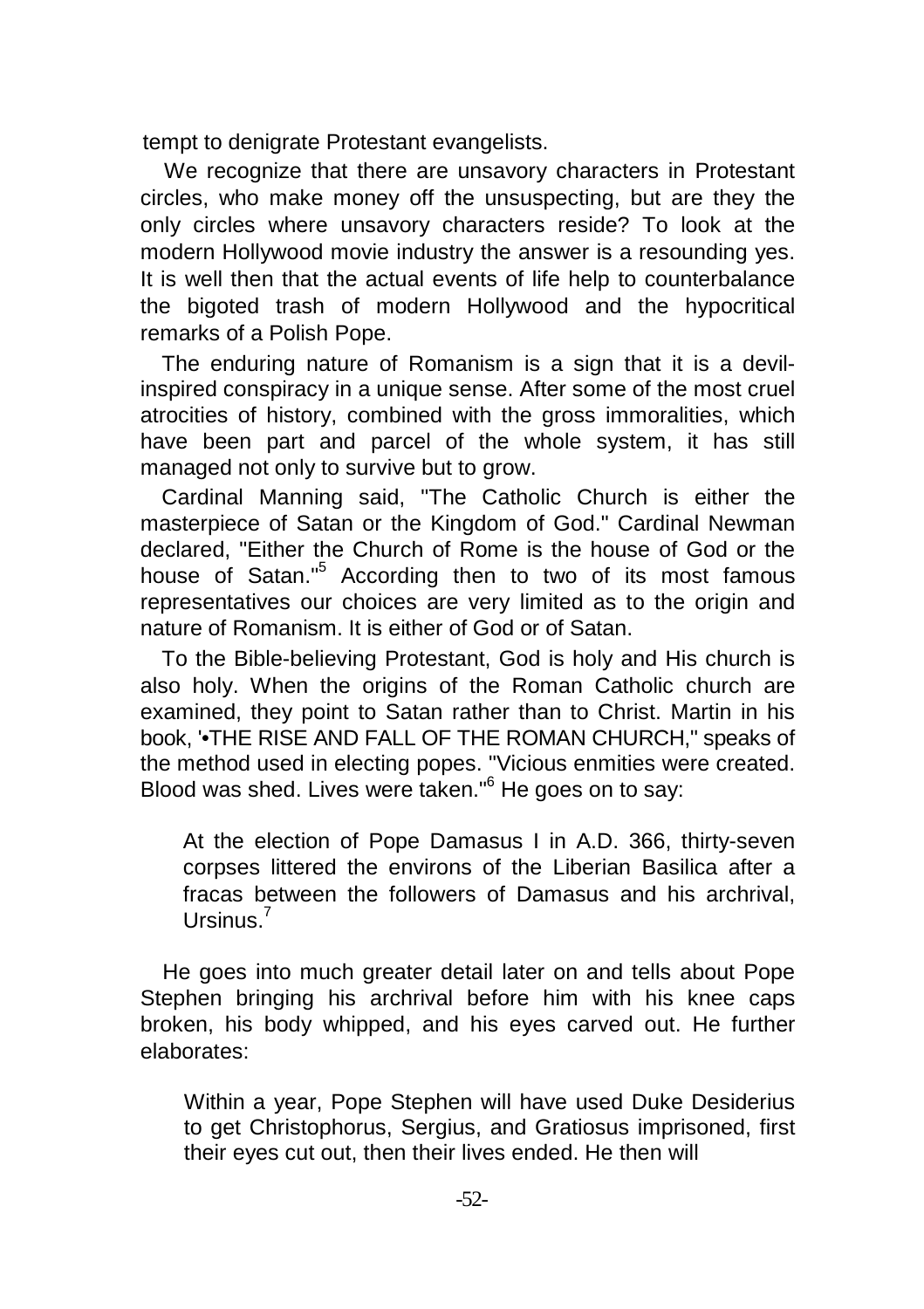turn on Desiderius and by December of 771 will encompass his ruin and death.

Martin again:

The high point in Marozia's career came at the end of her very long life when she was visited in her Roman prison by an emperor who had just seized possession of the city-Otto III, a successor of Charlemagne. He had only one reason for visiting Marozia—to lay his eyes on the woman who was the mother of a pope, whom she had conceived by another pope, and who was the aunt of a third pope, the grandmother of a fourth pope, and with the help of her own mother, the creator of nine popes in eight years, of whom two had been strangled, one suffocated with a cushion, and four deposed and disposed of in circumstances that have never come to public light.<sup>9</sup>

So reads the pages of Martin's book. Martin still believes in the Roman Catholic Church, but we ask the question how could any one believe that the Roman Cult is the kingdom of God after reading his book and after studying church history? It is absolutely inconceivable that the Holy Spirit of Truth has been connected with such atrocities, crimes, errors, and intrigues, for centuries. It is a spiritual and moral impossibility.

Nevertheless the Vatican has always shown great resiliency and adaptability in keeping abreast of national and international changes. It is working tirelessly toward one goal to bring the entire world to the feet of the Roman Pontiff. The methods used to achieve this goal have included and do include (as we have seen above) murder, massacre, Marxism, propaganda, irenic dialogue, revolution, repression, assassination, education, kindness, coercion, brotherhood, charity, monasticism, enforced celibacy, Jesuit casuistry, intrigue, financial threats and chicanery, and last but certainly not least, a global conspiracy with an historical continuity, and loyal henchmen to see that it continues to endure, unsurpassed in the annals of recorded history. The ends justify the means is no empty slogan, but the modus operandi of the global aspirations of the Jesuits and the Vatican.

As the final stages of the great Satanic religious conspiracy break upon the world, Bible believers need to watch their religious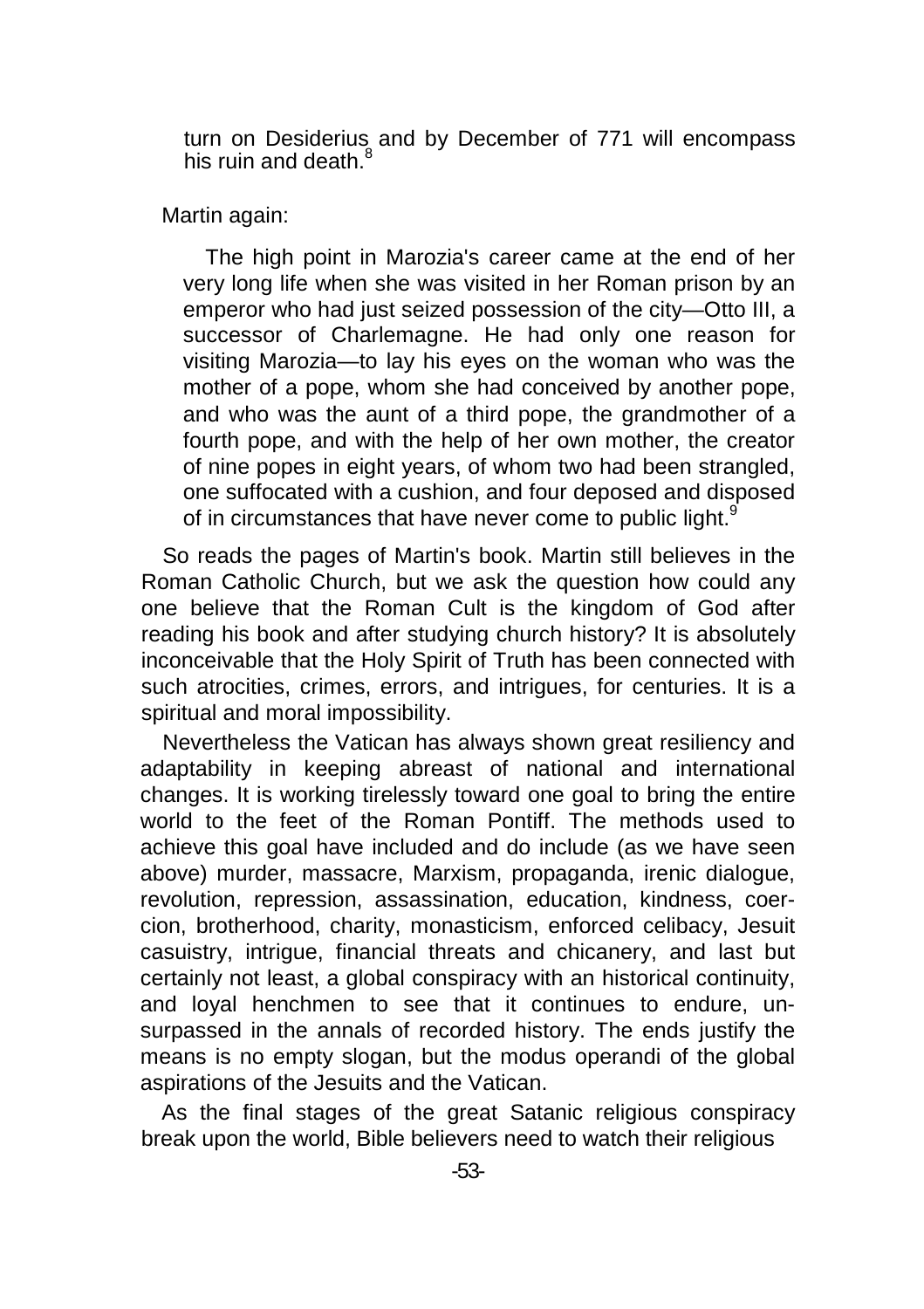affiliation and fellowship. According to Revelation 18:4, some of God's people are mixed up in the end-time unholy amalgam of Rome's Harlot religion and the one world church. The Word says, "Come out of her, my people, that you be not partaker of her sins, and receive not of her plagues." The one World Church, which will be dominated by Rome and ruled over by the Pope, is looming on the horizon. It may be years before we see the full-orbed picture of Mystery Babylon the Great in its final form, but every true Biblebeliever in every generation stands against the Roman Catholic institution, for he sees in it all the seeds of the final apostate conglomerate which is described in Revelation chapters 17-19.